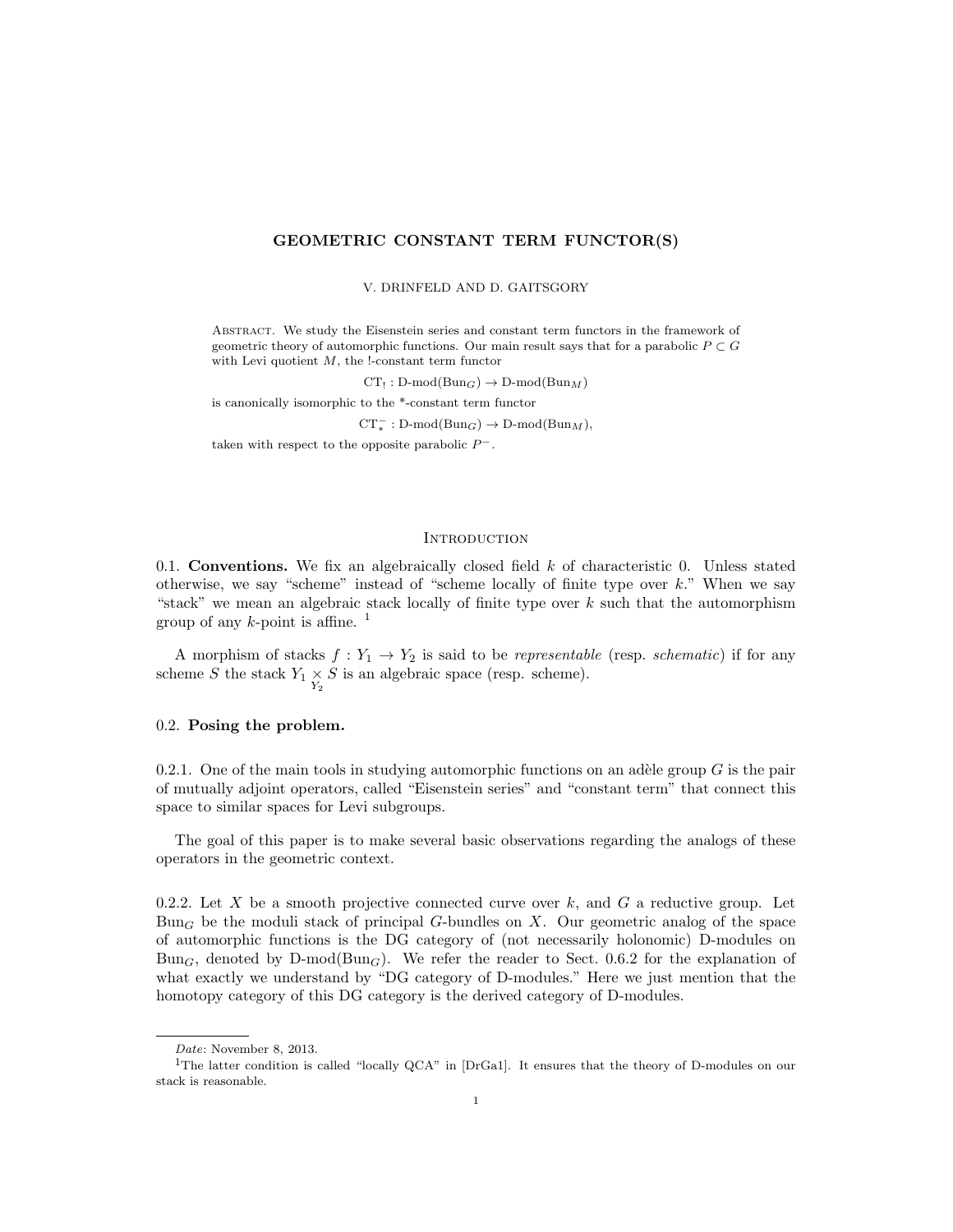Let P be a parabolic in G with Levi quotient M. We have the following fundamental diagram of stacks:



Recall that the set of connected components of the stack  $Bun_M$  is in bijection with  $\pi_1(M)$ . For an element  $\mu \in \pi_1(M)$  we let  $\text{Bun}_M^{\mu}$  denote the corresponding connected component; let  $\text{Bun}_{P}^{\mu}$  denote the preimage of  $\text{Bun}_{M}^{\mu} \subset \text{Bun}_{M}$  under the above map  $\mathsf{q}: \text{Bun}_{P} \to \text{Bun}_{M}$ ; one can show that  $\text{Bun}_{P}^{\mu}$  is connected, i.e., is a single connected component of  $\text{Bun}_{P}$ .

By a slight abuse of notation we will denote by the same symbols q and p, respectively, the restrictions of the corresponding maps to  $\text{Bun}_{P}^{\mu} \subset \text{Bun}_{P}$ . Thus, we obtain a diagram



0.2.3. Applying pull-push along diagram (0.2) we obtain the functors

$$
\mathrm{Eis}^\mu_* : \mathrm{D\text{-}mod}(\mathrm{Bun}_M^\mu) \to \mathrm{D\text{-}mod}(\mathrm{Bun}_G), \quad \mathrm{Eis}^\mu_* := \mathsf{p}_* \circ \mathsf{q}^!
$$

and

$$
\operatorname{CT}^\mu_*: \operatorname{D-mod}(\operatorname{Bun}_G) \to \operatorname{D-mod}(\operatorname{Bun}_M^\mu), \quad \operatorname{CT}^\mu_*:= \mathsf{q}_* \circ \mathsf{p}^!
$$

(here Eis stands for "Eisenstein" and CT stands for "constant term").

We will address the following questions:

Question 0.2.4. Can one define the functor

 $\mathrm{Eis}^{\mu}_! := \mathsf{p}_! \circ \mathsf{q}^* : \mathrm{D-mod}(\mathrm{Bun}^{\mu}_M) \to \mathrm{D-mod}(\mathrm{Bun}_G)$ ,

left adjoint to  $CT_*^{\mu}$ ?

Question 0.2.5. Can one define the functor

 $CT_!^{\mu} := \mathsf{q}_! \circ \mathsf{p}^* : \mathrm{D-mod}(\mathrm{Bun}_G) \to \mathrm{D-mod}(\mathrm{Bun}_M^{\mu}),$ 

left adjoint to  $Eis_*$  ?

The next few remarks explain why these questions are non-obvious.

Remark 0.2.6. For a morphism  $f: Y_1 \to Y_2$  between schemes or stacks the functors

 $f_* : D\text{-mod}(Y_1) \to D\text{-mod}(D_2)$  and  $f' : D\text{-mod}(Y_1) \to D\text{-mod}(D_2)$ 

are well-defined. But their left adjoints

 $f^*: \text{D-mod}(Y_2) \to \text{D-mod}(D_1)$  and  $f_!:\text{D-mod}(Y_2) \to \text{D-mod}(D_1)$ 

are only partially defined (because we work with non-necessarily holonomic D-modules).

*Remark* 0.2.7. If f is quasi-compact, representable and proper then  $f_!$  is always defined and equals  $f_*$ . If f is smooth then  $f^*$  is always defined and equals  $f^!$  up to a cohomological shift.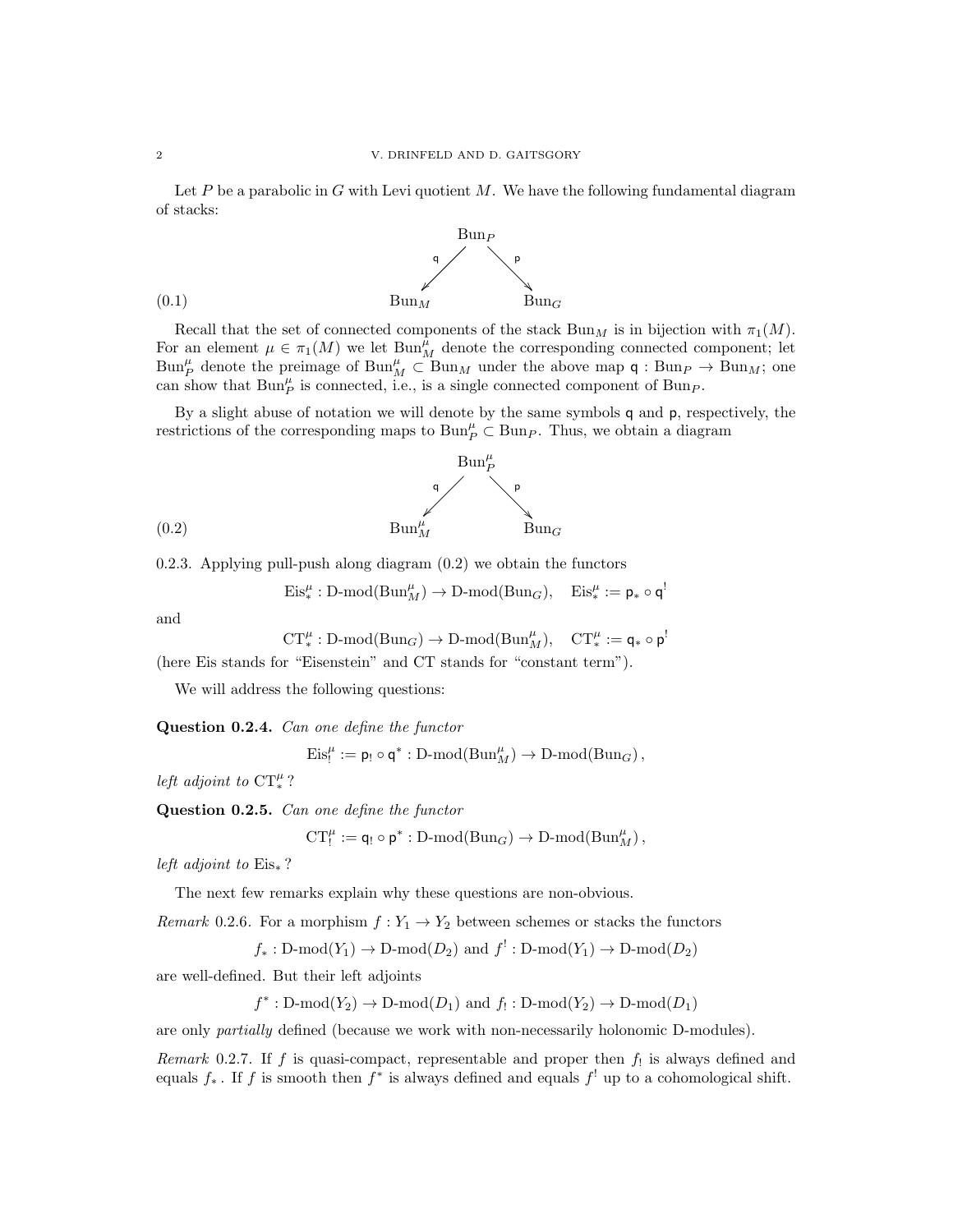Remark 0.2.8. If a morphism of stacks  $f: Y_1 \to Y_2$  is safe then the functor  $f_*$  is "well-behaved" (more precisely,  $f_*$  is *continuous*). For more details (including the definitions of safety and continuity), see Sect. 0.6.3.

Remark 0.2.9. In diagram (0.2) the morphism p is quasi-compact and representable (and moreover, schematic), but neither smooth nor proper. The morphism  $q$  is smooth and safe  $^2$  (but not representable).

#### 0.3. Statement of the results.

0.3.1. First, we show that the functor  $Eis_!^{\mu} := \mathsf{p}_! \circ \mathsf{q}^*$  is well-defined. (More precisely, since  $\mathsf{q}$  is smooth the functor  $q^*$  is well-defined, and we will show that  $p_!$  is well-defined on the essential image of  $q^*$ ).

0.3.2. We now turn to  $CT_!^{\mu}$ . We do eventually show that the functor  $CT_!^{\mu}$  is well-defined, but this comes as a result of a more precise assertion (see Theorem 0.3.4 below) that describes this functor explicitly.

Here we note that a direct attempt to define  $CT_!^{\mu} = \mathbf{q}_! \circ \mathbf{p}^*$  brings problems different from those in the case of  $Eis_!^{\mu}$ . Namely, it turns out that the second functor, i.e.,  $q_!,$  is always welldefined (see Sect. 4.1.6), while the first one, namely  $p^*$ , is not. However, we will show that their composition is well-defined in a certain sense (see Sect. 4.3.2 for the general paradigm when such compositions are well-defined; we will show that this paradigm is applicable to Bun<sub>G</sub> in Sect. 4.7 and Sect. 4.1.6).

0.3.3. Now we are ready to state the main result of this paper, namely, Theorem 1.2.3:

**Theorem 0.3.4.** The functor  $CT_!^{\mu}$  exists and is isomorphic to the functor  $CT_*^{\mu,-}$ , where the superscript "<sup>-</sup>" means that instead of P we are considering the opposite parabolic  $P^-$ .

The assertion of this theorem can be viewed as some kind of non-standard functional equation. It does not have an immediate analog in the classical theory of automorphic functions (where one has only one type of pullback operator and one type of push forward).

Theorem 0.3.4 has an implication to the relation between the functors Eis! and Eis<sub>\*</sub>, which will be discussed in a future publication ([Ga]). Here we will only mention that this implication does have a manifestation in the classical theory of automorphic functions.

0.4. Relation to the geometric Langlands conjecture. The contents of this subsection play a motivational role and may be skipped by the reader.

0.4.1. In addition to the functors

$$
\mathrm{Eis}_*^\mu,\quad \mathrm{CT}_*^\mu,\quad \mathrm{Eis}_!^\mu,\quad \mathrm{CT}_!^\mu
$$

one can consider the full Eisenstein and constant term functors:

$$
\mathrm{Eis}_* := \bigoplus_{\mu \in \pi_1(M)} \mathrm{Eis}^{\mu}_*, \quad \mathrm{Eis}_! := \bigoplus_{\mu \in \pi_1(M)} \mathrm{Eis}^{\mu}_!
$$

and

$$
\begin{aligned} \mathrm{CT}_*&:=\underset{\mu\in\pi_1(M)}{\oplus} \mathrm{CT}_*^\mu\simeq \underset{\mu\in\pi_1(M)}{\Pi}\mathrm{CT}_*^\mu,\\ \mathrm{CT}_!&:=\underset{\mu\in\pi_1(M)}{\oplus} \mathrm{CT}_!^\mu\simeq \underset{\mu\in\pi_1(M)}{\Pi}\mathrm{CT}_!^\mu, \end{aligned}
$$

<sup>&</sup>lt;sup>2</sup>For any surjection of algebraic groups  $\phi: H_1 \to H_2$  the corresponding map  $\Phi: Bun_{H_1} \to Bun_{H_2}$  is smooth, which can be seen through the calculation of its differential. If  $\ker(\phi)$  is unipotent, then  $\Phi$  is safe.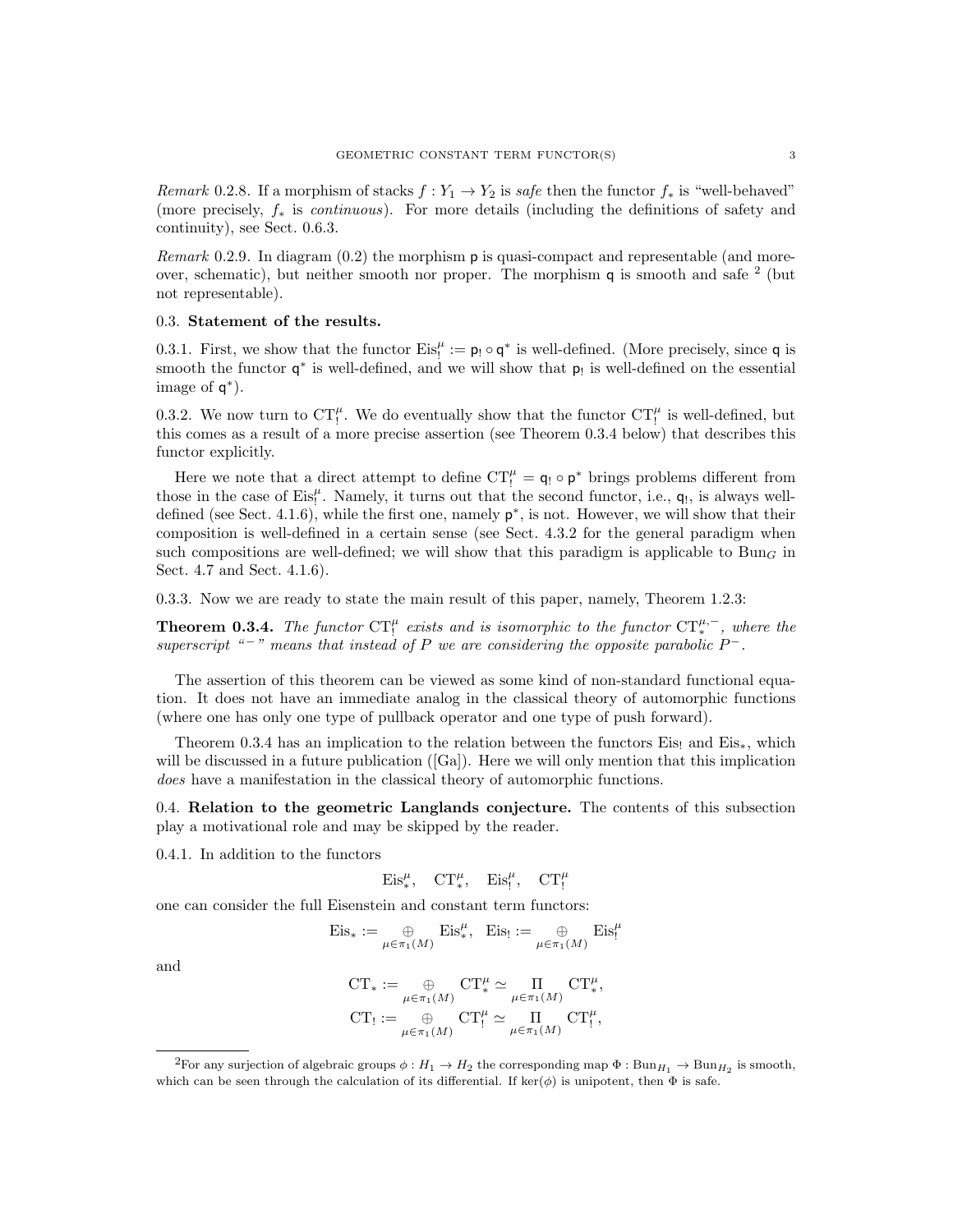(where the sum equals the product because each  $CT^{\mu}_{*}$  and  $CT^{\mu}_{!}$  lands in its own component of  $Bun_M^{\mu}$ ).

Tautologically, the functors  $(Eis, CT_*)$  form an adjoint pair.

Note, however, that the functors  $CT_1$  and  $Eis_*$  do not form an adjoint pair. Indeed, the right adjoint of CT<sub>!</sub> is given by  $\prod_{\mu \in \pi_1(M)}$  Eis<sup> $\mu$ </sup> (which is different from Eis<sub>\*</sub> :=  $\bigoplus_{\mu \in \pi_1(M)}$  Eis<sup> $\mu$ </sup>); in particular, the above right adjoint is not continuous.

Define also

$$
\mathrm{CT}^-_* := \underset{\mu \in \pi_1(M)}{\oplus} \mathrm{CT}^{\mu,-}_*.
$$

Of course, Theorem 0.3.4 implies that we have a canonical isomorphism

$$
CT_!\simeq CT_*^-.
$$

0.4.2. It turns out that the functor Eis!, although less straightforward to define than Eis\*, plays a more fundamental role from the point of the geometric Langlands conjecture.

Namely, according to [AG], this conjecture predicts an equivalence of categories

 $\mathbb{L}_G : D\text{-mod}(\text{Bun}_G) \to \text{IndCoh}_{\text{Nilp}_{alob}}(\text{LocSys}_{\check{G}}),$ 

where IndCoh<sub>Nilp<sub>eleb</sub> (LocSys<sub> $\tilde{G}$ </sub>) is a certain modification of the DG category of quasi-coherent</sub> sheaves on the stack LocSys<sub> $\zeta$ </sub> of local systems on X with respect to the Langands dual group  $\dot{G}$ .

Now, the equivalence  $\mathbb{L}_G$  is expected to be compatible with the corresponding equivalence  $\mathbb{L}_M$  for its Levi subgroup M via the diagram

$$
\begin{array}{ccc}\n\text{D-mod(Bun}_G) & \xrightarrow{\mathbb{L}_G} & \text{IndCohn}_{\text{ilp}_{glob}}(\text{LocSys}_{\check{G}}) \\
& \xrightarrow{\text{Eis}_1} & \uparrow \\
\text{D-mod(Bun}_M) & \xrightarrow{\mathbb{L}_M} & \text{IndCohn}_{\text{ilp}_{glob}}(\text{LocSys}_{\check{M}}),\n\end{array}
$$

which commutes up to an auto-equivalence of  $\text{IndCoh}_{\text{Nilp}_{glob}}(\text{LocSys}_{\check{M}})$ , given by tensoring with a certain canonically defined graded line bundle on  $LocSys_{\tilde{M}}$ .

In the above diagram, Eis<sub>spec</sub> is the *spectral Eisenstein series functor*, defined as pull-push along the diagram



see [AG, Sect. 12.2] for more details.

The point that we would like to emphasize is that the commutation in diagram  $(0.3)$  takes place for the functor Eis<sub>!</sub> and not for Eis<sub>\*</sub> (moreover, this cannot be remedied by any autoequivalence of the category  $D\text{-mod}(Bun_G)^3$ .)

It is possible to explicitly describe the functor

$$
\operatorname{IndCoh}_{\operatorname{Nilp}_{glob}}(\operatorname{LocSys}_{\check{M}}) \to \operatorname{IndCoh}_{\operatorname{Nilp}_{glob}}(\operatorname{LocSys}_{\check{G}})
$$

<sup>3</sup>See, however, Sect. 0.4.4 below.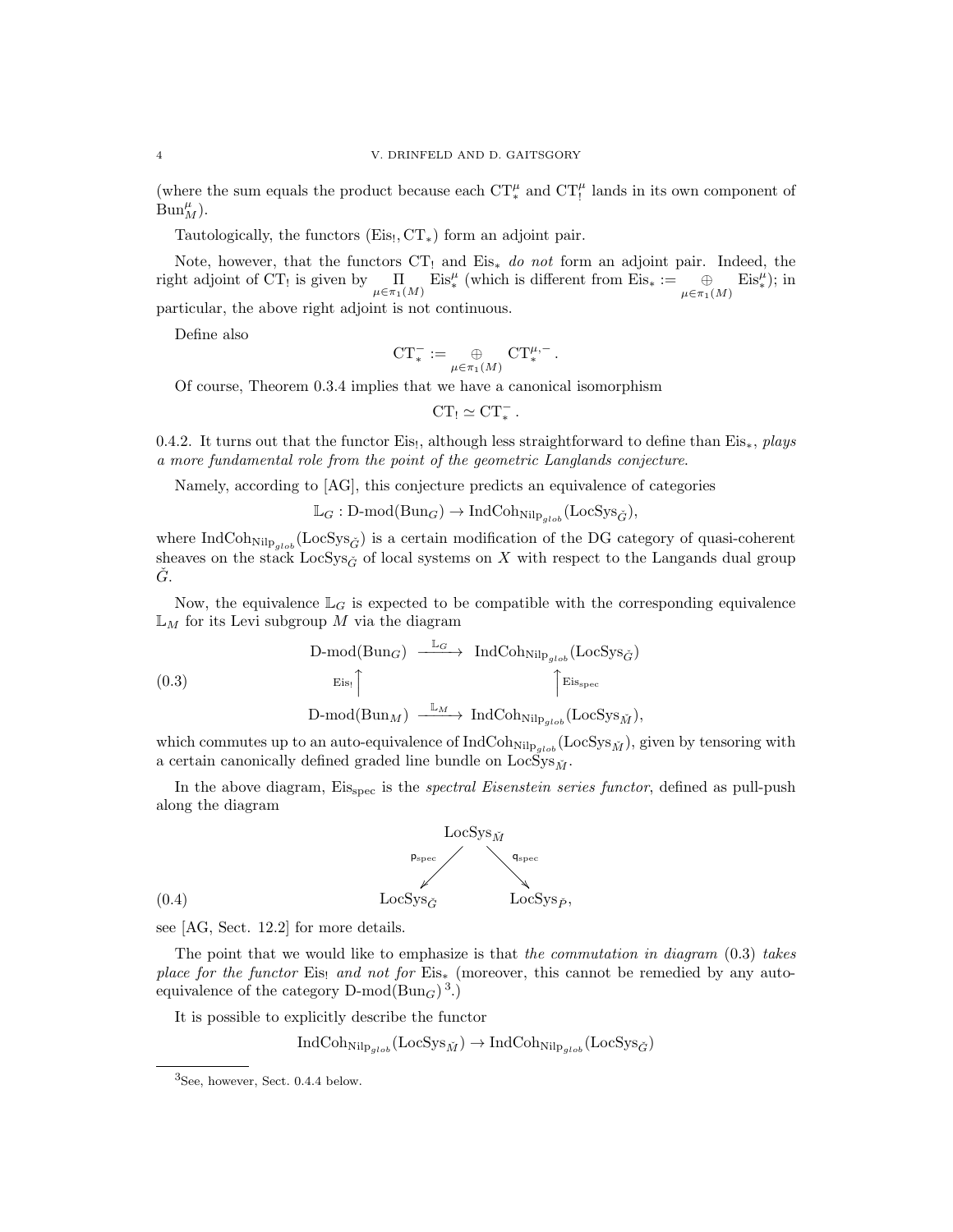that corresponds via  $\mathbb{L}_G$  and  $\mathbb{L}_M$  to

 $Eis_* : D-mod(Bun_M) \to D-mod(Bun_G),$ 

but this description is more involved.

0.4.3. The fact that the functor Eis! is more fundamental than  $Eis_*$  can also be explained as follows.

Recall (see [DrGa2, Sect. 4.3.3]) that in addition to the category  $D\text{-mod}(Bun_G)$ , there exists another DG category, denoted  $D\text{-mod}(Bun_G)_{\text{co}}$ , that can be naturally assigned to the stack  $Bun_G.$ 

Furthermore, according to [DrGa2, Sect. 4.4.3], there is a canonically defined functor

$$
Ps\text{-}Id_{\text{Bun}_G,\text{naive}}: D\text{-mod}(\text{Bun}_G)_{co} \to D\text{-mod}(\text{Bun}_G),
$$

which is *not* an equivalence, unless  $G$  is a torus.

Now, it is not difficult to see that there is a naturally defined functor

$$
Eis_{*,\text{co}}: D\text{-mod}(Bun_M)_{\text{co}} \to D\text{-mod}(Bun_G)_{\text{co}}
$$

that makes the following diagram commute:

$$
\begin{array}{ccc}\n\text{D-mod}(\text{Bun}_G)_{\text{co}} & \xrightarrow{\text{Ps-Id}_{\text{Bun}_G,\text{naive}}} & \text{D-mod}(\text{Bun}_G) \\
& \xrightarrow{\text{Eis}_{*,\text{co}}}\uparrow & \xrightarrow{\text{Eis}_*}\uparrow \\
\text{D-mod}(\text{Bun}_M)_{\text{co}} & \xrightarrow{\text{Ps-Id}_{\text{Bun}_M,\text{naive}}} & \text{D-mod}(\text{Bun}_M).\n\end{array}
$$

Thus, the functor Eis<sub>\*</sub> is a coarsening of Eis<sub>\*</sub>,co, since, informally, the functor Ps-Id<sub>BunG</sub>,naive "loses more information" than  $\text{Ps-Id}_{\text{Bun}_M,\text{naive}}$ .

0.4.4. Finally, according to [DrGa2, Sect. 4.4.8], we note that in addition to the functor  $Ps-Id_{Bun_G,native}$ , there is another canonically defined functor

 $\text{Ps-Id}_{\text{Bun}_G,!}: \text{D-mod}(\text{Bun}_G)_{\text{co}} \to \text{D-mod}(\text{Bun}_G).$ 

It will be shown in [Ga] that the functor Ps-Id $_{\text{Bun}_G,l}$  is actually an equivalence of categories.

It will be also shown that the following diagram commutes:

$$
(0.5) \qquad \begin{array}{ccc}\n\text{D-mod}(\text{Bun}_G)_{\text{co}} & \xrightarrow{\text{Ps-Id}_{\text{Bun}_G, !}} & \text{D-mod}(\text{Bun}_G) \\
& \xrightarrow{\text{Eis}_{*,\text{co}}} & \xrightarrow{\text{Eis}_{!}} \uparrow \\
& \text{D-mod}(\text{Bun}_M)_{\text{co}} & \xrightarrow{\text{Ps-Id}_{\text{Bun}_M, !}} & \text{D-mod}(\text{Bun}_M).\n\end{array}
$$

So, to summarize, although the naive functor Eis<sub>∗</sub> plays an inferior role to that of Eis!, its counterpart

 $Eis_{*,\text{co}} : D\text{-mod}(Bun_M)_{\text{co}} \to D\text{-mod}(Bun_G)_{\text{co}}$ 

is on par with Eis! by virtue of being intertwined by the equivalences  $\text{Ps-Id}_{\text{Bun}_G,l}$  and  $\mathrm{Ps}\text{-}\mathrm{Id}_{\mathrm{Bun}_M, !}.$ 

In [Ga], it will be also explained how diagram (0.5) expresses the compatibility of the Langlands correspondence functors  $\mathbb{L}_G$  (resp.,  $\mathbb{L}_M$ ) with Verdier duality on Bun<sub>G</sub> (resp., Bun<sub>M</sub>) and Serre duality on LocSys<sub> $\check{G}$ </sub> (resp., LocSys<sub> $\check{M}$ </sub>).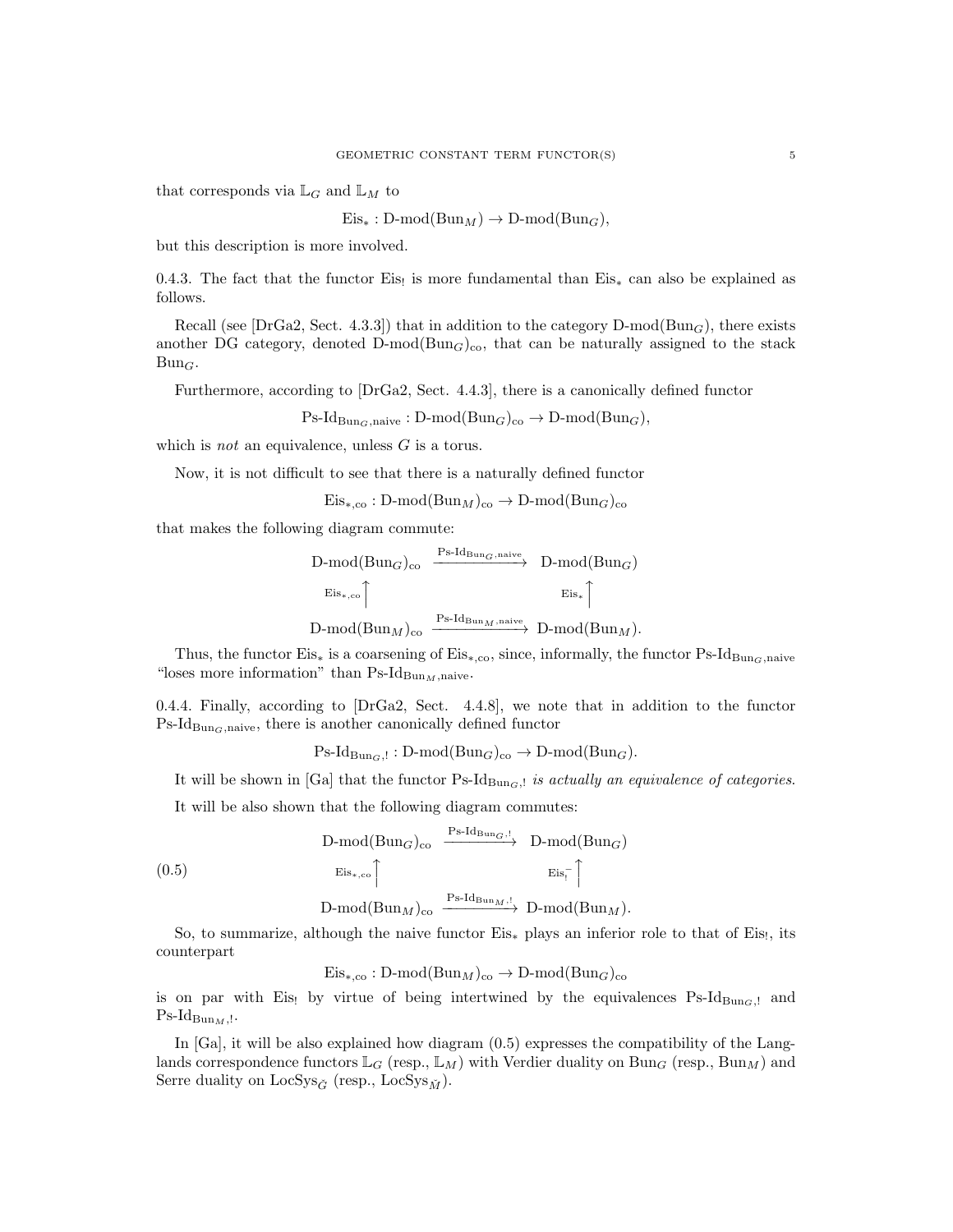0.5. Method of proof. The proof of Theorem 0.3.4 is a variation on the theme of a theorem of T. Braden on hyperbolic restrictions (see [Br]), recently revisited in [DrGa3]. In fact, we give two proofs, in Sects. 2-3 and Sect. 4, respectively.

0.5.1. This first proof mimics the new proof of Braden's theorem given in [DrGa3], and it directly establishes the  $(CT_*^{\mu,-}, Eis_*^{\mu})$ -adjunction by specifying the unit and co-unit morphisms.

As in the case of the new proof of Braden's theorem given in [DrGa3], the co-unit morphism is straightforward, and essentially corresponds to the embedding of the big Bruhat cell into  $P\backslash G/P^-$ .

0.5.2. The unit of the adjunction uses a certain geometric construction, namely, an  $\mathbb{A}^1$ -family of subgroups  $\widetilde{G}$  of  $G \times G$ , whose fiber at  $1 \in \mathbb{A}^1$  is the diagonal copy of  $G$ , and whose fiber at  $0 \in \mathbb{A}^1$  is the subgroup

$$
P\underset{M}{\times}P^-\subset P\times P^-\subset G\times G.
$$

For the definition of the group-subscheme  $\widetilde{G} \subset \mathbb{A}^1 \times G \times G$ , see Sects. 2.3.2, 2.3.3, and 2.4. Here let us just mention that  $\tilde{G}$  depends on the choice of a co-character (0.6)<br>  $\gamma : \mathbb{G}_m \to M$ ,

 $\gamma: \mathbb{G}_m \to M$ ,

which lands in the center of  $M$ , and which is dominant and regular with respect to  $P$ .

0.5.3. The group-scheme  $\tilde{G}$  is not new in Lie theory. Namely, it can be recovered from the Vinberg semi-group correspondingg to G (a.k.a. the enveloping semi-group of G); see Appendix D, where this is explained.

The Lie algebra  $Lie(\tilde{G})$  can be directly recovered from the "wonderful compactification" of G defined in [DCP]:

Let W denote the variety of Lie subalgebras of  $\mathfrak{g} \times \mathfrak{g}$ , where  $\mathfrak{g} := \mathrm{Lie}(G)$ . Let  $\gamma : \mathbb{G}_m \to M$ denote the co-character (0.6). For  $t \in \mathbb{G}_m$  let  $\Gamma_t \subset \mathfrak{g} \times \mathfrak{g}$  denoted the graph of  $\mathrm{Ad}_{\mu(t)} : \mathfrak{g} \stackrel{\sim}{\longrightarrow} \mathfrak{g}$ . Since W is projective the map  $\mathbb{G}_m \to W$  defined by  $t \mapsto \Gamma_t$  extends to a morphism  $\mathbb{A}^1 \to W$ , whose image is contained in the "wonderful compactification." Thus one gets an  $\mathbb{A}^1$ -family of Lie subalgebras of  $\mathfrak{g} \times \mathfrak{g}$ . This  $\mathbb{A}^1$ -family is Lie( $\widetilde{G}$ ) (because  $\widetilde{G}$  is smooth over  $\mathbb{A}^1$ , see Proposition 2.3.8).

0.5.4. The statement that the functors  $(\mathrm{CT}_{*}^{\mu,-}, \mathrm{Eis}_{*}^{\mu})$  form an adjoint pair bears a strong resemblance to the Second Adjointness Theorem in the theory of p-adic groups.

By a slight abuse of notation, let us temporarily denote by  $G$  the set of points of a reductive group over a local non-archimedian field, and consider the corresponding groups

$$
M \leftarrow P \hookrightarrow G.
$$

We have the usual pair of adjoint functors

 $(r_M^G, i_M^G),$ 

where  $i_M^G$  is the functor of parabolic induction, and  $r_M^G$  is the Jacquet functor.

Now, a theorem of J. Bernstein (unpublished) says that, in addition to being the *right* adjoint of  $r_M^G$ , the functor  $i_M^G$  is also the *left* adjoint of  $r_M^{G,-}$ , where the latter is the Jacquet functor with respect to the opposite parabolic  $P^-$ .

The proof of this result, given recently in [BKa] (which is different from the original proof of Bernstein), is very close in spirit to our proof of the  $(\mathrm{CT}^{\mu,-}_{*}, \mathrm{Eis}^{\mu}_{*})$ -adjunction: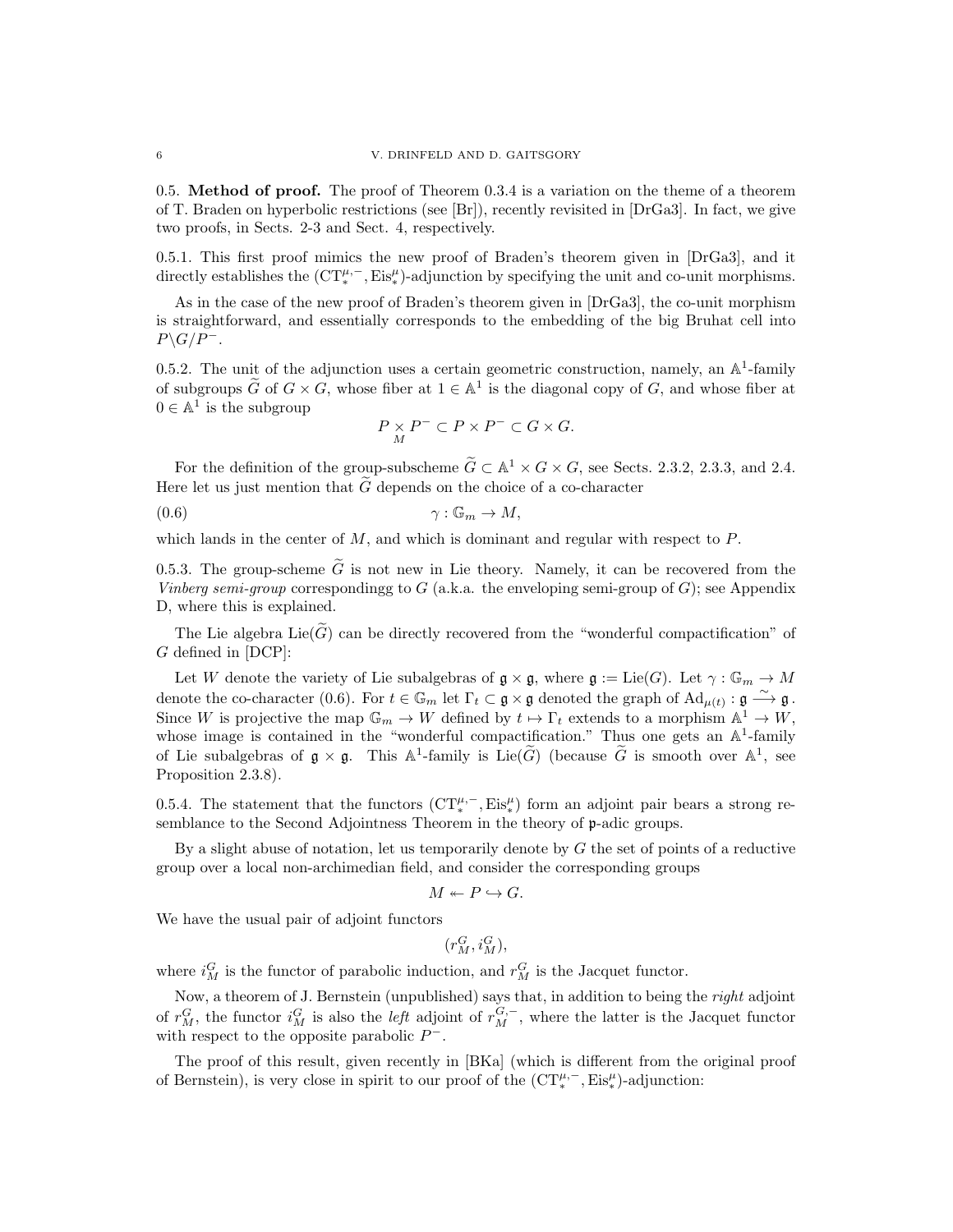One constructs the unit of the adjunction using the big Bruhat cell in  $N(P)\G/N(P^{-})$ .

The co-unit of the adjunction uses (the set of points over our field of) the family of schemes over  $\mathbb{A}^1$ 

$$
(\mathbb{A}^1 \times G \times G)/\widetilde{G},
$$

acted on by  $G \times G$ . Note that this family interpolates between G (the fiber at  $1 \in \mathbb{A}^1$ ) and  $(G/N(P) \times G/N(P^-)) / M$  (the fiber at  $0 \in \mathbb{A}^1$ ).

0.5.5. We now turn to the second proof of Theorem 0.3.4, given in Sect. 4. This proof is obtained by deducing the isomorphism

$$
CT_!^\mu\simeq CT_*^{\mu,-}
$$

from Braden's theorem, which involves schemes acted on by  $\mathbb{G}_m$ .

The schemes in question are obtained by replacing Bun<sub>G</sub>, Bun<sub>P</sub>, Bun<sub>P</sub> – and Bun<sub>M</sub> by their versions when one considers a sufficiently deep level structure at one point of the curve.

0.5.6. Finally, we remark that Theorem 0.3.4 is analogous to the corresponding theorem of Lusztig on restriction of character sheaves, see [Gi, Theorem 4.1 (iv)].

In fact, the two statements admit a common generalization when instead of  $Bun<sub>G</sub>$  we consider the moduli stack of  $G$ -bundles with level structure at a finite collection of points of  $X$ ; the case of character sheaves on G (resp., the Lie algebra g) corresponds to the case of  $X = \mathbb{P}^1$  with structure of level 1 at  $(0, \infty) \in \mathbb{P}^1$  (resp., structure of level 2 ar  $\infty \in \mathbb{P}^1$ ).

Just as Theorem 0.3.4, Lusztig's theorem can be deduced from Braden's theorem. We learned this very simple proof of Lusztig's theorem from folklore and wrote it up in [DrGa3, Sect. 0.2].

### 0.6. Recollections on D-modules on stacks.

0.6.1. DG categories. Our conventions and notation pertaining to DG categories follow those of [DrGa2, Sect. 1].

0.6.2. The category D-mod( $\mathcal{Y}$ ), where  $\mathcal{Y}$  is a stack. For any stack  $\mathcal{Y}$  let D-mod( $\mathcal{Y}$ ) denote the DG category of D-modules on  $\mathcal Y$  as defined in [DrGa1] (the case of quasi-compact schemes is considered in [DrGa1, Sect. 5.1] and the general case in [DrGa1, Sect. 6.2]).

If  $\mathcal{Y} = S$  is a quasi-compact scheme then the homotopy category of the DG category D-mod(S) is the usual derived category of D-modules on S, but note that we impose no boundedness or coherence conditions<sup>4</sup>.

If y is a stack then D-mod( $y$ ) is defined to be the (projective) limit of the categories D-mod( $S$ ) over the indexing category of quasi-compact schemes  $S$  mapping smoothly to  $\mathcal{Y}$ . Informally, an object of D-mod(Y) is a compatible collection of objects of D-mod(S) for all quasi-compact schemes S mapping smoothly to  $\mathcal{Y}$ .

As is explained in  $[DrGal]$ , the DG category D-mod( $\mathcal{Y}$ ) is *cocomplete*, i.e., it has arbitrary colimits.

<sup>&</sup>lt;sup>4</sup>This is because we want D-mod(S) to be cocomplete, see below.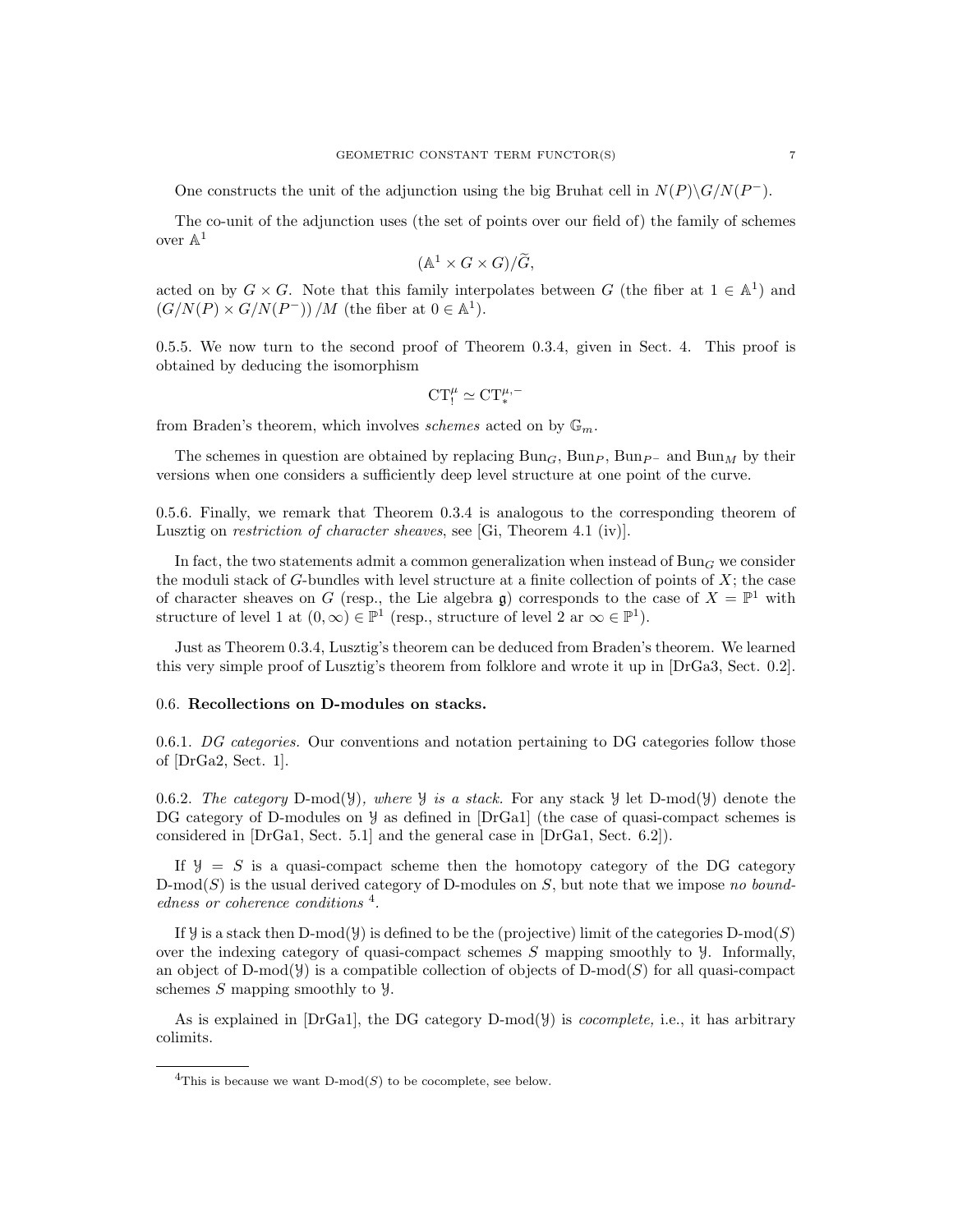#### 8 V. DRINFELD AND D. GAITSGORY

0.6.3. Direct images and safety. For any morphism  $f : \mathcal{Y}_1 \to \mathcal{Y}_2$  between stacks one has the direct image functor  $f_* : D\text{-mod}(\mathcal{Y}_1) \to D\text{-mod}(\mathcal{Y}_2)$  (see [DrGa1, Sect. 7.4] for the definition of  $f_*$  in the case that f is not necessarily quasi-compact schematic).

The functor  $f_*$  is not necessarily *continuous.* (Recall that a functor between cocomplete DG categories is said to be continuous if it commutes with (infinite) colimits, or equivalently, with (infinite) direct sums.)

However, according to [DrGa1, Sect. 10.2],  $f_*$  is continuous if f is safe. By definition, safety means that f is quasi-compact and has the following property: for any  $y \in \mathcal{Y}_2(k)$  the neutral connected component of the automorphism group of any k-point of the fiber  $(\mathcal{Y}_1)_y$  is unipotent. In particular, any quasi-compact representable morphism is safe.

0.6.4. Terminological remark. Following the conventions of higher category theory, we call a morphism between two objects in a DG category an *isomorphism* if and only if it is such in the homotopy category.

0.7. **Organization of the article.** In Sect. 1 we reformulate Theorem  $0.3.4$  as an existence of an adjunction (see Theorem 1.2.5), and we describe the natural transformation that will turn out to be the co-unit of the adjunction. We also discuss the notion of cuspidal object of  $\mathcal{F} \in \mathcal{D}$ -mod $(\text{Bun}_G)$ ; the main point is that two a priori different notions of cuspidality coincide.

As already said in 0.5, we give two proofs of Theorem 1.2.5.

The first one is given in Sections 2-3. (In Sect. 2 we construct the natural transformation that will turn out to be the unit, and in Sect. 3 we verify that the natural transformations constructed in Sections 1 and 2 satisfy the properties of unit and count of an adjunction.)

The second proof of Theorem 1.2.5 is given in Sect. 4.

In Appendix A we prove a technical Theorem 4.3.4, which is used in the second proof of Theorem 1.2.5.

In Appendix B we prove Proposition 1.4.6 that describes support of cusipdal objects of  $D\text{-mod}(Bun_G)$ .

In Appendix C we prove Proposition 2.4.4, which says that the quotient of  $\mathbb{A}^1 \times G \times G$  by the "interpolating" group-subscheme  $\widetilde{G} \subset \mathbb{A}^1 \times G \times G$  is a quasi-affine scheme.

In Appendix D we describe  $\widetilde{G}$  and  $(\mathbb{A}^1 \times G \times G)/\widetilde{G}$  in terms of the Vinberg semigroup of  $G$ (a.k.a. enveloping semigroup of  $G$ ).

0.8. Acknowledgements. The research of V. D. is partially supported by NSF grants DMS-1001660 and DMS-1303100. The research of D. G. is partially supported by NSF grant DMS-1063470.

# 1. THE STATEMENT

1.1. The functor  $Eis_{!}^{\mu}$ .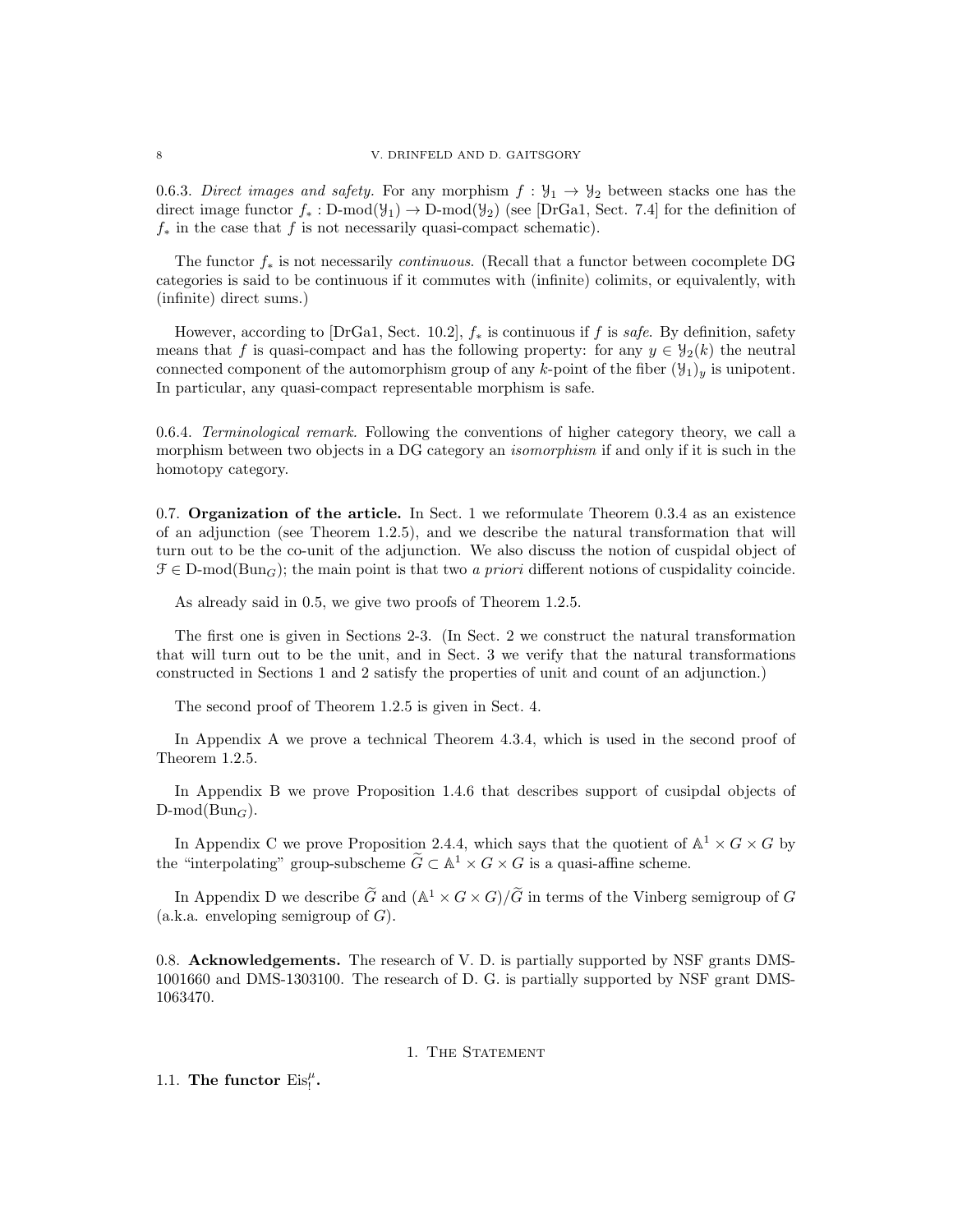1.1.1. Consider the diagram



By Remark 0.2.9, the map q is smooth, so the functor  $q^*$ , left adjoint to  $q_*$ , is well-defined. We are going to prove:

**Proposition 1.1.2.** The partially defined left adjoint  $p_!$  to  $p^!$  is defined on the essential image of the functor  $q^*$ .

Corollary 1.1.3. The functor  $Eis_i^{\mu} := \mathsf{p}_! \circ \mathsf{q}^* : D\text{-mod}(Bun_M^{\mu}) \to D\text{-mod}(Bun_G)$ , left adjoint to  $CT_*^{\mu}$ , is well-defined.

The proof of Proposition 1.1.2, given below, is based on some results of [BG]. Let us recall them.

1.1.4. First, the diagram (1.1) was extended in [BG, Sect. 1.2] to a diagram



so that  $\tilde{\rho}$  is proper, r is an open embedding, and

$$
p = \widetilde{p} \circ r, \qquad q = \widetilde{q} \circ r.
$$

Moreover, the following basic fact was established (see [BG, Theorem 5.1.5]):

The object  $r_1(k_{\text{Bun}_P^{\mu}}) \in D\text{-mod}(\widetilde{\text{Bun}_P})$  is universally locally acyclic (ULA) with respect to the map  $\tilde{q}$ . Here for a stack *y*, we denote by  $k_y \in D\text{-mod}(y)$  the "constant sheaf" D-module on *y* (i.e., the Verdier dual of  $\omega_y$ ).

1.1.5. Let us recall the definition of the ULA property. First, recall that on  $D\text{-mod}(\mathcal{Y})$  there are two tensor products, namely

$$
\mathcal{F}_1\overset{!}{\otimes}\mathcal{F}_2:=\Delta^!_{\mathcal{Y}}(\mathcal{F}_1\boxtimes\mathcal{F}_2)\quad\text{ and }\quad\mathcal{F}_1\overset{*}{\otimes}\mathcal{F}_2:=\Delta^*_{\mathcal{Y}}(\mathcal{F}_1\boxtimes\mathcal{F}_2),\qquad\mathcal{F}_1,\mathcal{F}_2\in\mathrm{D}\text{-}\mathrm{mod}(\mathcal{Y}),
$$

where  $\Delta_y : \mathcal{Y} \to \mathcal{Y} \times \mathcal{Y}$  is the diagonal morphism. (Note that  $\Delta^*$  and  $\stackrel{*}{\otimes}$  are only partially defined.)

Suppose now that we have a morphism  $\phi : \mathcal{Y} \to \mathcal{Z}$  with  $\mathcal{Z}$  smooth. According to [BG, Sect. 5.1.1,  $\mathcal{F} \in \mathcal{D}$ -mod( $\mathcal{Y}$ ) is said to be ULA with respect to  $\phi$  if for every  $\mathcal{F}' \in \mathcal{D}$ -mod( $\mathcal{Z}$ ) the following holds:  $\mathcal{F} \overset{*}{\otimes} \phi^*(\mathcal{F}')$  is a well-defined object of D-mod(*y*) and a certain canonical morphism

$$
\mathcal{F} \overset{*}{\otimes} \phi^*(\mathcal{F}') \to \mathcal{F} \overset{!}{\otimes} \phi^!(\mathcal{F}')[2\dim(\mathcal{Z})],
$$

defined in [BG, Sect. 5.1.1], is an isomorphism.

!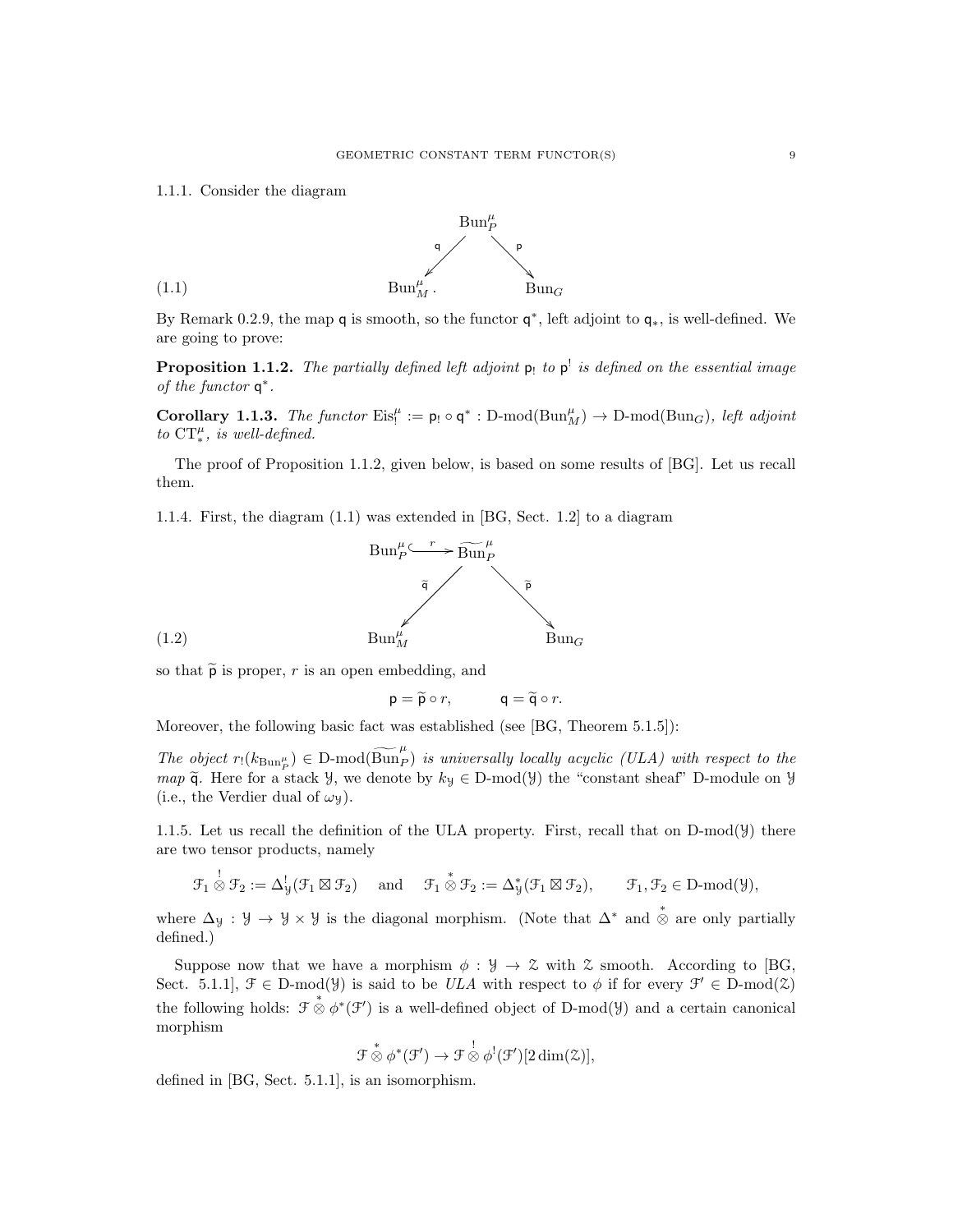1.1.6. Proof of Proposition 1.1.2. Since  $p = \tilde{p} \circ r$  and the functor  $\tilde{p}_! = \tilde{p}_*$  is well-defined, it suffices to show that  $r_! \circ \mathsf{q}^*(\mathcal{F})$  is well-defined for every  $\mathcal{F} \in \mathcal{D}\text{-mod}(\text{Bun}_M^{\mu})$ .

This follows from the ULA property of  $r_!(k_{\text{Bun}_P^{\mu}})$  because  $r_! \circ \mathsf{q}^*(\mathcal{F}) = r_!(k_{\text{Bun}_P^{\mu}}) \overset{*}{\otimes} \widetilde{\mathsf{q}}^*(\mathcal{F})$ .  $\Box$ 

1.2. The functor  $CT_!^{\mu}$ . Our next task is to analyze the existence of the left adjoint of the functor  $Eis_*$ .

1.2.1. Let  $P^-$  be a parabolic opposite to P. We will identify the Levi factors of P and  $P^-$  via the embedding of  $M \simeq P \cap P^-$  into P and  $P^-$ , respectively.

In particular, we have the diagram



Let  $\mathrm{Eis}_{*}^{\mu,-}$ ,  $\mathrm{Eis}_{!}^{\mu,-}$  and  $\mathrm{CT}_{*}^{\mu,-}$  be the counterparts of  $\mathrm{Eis}_{*}^{\mu}$ ,  $\mathrm{Eis}_{!}^{\mu}$  and  $\mathrm{CT}_{*}^{\mu}$ , obtained via the diagram (1.3).

1.2.2. We are now ready to formulate our main result:

Theorem 1.2.3. The functor

$$
\operatorname{CT}_!^\mu:\operatorname{D-mod}(\operatorname{Bun}_G)\to\operatorname{D-mod}(\operatorname{Bun}_M^\mu),
$$

left adjoint to Eis<sup>µ</sup>, exists and is canonically isomorphic to  $CT_*^{\mu,-}$ .

Thus we have a sequence of three functors

$$
\mathrm{Eis}_!^{\mu,-}\,,\quad \mathrm{CT}_*^{\mu,-}=\mathrm{CT}_!^\mu\,,\quad \mathrm{Eis}_*^\mu
$$

in which each neighboring pair forms an adjoint pair of functors.

1.2.4. Theorem 1.2.3 can be tautologically restated as follows:

**Theorem 1.2.5.** The functors  $(\mathrm{CT}^{\mu,-}_{*}, \mathrm{Eis}^{\mu}_{*})$  form an adjoint pair.

In Sect. 2 we will prove Theorem 1.2.5 by essentially repeating the argument from the paper [DrGa3] that gives a new proof of a theorem of T. Braden (see [Br]) on hyperbolic restrictions.

In Sect. 4 we will give a proof of Theorem 1.2.5 by directly deducing it from the above theorem of Braden.

### 1.3. Description of the co-unit of the adjunction.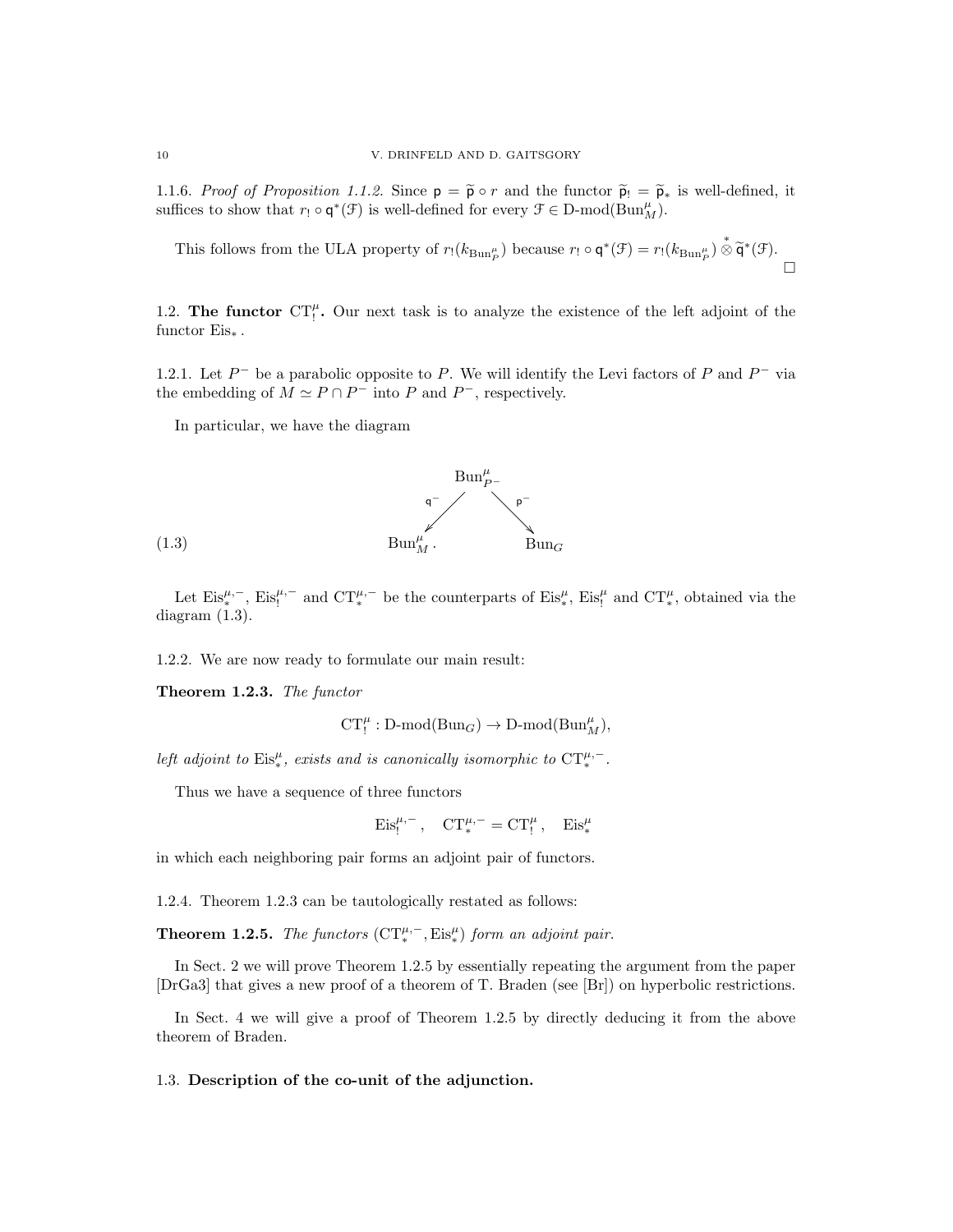1.3.1. Let us specify the co-unit of the adjunction for the functors  $(CT_*^{\mu,-}, Eis_*^{\mu})$  in Theorem 1.2.5, i.e., the natural transformation

(1.4) 
$$
CT_*^{\mu,-} \circ Eis_*^{\mu} \to Id_{D\text{-mod}(Bun_M^{\mu})}.
$$

Consider the diagram



where j is the (open) embedding of the big Bruhat cell, i.e., the locus where the reductions of a given G-bundle to P and  $P^-$  are mutually transversal.<sup>5</sup>

By base change,

$$
\textnormal{CT}^{\mu,-}_* \circ \textnormal{Eis}^\mu_* = (\mathsf{q}^-)_* \circ (\mathsf{p}^-)^! \circ \mathsf{p}_* \circ \mathsf{q}^! \simeq (\mathsf{q}^-)_* \circ (^\prime \mathsf{p})_* \circ (^{\prime} \mathsf{p}^-)^! \circ \mathsf{q}^!.
$$

Now, the open embedding j gives rise to a natural transformation

$$
\operatorname{Id}_{\operatorname{D-mod}(\operatorname{Bun}^{\mu}_{P^-\operatorname{Bun}_G^{\vee}}\operatorname{Bun}^{\mu}_{P})}\to j_*\circ j^*\simeq j_*\circ j^!,
$$

and hence to

$$
\begin{aligned} \mathrm{CT}^{\mu,-}_*\circ\mathrm{Eis}^\mu_* &\simeq (\mathsf{q}^-)_*\circ('p)_*\circ('p^-)^!\circ\mathsf{q}^!\to\\ &\to (\mathsf{q}^-)_*\circ('p)_*\circ j_*\circ j^!\circ('p^-)^!\circ\mathsf{q}^!\simeq\\ &\simeq (\mathsf{q}^-\circ'p\circ j)_*\circ(\mathsf{q}\circ'p^-\circ j)^!\simeq \mathrm{id}_*\circ\mathrm{id}^!\simeq \mathrm{Id}_{\mathrm{D-mod}(\mathrm{Bun}^\mu_\mathcal{M})}\,. \end{aligned}
$$

This is the sought-for co-unit of the adjuction.

 ${}^{5}$ The morphism j is of the type considered in Lemma 2.5.8(ii) below.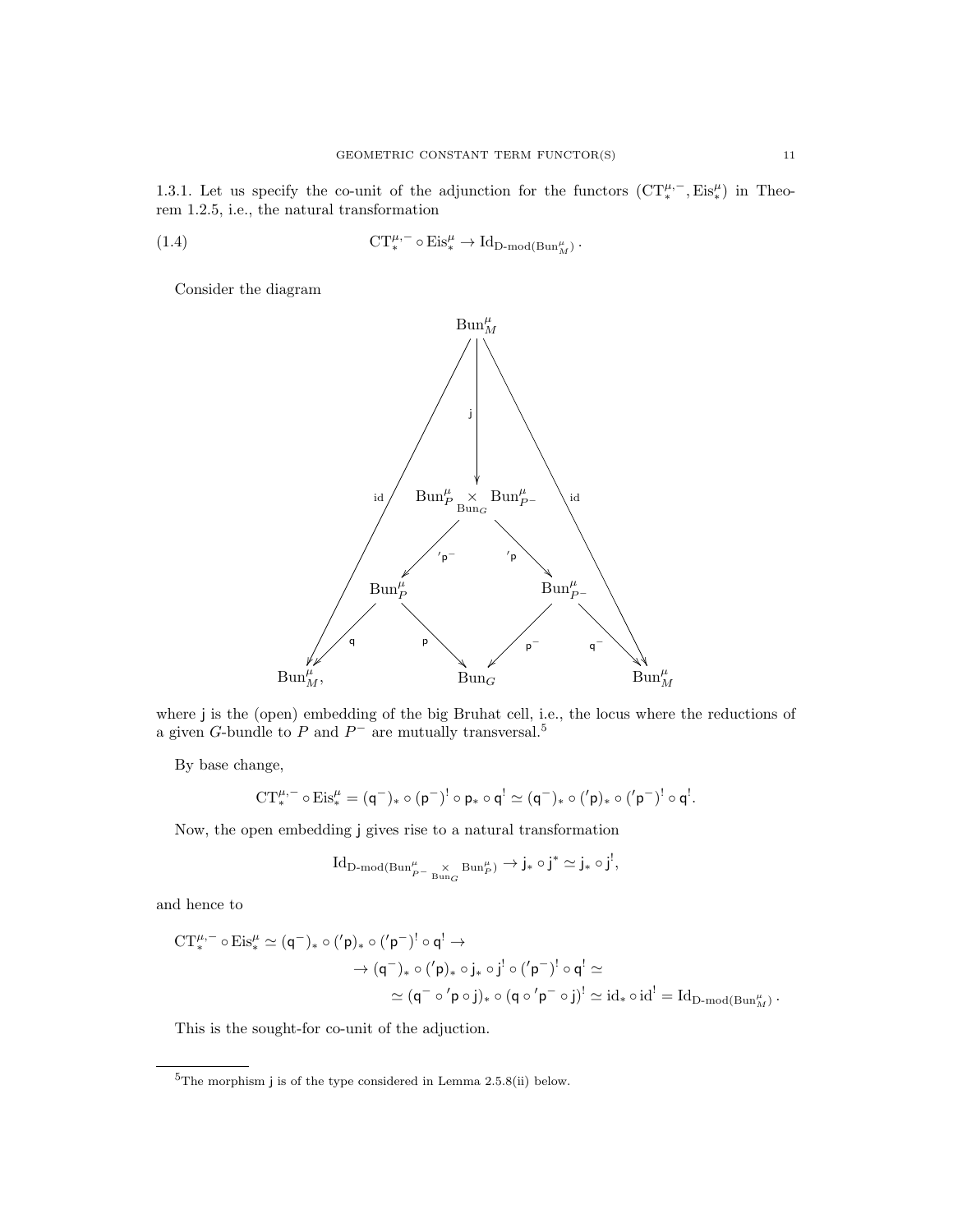1.3.2. Let us observe that Theorem 1.2.3 can be reformulated also as saying that the functors  $(Eis_!^{\mu,-}, CT_!^{\mu})$  form an adjoint pair. The above description of the co-unit for the  $(CT_*^{\mu,-}, Eis_*^{\mu})$ adjunction gives rise to a description of the unit of the  $(Eis_i^{\mu,-}, C T_i^{\mu})$ -adjunction:

By definition, the functors  $Eis_!^{\mu,-}$  and  $CT_!^{\mu}$  are the left adjoints of the functors  $CT_*^{\mu,-}$  and  $Eis_{*}^{\mu}$ , respectively. Now, the unit map

$$
\operatorname{Id}_{D\operatorname{\!-mod}\nolimits(\operatorname{Bun}_M^{\mu})} \to \operatorname{CT}_!^\mu \circ \operatorname{Eis}_!^{\mu,-}
$$

is obtained by passing to left adjoints in the map (1.4).

### 1.4. Cuspidality.

1.4.1. We will say that an object  $\mathcal{F} \in \mathcal{D}\text{-mod}(\text{Bun}_G)$  is \*-cuspidal if  $CT_*^{\mu}(\mathcal{F}) = 0$  for all proper parabolics of G.

We will say that an object  $\mathcal{F} \in D\text{-mod}(Bun_G)$  is *!-cuspidal*  $CT_i^{\mu}(\mathcal{F}) = 0$  for all proper parabolics of G.

1.4.2. From Theorem 1.2.3 we obtain:

Corollary 1.4.3. The notions of !- and \*-cuspidality coincide.

Hence, from now on, we will rename the above property as just cuspidality. Let  $D\text{-mod}(Bun_G)_{\text{cusp}}$  be the full subcategory of  $D\text{-mod}(Bun_G)$  formed by cuspidal objects. By construction, D-mod( $Bun_G$ )<sub>cusp</sub> is cocomplete (i.e., closed under colimits).

Let us denote by D-mod( $Bun_G$ )<sub>Eis,!</sub> (resp., D-mod( $Bun_G$ )<sub>Eis,\*</sub>) the full subcategory of D-mod( $Bun_G$ ) generated by the essential images of the functors  $Eis_1^{\mu}$  (resp.,  $Eis_*^{\mu}$ ) for all proper parabolics.

Viewing the notion of cuspidality from the \*-perspective, we have:

$$
\text{D-mod}(\text{Bun}_G)_{\text{cusp}} = (\text{D-mod}(\text{Bun}_G)_{\text{Eis},!})^{\perp}.
$$

1.4.4. In addition, we have the inclusion

(1.5)  $\perp$ (D-mod(Bun<sub>G</sub>)<sub>Eis,\*</sub>) ⊂ D-mod(Bun<sub>G</sub>)<sub>cusp</sub>,

that comes from

$$
\perp^{\perp}(\text{D-mod}(\text{Bun}_G)_{\text{Eis},*}) = \perp^{\perp}(\bigcup_{P,\mu} \text{Im}(\text{Eis}_*)^{\mu}) \subset \bigcap_{P,\mu} \perp^{\perp}(\text{Im}(\text{Eis}_*)^{\mu}) = \\ = \bigcap_{P,\mu} \text{ker}(\text{CT}_!^{\mu}) = \text{D-mod}(\text{Bun}_G)_{\text{cusp}}.
$$

It is not clear whether the inclusion  $(1.5)$  is an equality; we conjecture that it is not if X has genus  $\geq 2$ .

1.4.5. Let us note another important property of cuspidal objects:

**Proposition 1.4.6.** There exists an open substack  $j: \mathcal{U} \hookrightarrow \text{Bun}_G$  such that

- (i) The intersection of U with each connected component of  $Bun<sub>G</sub>$  is quasi-compact;
- (ii) For any  $\mathcal{F} \in \mathcal{D}\text{-mod}(\text{Bun}_G)_{\text{cusp}}$ , the canonical maps

$$
j_! \circ \jmath^*(\mathfrak{F}) \to \mathfrak{F} \to j_* \circ \jmath^*(\mathfrak{F})
$$

are isomorphisms.<sup>6</sup>

<sup>&</sup>lt;sup>6</sup>The statement about  $j_! \circ j^*(\mathfrak{F})$  should be understood as follows: the partially defined functor  $j_!$  is defined on  $\jmath^*(\mathfrak{F})$  and the map  $\jmath_! \circ \jmath^*(\mathfrak{F}) \to \mathfrak{F}$  is an isomorphism.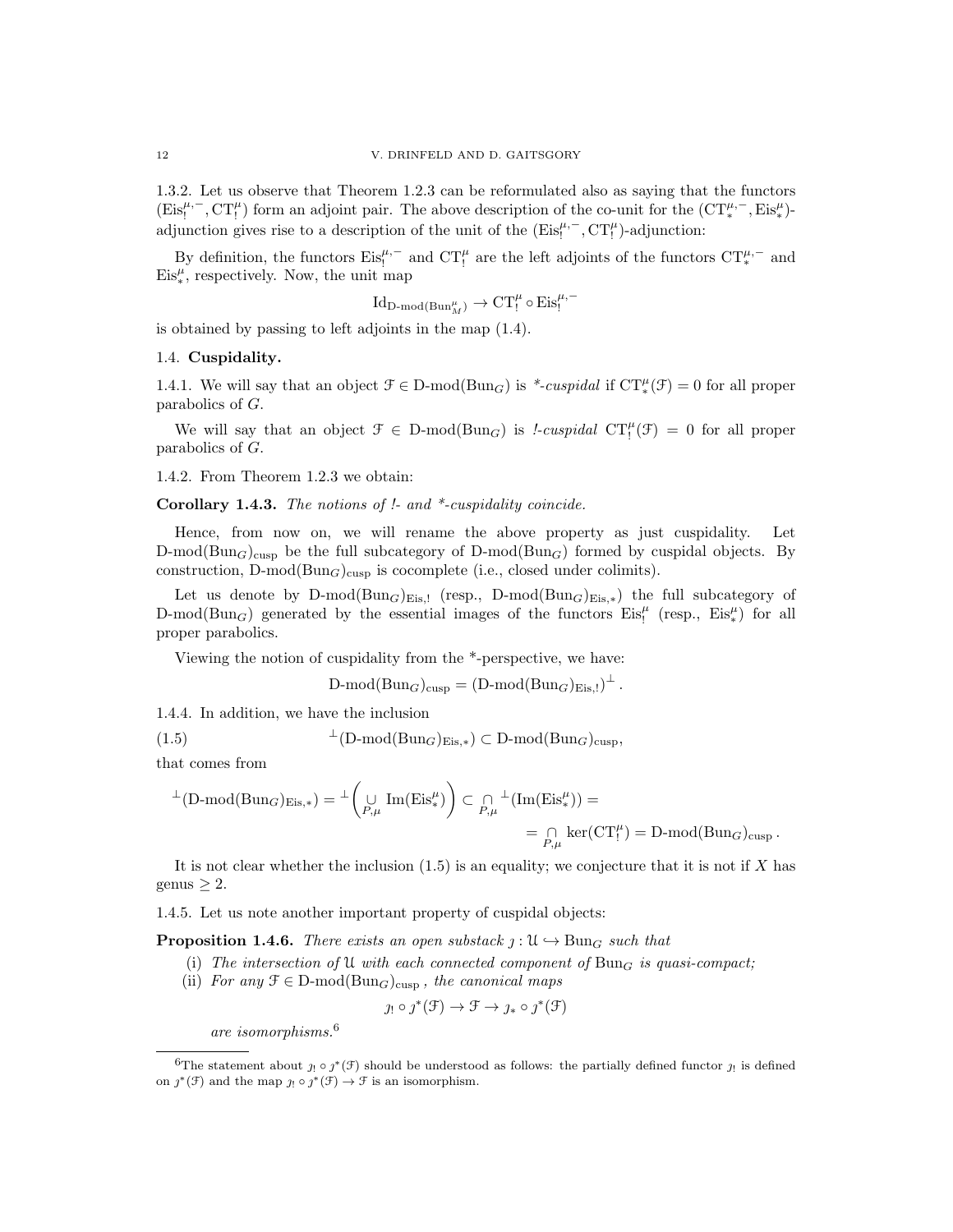The proof is given in Appendix B. It is parallel to the proof of a similar statement in the classical theory of automorphic forms. In fact, Appendix B we describe an explicit open substack U with the properties required in Proposition 1.4.6.

2. Proof of Theorem 1.2.5: constructing the unit of the adjunction

We will prove Theorem 1.2.5 (and thereby Theorem 1.2.3) by mimicking the new proof of Braden's theorem given in [DrGa3].

The idea of the proof is to define a natural transformation

(2.1) 
$$
\mathrm{Id}_{D\text{-mod}(Bun_G)} \to \mathrm{Eis}_*^{\mu} \circ \mathrm{CT}_*^{\mu,-}
$$

and to show that (1.4) and (2.1) define an adjunction datum.

In this section we will construct the natural transformation (2.1). The fact that (1.4) and (2.1) indeed define an adjunction datum will be proved in Sect. 3.

2.1. Digression: functors given by kernels. As was mentioned in Sect. 0.1, all algebraic stacks in this paper are assumed locally QCA.

2.1.1. Let  $f: \mathcal{Y}_1 \to \mathcal{Y}_2$  be a quasi-compact map. We note that in addition to the usual de Rham direct image functor

 $f_* : D\text{-mod}(\mathcal{Y}_1) \to D\text{-mod}(\mathcal{Y}_2)$ 

(defined as in [DrGa1, Sect. 7.4]), there exists another canonically defined functor

 $f_{\blacktriangle} : D\text{-mod}(\mathcal{Y}_1) \to D\text{-mod}(\mathcal{Y}_2).$ 

The main feature of the functor  $f_{\blacktriangle}$  is that, unlike  $f_*,$  it is *continuous*. In addition, it has the following properties (all of which fail for  $f_*$ ):

(i) The formation  $f \leadsto f_{\blacktriangle}$  is compatible with compositions of morphisms;

(ii) It satisfies base change (with respect to !-pullbacks);

(iii) It satisfies the projection formula.

We have a natural transformation

 $f_{\blacktriangle} \rightarrow f_*$ .

If the morphism  $f$  is representable, or, more generally, safe, then  $(2.2)$  is an isomorphism.

All of the above facts are established in [DrGa1, Sect. 9.3].

Remark 2.1.2. Technically, in [DrGa1, Sect. 9.3], the functor  $f_{\blacktriangle}$  was defined when  $\mathcal{Y}_2$  (and, hence,  $\mathcal{Y}_1$ ) is quasi-compact. However, the base-change property ensures that the definition canonically extends to the case of general quasi-compact morphisms.

2.1.3. Let  $\mathcal{Y}_1$  and  $\mathcal{Y}_2$  be two algebraic stacks. We will say that an object

$$
\mathcal{Q} \in D\text{-mod}(\mathcal{Y}_1 \times \mathcal{Y}_2)
$$

has a quasi-compact *!-support relative to*  $\mathcal{Y}_2$  if the following condition holds:

For every quasi-compact open substack  $U_2 \stackrel{j_2}{\hookrightarrow} Y_2$  there exists a quasi-compact open substack  $U_1 \stackrel{j_1}{\hookrightarrow} Y_1$  such that the map

 $(2.3)$   $(id \times j_2)^*(1) \to (j_1 \times id)_* \circ (j_1 \times id)^* \circ (id \times j_2)^*(1) = (j_1 \times id)_* \circ (j_1 \times j_2)^*(1)$ is an isomorphism in D-mod $(\mathcal{Y}_1 \times U_2)$ .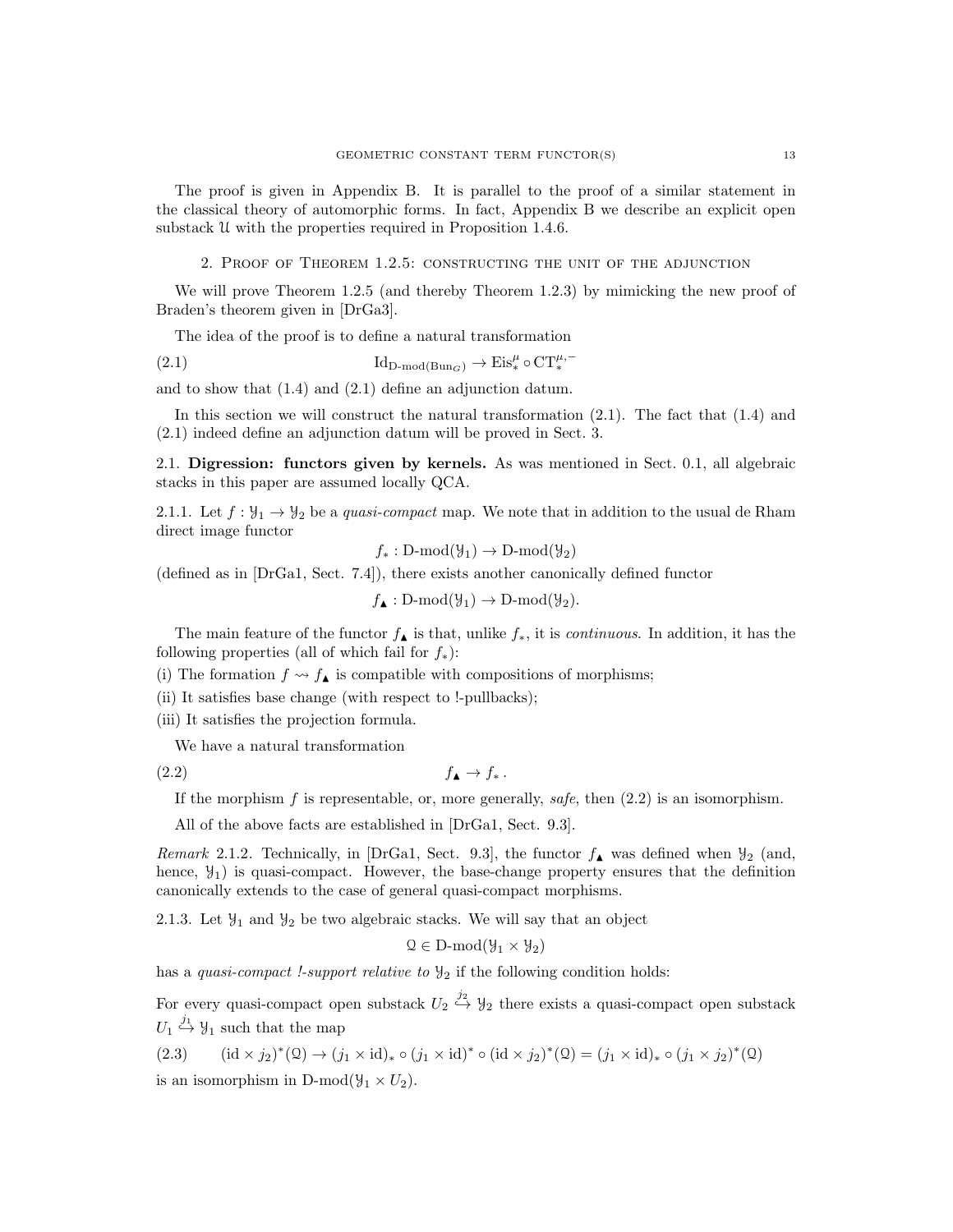Let us repeat the same in words: the restriction of Q to the open substack  $\mathcal{Y}_1 \times U_2$  is a \*-extension from  $U_1 \times U_2$  for some quasi-compact open substack  $U_1 \subset \mathcal{Y}_1$ .

Note that  $(j_1 \times id)_* \simeq (j_1 \times id)_\blacktriangle$  (indeed, the morphism  $j_1 \times id$  is representable because it is an open embedding).

2.1.4. Let  $\mathcal{Q} \in \mathbb{D}$ -mod $(\mathcal{Y}_1 \times \mathcal{Y}_2)$  have a quasi-compact !-support relative to  $\mathcal{Y}_2$ . We claim that such Q canonically gives rise to a continuous functor

$$
(2.4) \hspace{1cm} \mathsf{F}_\mathfrak{Q}: D\text{-mod}(\mathcal{Y}_1)\to D\text{-mod}(\mathcal{Y}_2), \quad \mathsf{F}_\mathfrak{Q}(\mathcal{F}):=(\mathrm{pr}_2)_\blacktriangle\left(\mathrm{pr}_1^*(\mathcal{F})\overset{!}{\otimes}\mathfrak{Q}\right).
$$

Since the morphism  $pr_2$  is not assumed quasi-compact, we have to explain how to understand formula (2.4).

By the definition of D-mod( $\mathcal{Y}_2$ ) (see [DrGa2, Sect. 2.3] for a detailed review), the datum of a functor  $D\text{-mod}(\mathcal{Y}_1) \to D\text{-mod}(\mathcal{Y}_2)$  amounts to a compatible <sup>7</sup> family of functors

$$
D\text{-mod}(\mathcal{Y}_1) \to D\text{-mod}(U_2)
$$

for quasi-compact open substacks  $U_2 \stackrel{j_2}{\hookrightarrow} Y_2$ .

For a given  $U_2$ , let  $U_1 \stackrel{j_1}{\hookrightarrow} Y_1$  be as in Sect. 2.1.3, and let

$$
pr_2^{U_1, U_2}: U_1 \times U_2 \to U_2
$$

denote the projection. Then we set

(2.5) 
$$
j_2^* \left( F_{\mathcal{Q}}(\mathcal{F}) \right) := (\mathrm{pr}_2^{U_1, U_2}) \bullet (j_1 \times j_2)^* \left( \mathrm{pr}_1^*(\mathcal{F}) \overset{!}{\otimes} \mathcal{Q} \right)
$$

(here the  $\blacktriangle$ -puhsforward is defined because the morphism  $pr_2^{U_1,U_2}$  is quasi-compact).

It is easy to see that the isomorphism  $(2.3)$  implies that the right-hand side in  $(2.5)$  is independent of the choice of  $U_1$ .

Furthermore, it is easy to see that the base change property for the  $\blacktriangle$ -puhsforward for quasicompact morphisms implies that the functors (2.5) are indeed compatible under the inclusions  $U_2' \subset U_2''$ .

2.1.5. As an example, consider a diagram



where the morphism  $f_2$  is quasi-compact. In this case the morphism

$$
(f_1 \times f_2) : \mathcal{Y} \to \mathcal{Y}_1 \times \mathcal{Y}_2
$$

is quasi-compact as well.

Set

$$
\mathcal{Q} := (f_1 \times f_2) \triangle (\omega_{\mathcal{Y}}) \in D\text{-mod}(\mathcal{Y}_1 \times \mathcal{Y}_2),
$$

where  $\omega_y \in D\text{-mod}(\mathcal{Y})$  is the dualizing complex.

It is easy to see that  $\Omega$  has a quasi-compact !-support relative to  $\mathcal{Y}_2$ . Moreover, in this case the functor  $\mathsf{F}_{\mathfrak{Q}}$  identifies canonically with  $(f_2)_\blacktriangle \circ f_1^*$ .

<sup>&</sup>lt;sup>7</sup>The compatibility is with respect to \*-restrictions for the inclusions  $U_2' \subset U_2''$ .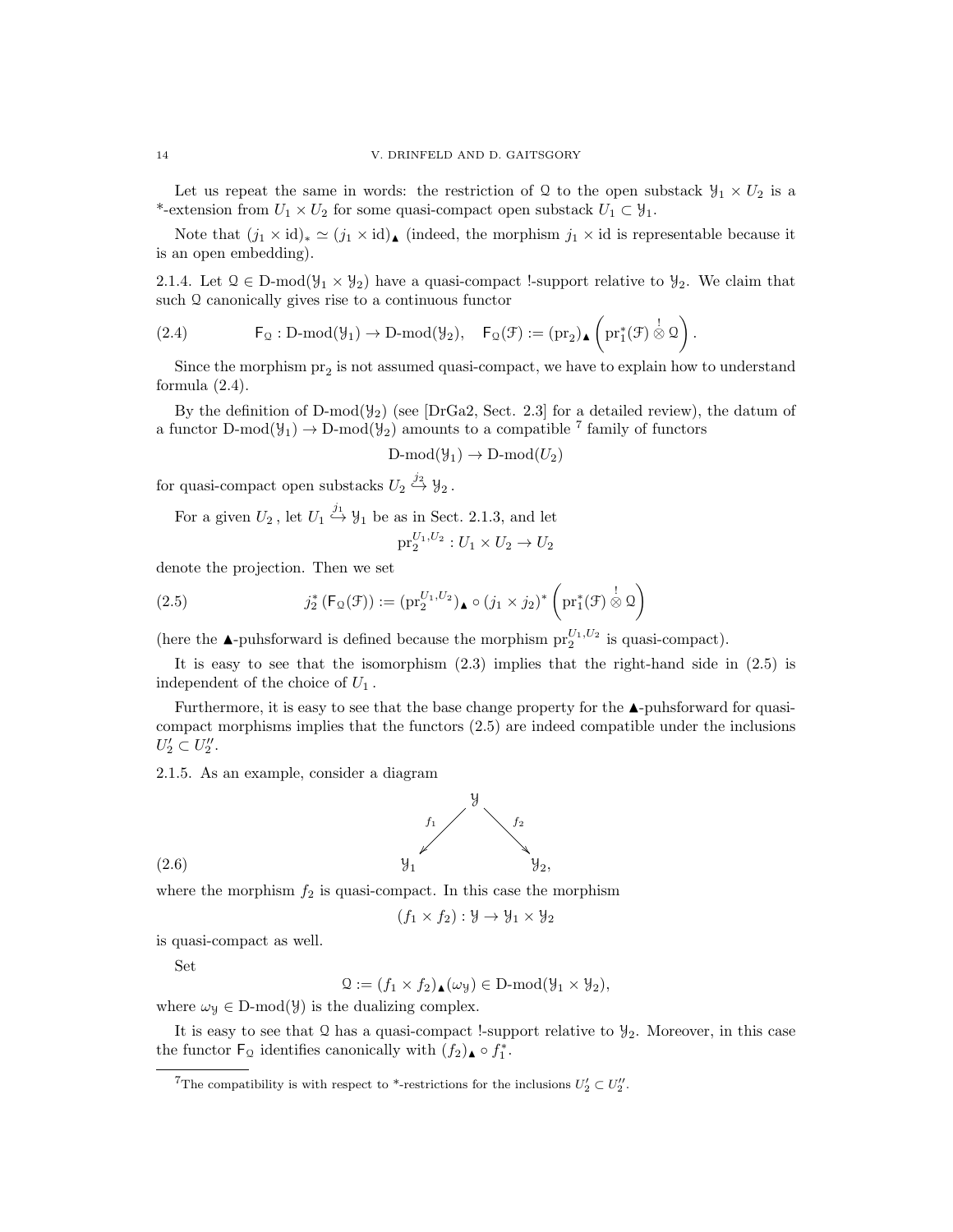In particular, for  $\mathcal{Y}_1 = \mathcal{Y} = \mathcal{Y}_2$  and  $f_1 = f_2 = id$ , we obtain that for  $\mathcal{Q} := (\Delta_{\mathcal{Y}})_{\blacktriangle}(\omega_{\mathcal{Y}})$ , the corresponding functor  $\mathsf{F}_{\mathfrak{Q}}$  identifies canonically with  $\mathrm{Id}_{D\text{-mod}(y)}$ .

### 2.2. Plan of the construction.

2.2.1. Note that since the morphism p is quasi-compact and representable (in fact, schematic), we have:

$$
\mathrm{Eis}_*^{\mu} = \mathsf{p}_* \circ \mathsf{q}^! \simeq \mathsf{p}_\blacktriangle \circ \mathsf{q}^!.
$$

Since q is *safe*, we have also

$$
CT_*^{\mu} = \mathsf{q}_* \circ \mathsf{p}^! \simeq \mathsf{q}_\blacktriangle \circ \mathsf{p}^!.
$$

Hence, the functor  $\mathrm{Eis}_*^{\mu} \circ \mathrm{CT}_*^{\mu,-}$  is given as pull-push along the following diagram:



Here and in the sequel, by "push" we understand the  $\blacktriangle$ -pushforward, so the base change formula applies to any quasi-compact morphism.

2.2.2. Denote

$$
\mathfrak{Q}_0:=\big((\mathsf{p}^-\circ'\mathsf{q})\times(\mathsf{p}\circ'\mathsf{q}^-)\big)_\blacktriangle\big(\omega_{\mathrm{Bun}_{{}_{P^-}}^\mu\underset{\mathrm{Bun}_M^\mu}{\times}\mathrm{Bun}_P^\mu}\big)\in\mathrm{D}\text{-}\mathrm{mod}(\mathrm{Bun}_G\times\mathrm{Bun}_G)
$$

and

$$
\mathcal{Q}_1 := (\Delta_{\mathrm{Bun}_G})_{\blacktriangle}(\omega_{\mathrm{Bun}_G}) \in \mathrm{D}\text{-}\mathrm{mod}(\mathrm{Bun}_G \times \mathrm{Bun}_G).
$$

By Sect. 2.1.5 we have:

**Lemma 2.2.3.** The functors  $\mathrm{Id}_{D\text{-mod}(Bun_G)}$  and  $\mathrm{Eis}_*^{\mu} \circ \mathrm{CT}_*^{\mu,-}$  are given by  $\mathsf{F}_{\mathfrak{Q}_1}$  and  $\mathsf{F}_{\mathfrak{Q}_0}$ , respectively.

2.2.4. We are going to define the natural transformation (2.1) by constructing a map

(2.8) Q<sup>1</sup> → Q<sup>0</sup>

in  $D\text{-mod}(Bun_G \times Bun_G)$ . To do this, we will construct an object

$$
\mathcal{Q} \in \mathbf{D}\text{-mod}(\mathbb{A}^1 \times \operatorname{Bun}_G \times \operatorname{Bun}_G)
$$

such that:

(i)  $\iota_0^!(\mathfrak{Q}) = \mathfrak{Q}_0$  and  $\iota_1^!(\mathfrak{Q}) = \mathfrak{Q}_1$ , where  $\iota_t : \text{Bun}_G \times \text{Bun}_G \to \mathbb{A}^1 \times \text{Bun}_G \times \text{Bun}_G$  is the closed embedding corresponding to  $t \in \mathbb{A}^1$ ;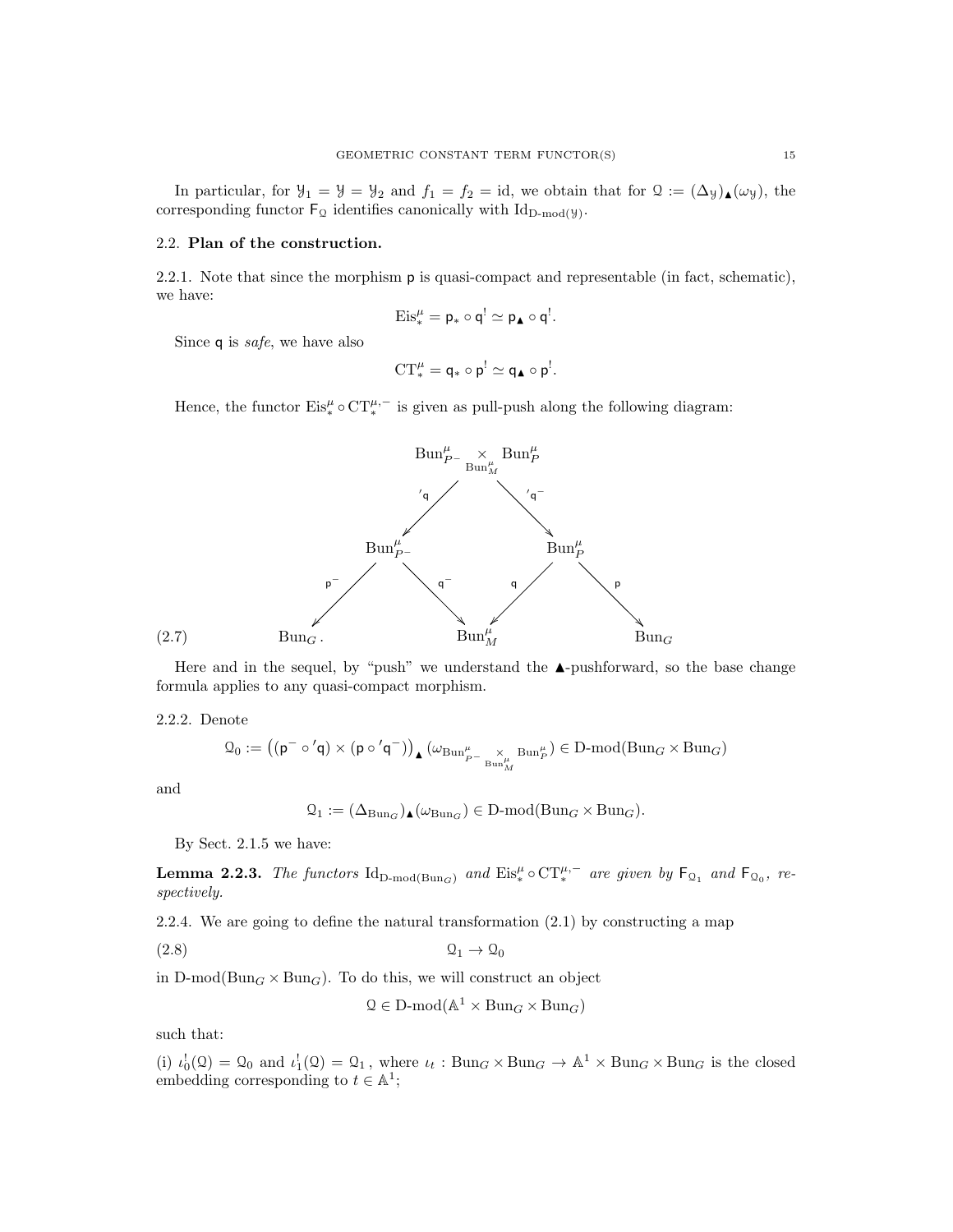(ii) Q is  $\mathbb{G}_m$ -monodromic with respect to the usual action of  $\mathbb{G}_m$  on  $\mathbb{A}^1$ ; by definition, this means that Q belongs to the full subcategory of  $D\text{-mod}(\mathbb{A}^1 \times \text{Bun}_G \times \text{Bun}_G)$  generated by the essential image of the pullback functor

 $D\text{-mod}((\mathbb{A}^1/\mathbb{G}_m)\times \text{Bun}_G\times \text{Bun}_G) \to D\text{-mod}(\mathbb{A}^1\times \text{Bun}_G\times \text{Bun}_G).$ 

Assuming we have such Q, we take the map  $\mathcal{Q}_1 \rightarrow \mathcal{Q}_0$  of (2.8) to be the specialization map

$$
Sp_{\mathcal{Q}}: \iota_1^!(\mathcal{Q}) \to \iota_0^!(\mathcal{Q}),
$$

which is defined by virtue of the above property (ii). The definition of the specialization map is recalled in Sect. 2.2.6 below.

The remaining part of Sect. 2 is devoted to constructing an object  $\Omega$  with the above properties (i)-(ii). Informally, Q should "interpolate" between  $\mathcal{Q}_1$  and  $\mathcal{Q}_0$ .

Remark 2.2.5. The construction of Q is geometric, and except for Sect. 2.6.2 at the very end, we do not use the characteristic 0 assumption on k. The idea is to first construct a group-scheme  $\widetilde{G}$  over  $\mathbb{A}^1$ , which "interpolates" between the groups  $G$  and  $P \times P^-$ , and then to construct a stack over  $\mathbb{A}^1$  which "interpolates" between  $\text{Bun}_G$  and the stack

$$
\operatorname{Bun}_P^\mu\underset{\operatorname{Bun}_M^\mu}{\times}\operatorname{Bun}_{P^-}^\mu
$$

from diagram (2.7).

2.2.6. The specialization map. Let  $\mathcal{Y}$  be a stack. Let  $\iota_0, \iota_1 : \mathcal{Y} \to \mathbb{A}^1 \times \mathcal{Y}$  denote the closed embeddings corresponding to  $0 \in \mathbb{A}^1$  and  $1 \in \mathbb{A}^1$ , respectively. Suppose that  $\mathcal{K} \in \mathbb{D}$ -mod $(\mathbb{A}^1 \times \mathcal{Y})$ is  $\mathbb{G}_m$ -monodromic with respect to the usual action of  $\mathbb{G}_m$  on  $\mathbb{A}^1$ . In this situation we can define the specialization morphism

(2.9) 
$$
\operatorname{Sp}_{\mathcal{K}}: \iota_1^!(\mathcal{K}) \to \iota_0^!(\mathcal{K}).
$$

We need the following lemma (which is actually a particular case of Proposition  $4.1.5(2)$ ):

**Lemma 2.2.7.** Let  $\pi : \mathbb{A}^1 \times \mathcal{Y} \to \mathcal{Y}$  denote the projection. Then the functor  $\pi_!$ , left adjoint to  $\pi^!,$  is defined and is canonically isomorphic to  $\iota_0^!$  on  $\mathbb{G}_m$ -monodromic objects of  ${\rm D\text{-}mod}({\mathbb A}^1\times {\mathbb Y}).$ 

Proof. The morphism in one direction

 $\iota _0^! \rightarrow \pi _!$ 

(assuming that  $\pi_1$  exists) is given by

$$
\iota_0^! \simeq \pi_! \circ (\iota_0)_! \circ \iota_0^! \to \pi_!.
$$

To verify the existence of  $\pi_1$  and the fact that the above map is an isomorphism, it suffices to do so for the corresponding functors  $D\text{-mod}((\mathbb{A}^1/\mathbb{G}_m)\times \mathcal{Y})\to D\text{-mod}((\text{pt}/\mathbb{G}_m)\times \mathcal{Y})$ . Since

$$
\text{D-mod}((\mathbb{A}^1/\mathbb{G}_m)\times \mathcal{Y})\simeq \text{D-mod}(\mathbb{A}^1/\mathbb{G}_m)\otimes \text{D-mod}(\mathcal{Y})
$$

and

$$
\text{D-mod}((\text{pt }\!/\mathbb{G}_m)\times\mathcal{Y})\simeq\text{D-mod}(\text{pt }\!/\mathbb{G}_m)\otimes\text{D-mod}(\mathcal{Y}),
$$

the assertion reduces to the case when  $\mathcal{Y} =$  pt, which is straightforward.

Now define the specialization morphism (2.9) to be the composition

$$
\iota_1^!(\mathfrak{K}) \simeq \pi_!\circ(\iota_1)_!\circ \iota_1^!(\mathfrak{K}) \to \pi_!(\mathfrak{K}) \simeq \iota_0^!(\mathfrak{K})
$$

(note that since  $\iota_1$  is a closed embedding the functor  $(\iota_1)$  is well-defined).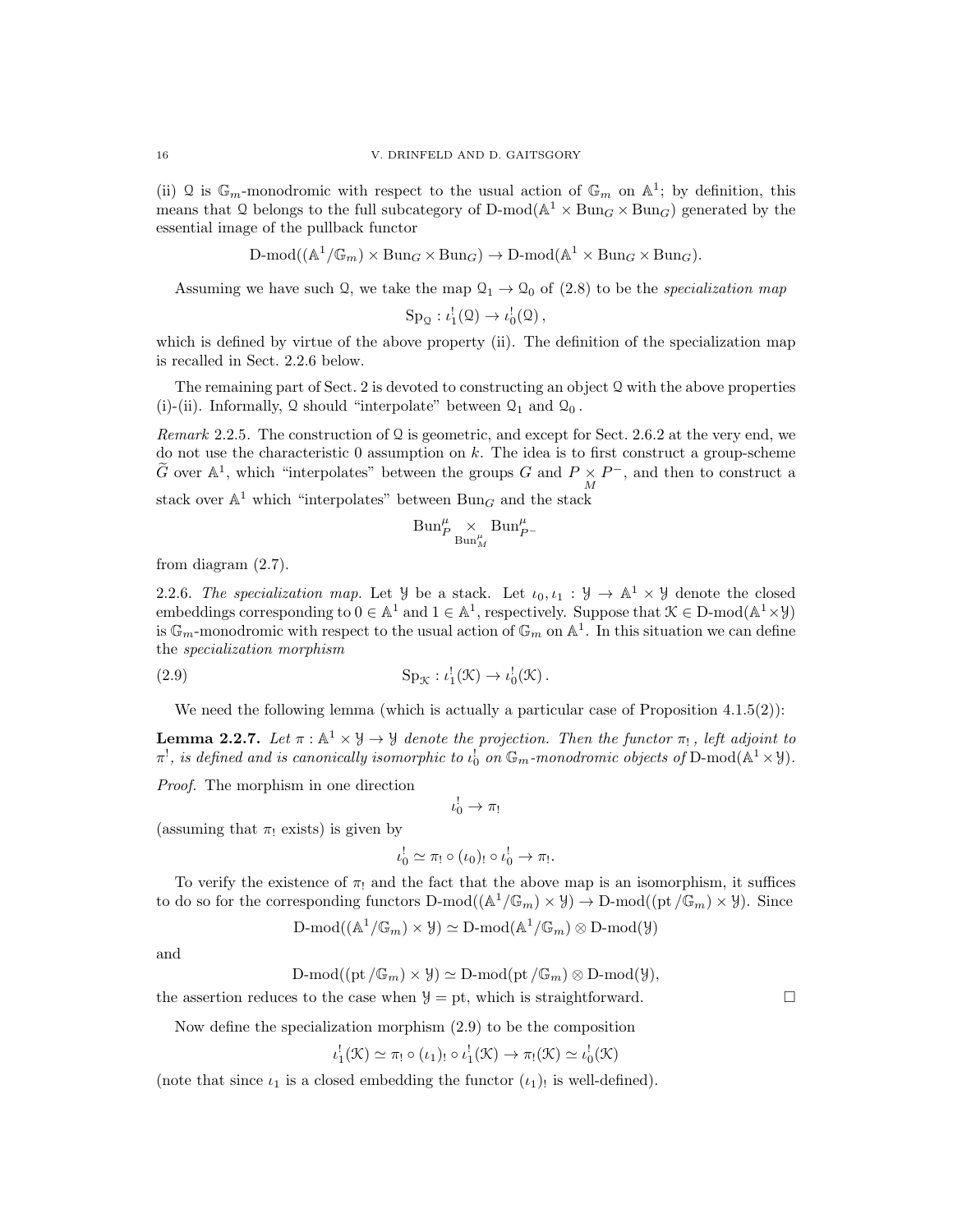Remark 2.2.8. One can show (using only general nonsense) that the above composition is equal to the composition

$$
\iota_1^!(\mathfrak{K}) \to \iota_1^! \circ \pi^! \circ \pi_!(\mathfrak{K}) \simeq \pi_!(\mathfrak{K}) \simeq \iota_0^!(\mathfrak{K}).
$$

2.3. Recollections from [DrGa3]. In this subsection we will recall some constructions from [DrGa3, Sects. 1-2], to be subsequently applied to the group G.

2.3.1. Attractors and repellers. Let Z be a quasi-compact scheme acted on by  $\mathbb{G}_m$ . According to [DrGa3, Proposition 1.3.4 and Corollary 1.5.3(ii)], there exist quasi-compact schemes  $Z^0$ ,  $Z^+$ , and  $Z^-$  representing the following functors:

$$
Maps(S, Z^{0}) = Maps^{\mathbb{G}_{m}}(S, Z),
$$
  
\n
$$
Maps(S, Z^{+}) = Maps^{\mathbb{G}_{m}}(\mathbb{A}^{1} \times S, Z),
$$
  
\n
$$
Maps(S, Z^{-}) = Maps^{\mathbb{G}_{m}}(\mathbb{A}^{1} \times S, Z),
$$

where S is a test affine scheme and  $\mathbb{A}^1$  (resp.  $\mathbb{A}^1_-$ ) is the affine line equipped with the usual  $\mathbb{G}_m$ -action (resp. the  $\mathbb{G}_m$ -action opposite to the usual one).

The scheme  $Z^0$  (resp.  $Z^+$  and  $Z^-$ ) is called the scheme of  $\mathbb{G}_m$ -fixed points (resp. the attractor and *repeller*).

Let  $p^+ : Z^+ \to Z$  and  $q^+ : Z^+ \to Z^0$  denote the maps corresponding to evaluating a  $\mathbb{G}_m$ equivariant morphism  $\mathbb{A}^1 \times S \to Z$  at  $1 \in \mathbb{A}^1$  and  $0 \in \mathbb{A}^1$ , respectively. One defines  $p^- : Z^- \to Z$ and  $q^- : Z^- \to Z^0$  similarly.

Let  $i^+ : Z^0 \to Z^+$  (resp.  $i^- : Z^0 \to Z^-$ ) denote the morphism induced by the projection  $\mathbb{A}^1 \times S \to S$  (resp.  $\mathbb{A}^1 \times S \to S$ ).

If Z is affine (the case of interest for us) then the existence of  $Z^0$  and  $Z^{\pm}$  (i.e., the representability of the corresponding functors) is very easy to prove. Moreover, in this case  $Z^0$  and  $Z^{\pm}$  are affine, and the morphisms  $p^{\pm} : Z^{\pm} \to Z$  are closed embeddings.

2.3.2. The family of hyperbolas. We now consider the following family of curves over  $\mathbb{A}^1$ , denoted by X: as a scheme,  $X = \mathbb{A}^2$ , and the map  $X \to \mathbb{A}^1$  is  $(t_1, t_2) \mapsto t_1 \cdot t_2$ . The fibers of this map are hyperbolas; the zero fiber is the coordinate cross, i.e., a degenerate hyperbola.

We let  $\mathbb{G}_m$  act on X hyperbolically:

$$
\lambda \cdot (t_1, t_2) = (\lambda \cdot t_1, \lambda^{-1} \cdot t_2).
$$

2.3.3. The scheme  $\widetilde{Z}$ . According to [DrGa3, Theorem 2.4.2], there exists a quasi-compact scheme  $\widetilde{Z}$  over  $\mathbb{A}^1$  representing the following functor on the category of schemes over  $\mathbb{A}^1$ :

$$
\mathrm{Maps}_{\mathbb{A}^1}(S, \widetilde{Z}) := \mathrm{Maps}^{\mathbb{G}_m}(\mathbb{X} \times S, Z).
$$

Again, if Z is affine the existence of  $\widetilde{Z}$  is very easy to prove; moreover, in this case  $\widetilde{Z}$  is affine. Let us also mention that if  $Z$  is affine and smooth (the case of interest for us) then Proposition 2.3.8(ii) below gives a description of  $\tilde{Z}$  which some readers may prefer to consider as a definition.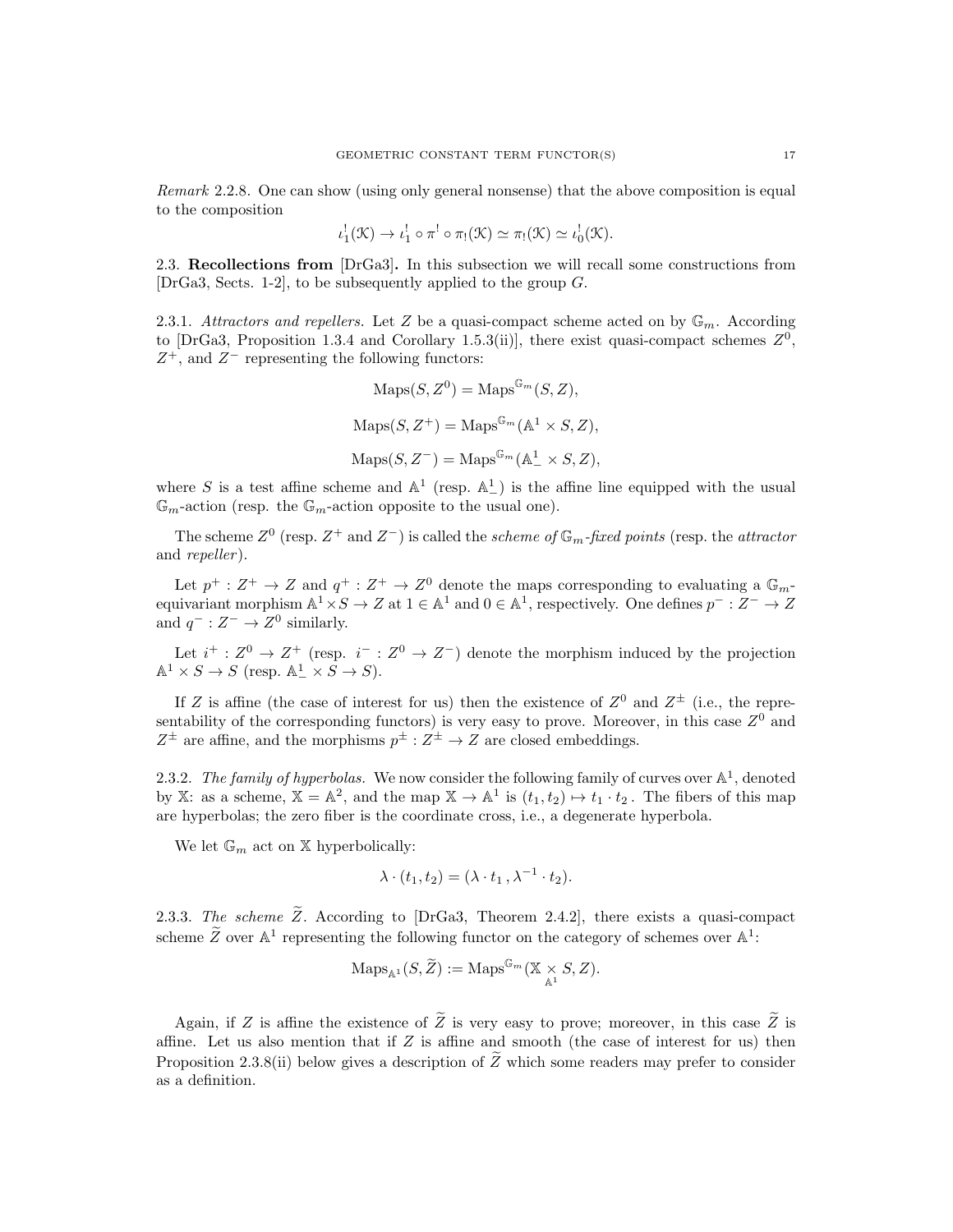2.3.4. One has a canonical map  $\tilde{p}$ :  $\tilde{Z} \to \mathbb{A}^1 \times Z \times Z$ . To define it, first note that any section  $\sigma : \mathbb{A}^1 \to \mathbb{X}$  of the morphism  $\mathbb{X} \to \mathbb{A}^1$  defines a map

$$
\sigma^*: \mathrm{Maps}^{\mathbb{G}_m}(\mathbb{X} \underset{\mathbb{A}^1}{\times} S\,, Z) \to \mathrm{Maps}(S, Z)
$$

and therefore a morphism  $\widetilde{Z} \to Z$ . Let  $\pi_1 : \widetilde{Z} \to Z$  and  $\pi_2 : \widetilde{Z} \to Z$  denote the morphisms corresponding to the sections

$$
t \mapsto (1, t) \in \mathbb{X}
$$
 and  $t \mapsto (t, 1) \in \mathbb{X}$ ,

respectively.

Finally, define

(2.10) 
$$
\widetilde{p}: \widetilde{Z} \to \mathbb{A}^1 \times Z \times Z
$$

to be the morphism whose first component is the tautological projection  $\widetilde{Z} \to \mathbb{A}^1$ , and the second and the third components are  $\pi_1$  and  $\pi_2$ , respectively.

It is easy to check that if Z is affine then  $\tilde{p}$  is a closed embedding (see [DrGa3, Proposition] 2.3.6]). So  $\tilde{p}$  identifies  $\tilde{Z}$  with a closed subscheme of  $\mathbb{A}^1 \times Z \times Z$ .

2.3.5. Let  $\widetilde{Z}_t$  denote the preimage of  $t \in \mathbb{A}^1$  under the projection  $\widetilde{Z} \to \mathbb{A}^1$ . Let  $\widetilde{p}_t$  denote the corresponding map  $\widetilde{Z}_t \to Z \times Z$ .

By definition,  $(\widetilde{Z}_1, \widetilde{p}_1)$  identifies with  $(Z, \Delta_Z)$ . For any  $t \in \mathbb{A}^1 - \{0\}$ , the pair  $(\widetilde{Z}_t, \widetilde{p}_t)$  is the graph of the action of  $t \in \mathbb{G}_m$  on Z. Moreover, the morphism  $\widetilde{p}$  induces an isomorphism

(2.11) 
$$
\mathbb{G}_m \underset{\mathbb{A}^1}{\times} \widetilde{Z} \xrightarrow{\sim} \Gamma, \qquad \Gamma := \{ (t, z_1, z_2) \mid t \cdot z_1 = z_2 \}.
$$

The scheme  $\widetilde{Z}_0$  identifies with  $Z^+ \underset{Z^0}{\times} Z^-$  so that the morphism  $\widetilde{p}_0 : \widetilde{Z}_0 \to Z \times Z$  identifies with the composition

$$
Z^+ \underset{Z^0}{\times} Z^- \hookrightarrow Z^+ \times Z^- \overset{p^+ \times p^-}{\longrightarrow} Z \times Z.
$$

The above-mentioned identification comes from the fact that the coordinate cross  $\mathbb{X}_0$  is a union of  $\mathbb{A}^1$  and  $\mathbb{A}^1$  glued together along 0, see [DrGa3, Proposition 2.2.9].

2.3.6. The action of  $\mathbb{G}_m \times \mathbb{G}_m$ . In what follows we will need the action of  $\mathbb{G}_m \times \mathbb{G}_m$  on  $\widetilde{Z}$  that corresponds to the following action of  $\mathbb{G}_m \times \mathbb{G}_m$  on X:

$$
(\lambda_1, \lambda_2) \cdot (t_1, t_2) = (\lambda_1 \cdot t_1, \lambda_2 \cdot t_2); \quad \lambda_1, \lambda_2 \in \mathbb{G}_m, \quad (t_1, t_2) \in \mathbb{X}.
$$

Note that the map  $\tilde{p}$  is equivariant with respect to the following action of  $\mathbb{G}_m \times \mathbb{G}_m$  on  $\mathbb{A}^1 \times Z \times Z$ :

$$
(\lambda_1, \lambda_2) \cdot (t, z_1, z_2) = (\lambda_1^{-1} \cdot \lambda_2^{-1} \cdot t, \lambda_1 \cdot z_1, \lambda_2^{-1} \cdot z_2).
$$

2.3.7. Smoothness. The following facts are proved in [DrGa3, Propositions 2.5.2 and 2.5.4].

# Proposition 2.3.8.

(i) If Z is smooth then so is the morphism  $\widetilde{Z} \to \mathbb{A}^1$ .

(ii) If Z is smooth and affine then the morphism  $\tilde{p} : \tilde{Z} \to \mathbb{A}^1 \times Z \times Z$  induces an isomorphism  $\widetilde{Z}\stackrel{\sim}{\longrightarrow}\overline{\Gamma},$ 

where  $\Gamma$  is as in formula (2.11) and  $\overline{\Gamma}$  is the scheme-theoretic closure of  $\Gamma$  in  $\mathbb{A}^1 \times Z \times Z$ .

We will need the proposition only in the case that  $Z$  is affine. Let us give a proof in this case, which is different from the one in [DrGa3].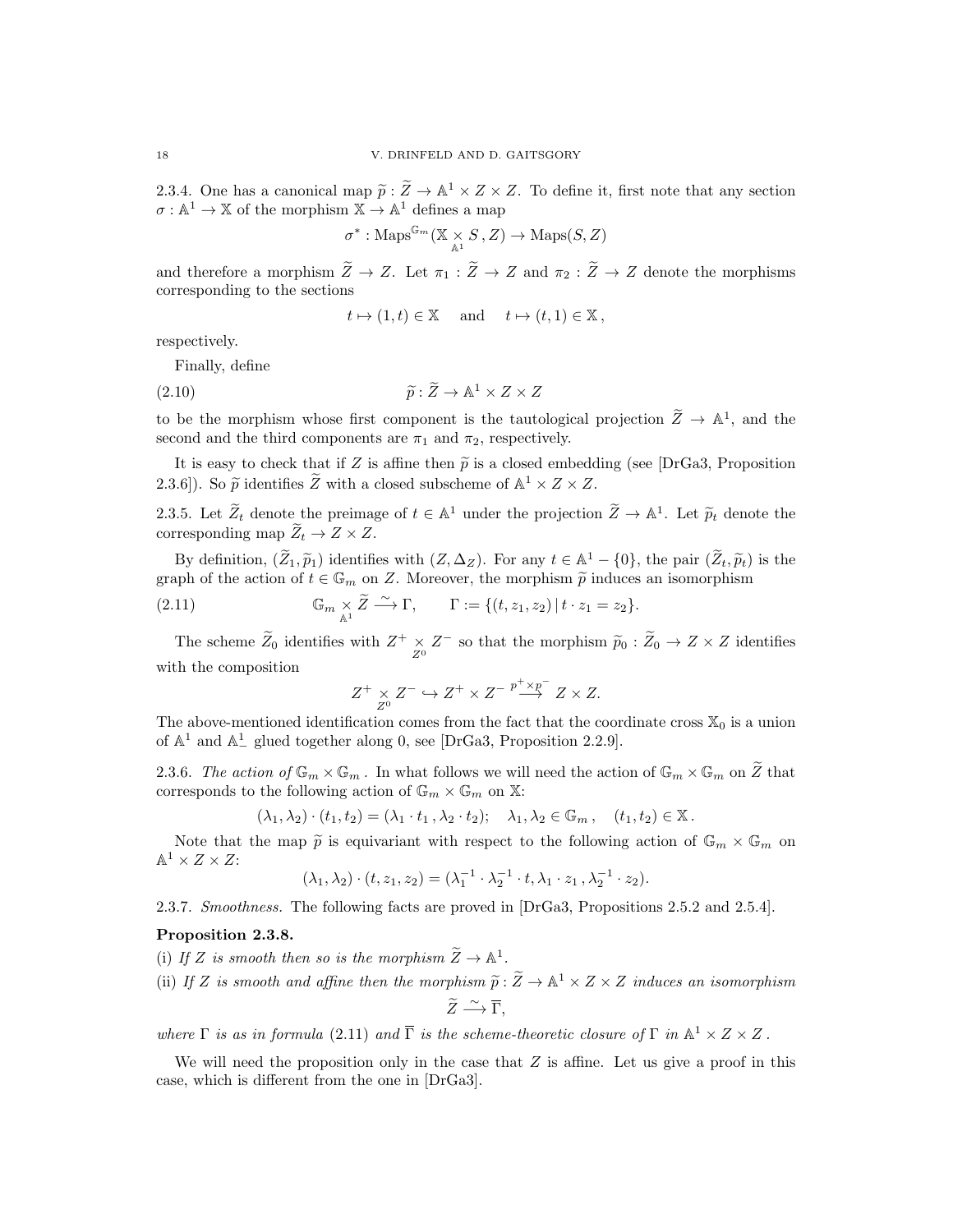*Proof.* We can assume that Z has pure dimension n. This easily implies that  $\tilde{Z}_0 = Z^+ \times Z^$ is smooth and of pure dimension n.

Since Z is affine,  $\tilde{p}$  is a closed embedding; so we can consider  $\tilde{Z}$  as a closed subscheme of  $\mathbb{A}^1 \times Z \times Z$ . We have  $\widetilde{Z} \cap (\mathbb{G}_m \times Z \times Z) = \Gamma$ , so  $\overline{\Gamma} \subset \widetilde{Z}$ .

Let us show that

(2.12) 
$$
(\overline{\Gamma})_t = \widetilde{Z}_t \text{ for all } t \in \mathbb{A}^1
$$

(here  $(\overline{\Gamma})_t$  is the fiber over t). The only nontrivial case is  $t = 0$ . Both  $(\overline{\Gamma})_0$  and  $\widetilde{Z}_0$  have pure dimension n, and  $Z_0$  is smooth. Since  $(\overline{\Gamma})_0 \subset Z_0$ , it remains to check that  $(\overline{\Gamma})_0$  meets each connected component of  $\widetilde{Z}_0$ . This follows from the obvious inclusion  $\widetilde{Z} \supset \mathbb{A}^1 \times \Delta_Z(Z^0)$ .

By definition,  $\overline{\Gamma}$  is flat over  $\mathbb{A}^1$ . By  $(2.12)$ ,  $(\overline{\Gamma})_t$  is smooth for each  $t \in \mathbb{A}^1$ . So  $\overline{\Gamma}$  is smooth over  $\mathbb{A}^1$ . It remains to show that the emebdding  $\overline{\Gamma} \hookrightarrow \widetilde{Z}$  is an isomorphism. By (2.12), it suffices to check that it is an open embedding. This follows from the next lemma.  $\Box$ 

**Lemma 2.3.9.** Let Y and Y' be schemes of finite type over a Noetherian scheme S, and let  $f: Y' \to Y$  be an S-morphism. Assume that:

- (i)  $Y'$  is flat over  $S$ ,
- (ii) for any  $s \in S$  the morphism  $Y_s' \to Y_s$  induced by f is an open embedding.

Then f is an open embedding.

This follows from Grothendieck's "Critère de platitude par fibres" (Corollary 11.3.11 from EGA IV-3). Here is a direct proof (which is much shorter than the proof of "Critère de platitude" par fibres"):

*Proof.* It suffices to show that f is etale at any  $y' \in Y'$ . Let y and s be the images of y' in Y and S. Let A be the completed local ring of S at  $s$  and  $m$  its maximal ideal. Let B be the completed local ring of Y at y. Let B' be the completed local ring of Y' at y'. Then B is a finite A-algebra and  $B' = B/I$  for some ideal I. The problem is to show that  $I = 0$ .

By assumption, B' is flat over A and the image of I in  $B/mB$  is zero. So  $I/mI = 0$ . By Nakayama's lemma, this implies that  $I = 0$ .

### 2.4. The interpolating family of groups.

2.4.1. Fix a co-character

$$
\gamma : \mathbb{G}_m \to M
$$

mapping to the center of  $M$ , which is dominant and regular with respect to  $P$ .

We will apply the set-up of Sect. 2.3 when  $Z = G$  and the  $\mathbb{G}_m$ -action on G is the adjoint action corresponding to the co-character (2.13).

2.4.2. In this situation  $Z^+ = P$ ,  $Z^- = P^-$ , and  $Z^0 = M$ .

Recall that the scheme

 $\widetilde{G} := \widetilde{Z}$ 

is a closed subscheme of  $\mathbb{A}^1 \times G \times G$ .

Since the constructions of Sect. 2.3 are functorial in  $Z$ , this subscheme is a group-scheme over  $\mathbb{A}^1$ , which is a closed group-subscheme of the constant group-scheme  $\mathbb{A}^1 \times G \times G$ . By Proposition 2.3.8,  $\widetilde{G}$  is smooth over  $\mathbb{A}^1$ .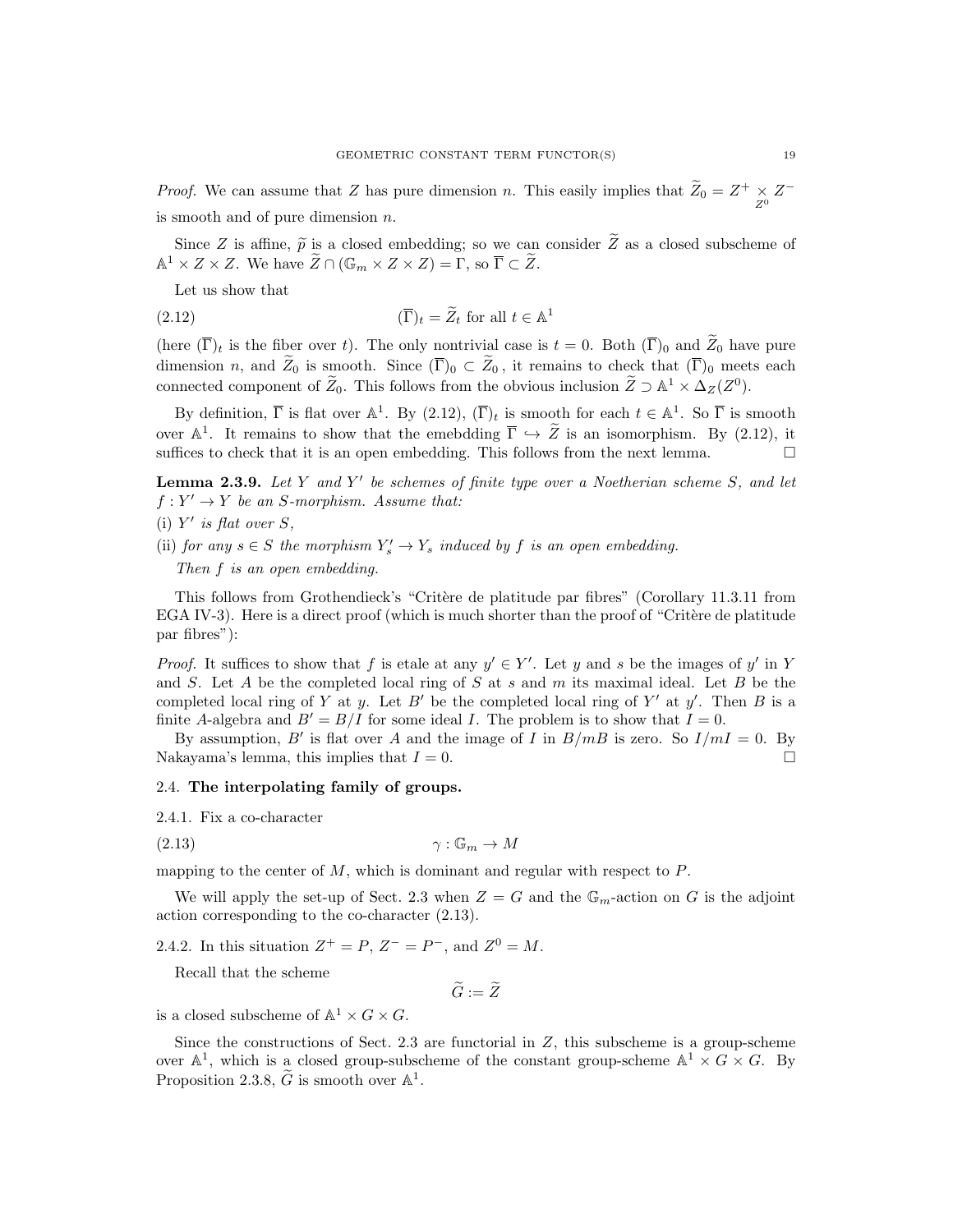The fiber  $\widetilde{G}_1$  of  $\widetilde{G}$  over  $1 \in \mathbb{A}^1$  is the diagonal copy of  $G$ , and the fiber  $\widetilde{G}_0$  over  $0 \in \mathbb{A}^1$  is  $P \underset{M}{\times} P^{-}.$ 

2.4.3. Since  $\widetilde{G}$  is flat over  $\mathbb{A}^1$  the quotient  $(\mathbb{A}^1 \times G \times G)/\widetilde{G}$  exists as an algebraic space of finite type over  $\mathbb{A}^1$ . In Appendix C we will prove the following statement.

**Proposition 2.4.4.** The quotient  $(\mathbb{A}^1 \times G \times G)/\tilde{G}$  is a quasi-affine scheme.

2.4.5. In Appendix D we will show how the group scheme  $\widetilde{G}$  can be described using the Vinberg semi-group corresponding to  $G$ , see Proposition D.6.4. This description immediately implies Proposition 2.4.4 (see Corollary D.6.5). However, the proof of Proposition 2.4.4 given in Appendix C has the advantage of being short and self-contained.

### 2.5. The interpolation of moduli of bundles.

2.5.1. The functor that assigns to an affine scheme S over  $\mathbb{A}^1$  the groupoid of torsors on  $S \times X$ with respect to the group-scheme  $(\widetilde{G}\times S)\times X$  is an (a priori, non-algebraic) stack over  $\mathbb{A}^1$ , denoted by  $Bun_{\widetilde{G}}$ . The morphism

$$
\widetilde{p} : \widetilde{G} \to \mathbb{A}^1 \times G \times G
$$

gives rise to a morphism <sup>8</sup>

(2.14)  $\widetilde{\mathsf{p}} : \text{Bun}_{\widetilde{G}} \to \mathbb{A}^1 \times \text{Bun}_G \times \text{Bun}_G.$ 

### Proposition 2.5.2.

(i)  $\text{Bun}_{\widetilde{G}}$  is an algebraic stack smooth over  $\mathbb{A}^1$ , with an affine diagonal.

(ii) The map  $\tilde{p}$  is of finite type and representable. Moreover, it is schematic.

Proof. Point (ii) follows from Proposition 2.4.4.

Let us prove (i). Statement (ii) implies that the stack  $Bun_{\tilde{G}}$  is algebraic and locally of finite type. The fact that it has an affine diagonal is immediate from the fact that  $\tilde{G}$  itself is affine over  $\mathbb{A}^1$ . It remains to check that the morphism  $\text{Bun}_{\tilde{G}} \to \mathbb{A}^1$  is formally smooth. As usual, this follows from the fact that any coherent sheaf on X has a trivial  $H^2$ . . — Процессиональные производствование и производствование и производствование и производствование и производс<br>В 1990 году в 1990 году в 1990 году в 1990 году в 1990 году в 1990 году в 1990 году в 1990 году в 1990 году в<br>

2.5.3. Consider the action of  $\mathbb{G}_m \times \mathbb{G}_m$  on  $\widetilde{G}$  defined as in Sect. 2.3.6. The morphism  $\widetilde{G} \to \mathbb{A}^1$ is  $\mathbb{G}_m \times \mathbb{G}_m$ -equivariant if  $\mathbb{A}^1$  is equipped with the following  $\mathbb{G}_m \times \mathbb{G}_m$ -action:

$$
(\lambda_1, \lambda_2) \cdot t = \lambda_1^{-1} \cdot \lambda_2^{-1} \cdot t.
$$

Moreover, the action of  $\mathbb{G}_m \times \mathbb{G}_m$  on  $\widetilde{G}$  respects the group structure on  $\widetilde{G}$ . Therefore it induces a  $\mathbb{G}_m \times \mathbb{G}_m$ -action on the stack  $\text{Bun}_{\widetilde{G}}$ , which covers the above  $\mathbb{G}_m \times \mathbb{G}_m$ -action on  $\mathbb{A}^1$ .

**Lemma 2.5.4.** The map  $\tilde{p}$ : Bung  $\rightarrow$   $\mathbb{A}^1 \times$ Bung  $\times$  Bung is equivariant with respect to the above  $\mathbb{C}$  is  $\mathbb{C}$  action on  $\mathbb{R}^1$  is  $\mathbb{C}$  action on  $\mathbb{R}^1$ .  $\mathbb{G}_m \times \mathbb{G}_m$ -action on  $\text{Bun}_{\widetilde{G}}$  and the  $\mathbb{G}_m \times \mathbb{G}_m$ -action on  $\mathbb{A}^1 \times \text{Bun}_G \times \text{Bun}_G$  via the  $\mathbb{A}^1$ -factor. *Proof.* This follows from the  $\mathbb{G}_m \times \mathbb{G}_m$ -equivariance of the map

$$
\widetilde{p} : \widetilde{G} \to \mathbb{A}^1 \times G \times G
$$

(see Sect. 2.3.6), and the fact that since the  $\mathbb{G}_m \times \mathbb{G}_m$ -action on  $G \times G$  is inner, the induced action on  $Bun_G \times Bun_G$  is canonically isomorphic to the trivial one.

<sup>&</sup>lt;sup>8</sup>We warn the reader of the clash of notations: the map  $\tilde{p}$ : Bun<sub> $\tilde{G} \to \mathbb{A}^1 \times \text{Bun}_G \times \text{Bun}_G$  introduced above</sub> has nothing to do with the map  $\tilde{p}$ :  $\widetilde{Bun}_P \to Bun_G$  of Sect. 1.1.4. The symbol  $\tilde{p}$  has been chosen in both cases in order to be consistent with both [DrGa3] and [BG]. The two are unlikely to be confused, as the stack  $\widehat{Bun}_P$ will not appear again in this paper.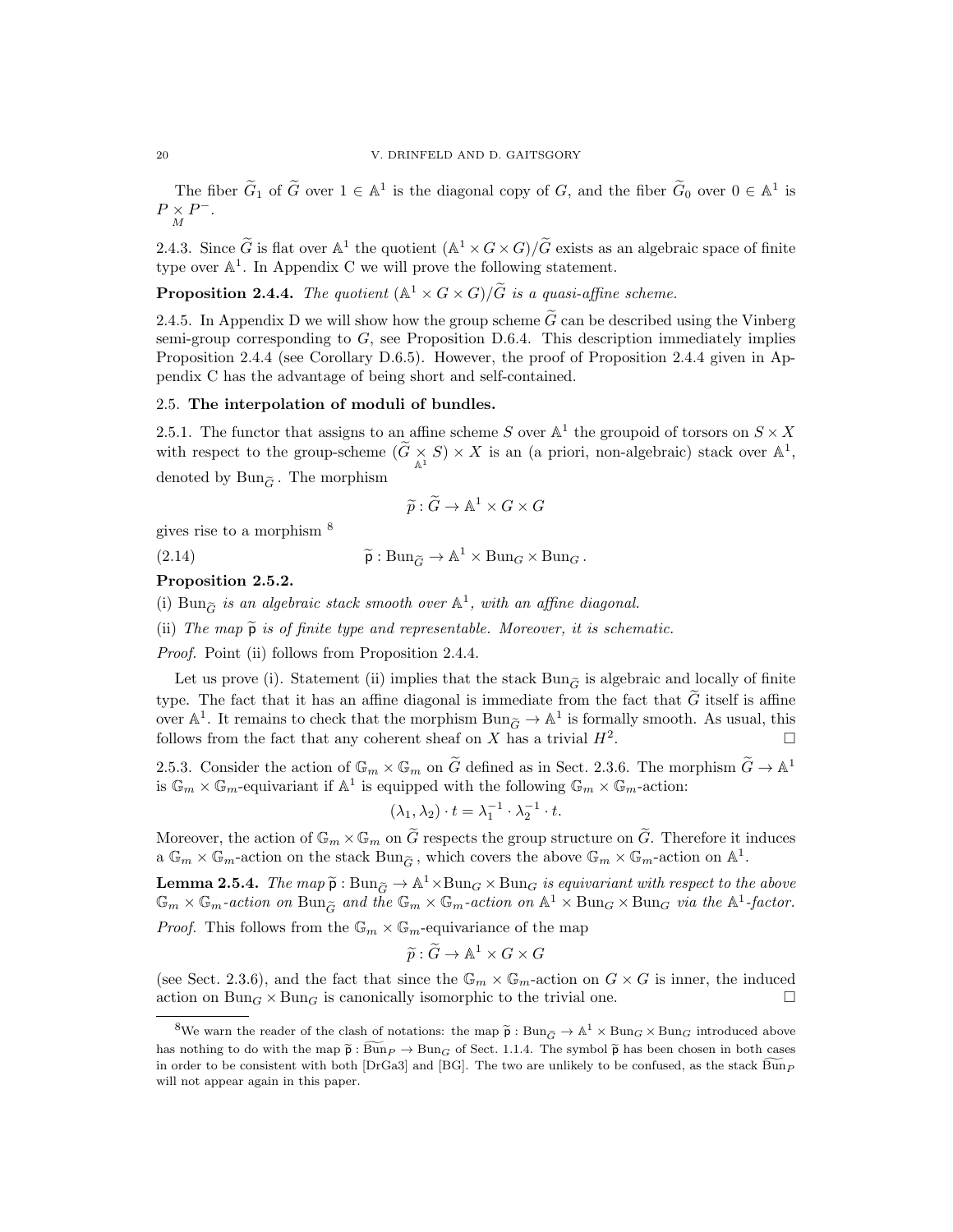*Remark* 2.5.5. The action on Bun<sub> $\tilde{G}$ </sub> of the subgroup

(2.15) 
$$
\{(\lambda_1, \lambda_2) \in \mathbb{G}_m \times \mathbb{G}_m | \lambda_1 \cdot \lambda_2 = 1\} \subset \mathbb{G}_m \times \mathbb{G}_m
$$

is canonically trivial because its action on  $\tilde{G}$  is inner. Moreover, the action of the subgroup (2.15) on the triple  $(\text{Bun}_{\widetilde{G}}, \mathbb{A}^1 \times \text{Bun}_G \times \text{Bun}_G, \widetilde{p})$  is canonically trivial.

2.5.6. Let  $(\text{Bun}_{\widetilde{G}})_t$  denote the fiber if  $\text{Bun}_{\widetilde{G}}$  over  $t \in \mathbb{A}^1$ . Let

 $\widetilde{\mathsf{p}}_t : (\text{Bun}_{\widetilde{G}})_t \to \text{Bun}_G \times \text{Bun}_G$ 

denote the corresponding map.

By construction,  $(\text{Bun}_{\widetilde{G}})_1$  identifies with  $\text{Bun}_{\widetilde{G}_1} = \text{Bun}_G$ , and the morphism

$$
\widetilde{\mathsf{p}}_1 : (\mathrm{Bun}_{\widetilde{G}})_1 : \to \mathrm{Bun}_G \times \mathrm{Bun}_G,
$$

identifies with the diagonal

$$
\Delta_{\mathrm{Bun}_G}: \mathrm{Bun}_G \to \mathrm{Bun}_G \times \mathrm{Bun}_G.
$$

Similarly,  $(\text{Bun}_{\widetilde{G}})_0$  identifies with  $\text{Bun}_{\widetilde{G}_0} \simeq \text{Bun}_{P \times P}$ . We now claim:

**Lemma 2.5.7.** The natural map  $\text{Bun}_{P \times P^-} \to \text{Bun}_P \times \text{Bun}_{P^-}$  is an isomorphism.

The above lemma is a particular case of the following one.

Lemma 2.5.8. Let

$$
H_1 \xrightarrow{f_1} H \xleftarrow{f_2} H_2
$$

be a diagram of algebraic groups.

(i) If  $f_1(H_1) \cdot f_2(H_2) = H$  then the natural map  $\text{Bun}_{H_1 \times H_2} \to \text{Bun}_{H_1} \times \text{Bun}_{H_2}$  is an isomorphism.

(ii) If  $f_1(H_1) \cdot f_2(H_2)$  is open in H then the above map is an open embedding.

Proof. It suffices to show that the morphism of stacks

(2.16) 
$$
\text{pt }/(H_1 \underset{H}{\times} H_2) \to \text{pt }/H_1 \underset{\text{pt }/H}{\times} \text{pt }/H_2
$$

is an isomorphism if (i) holds and an open embedding if (ii) holds. To this end, consider the action of  $H_1 \times H_2$  on H defined by

$$
(h_1, h_2) * h := f_1(h_1) \cdot h \cdot f_2(h_2)^{-1}, \qquad h_i \in H_i, \, h \in H
$$

and note that the morphism (2.16) can be obtained from the embedding  $f_1(H_1) \cdot f_2(H_2) \hookrightarrow H$ by passing to the quotient with respect to the action of  $H_1 \times H_2$ .

### 2.6. The interpolating kernel.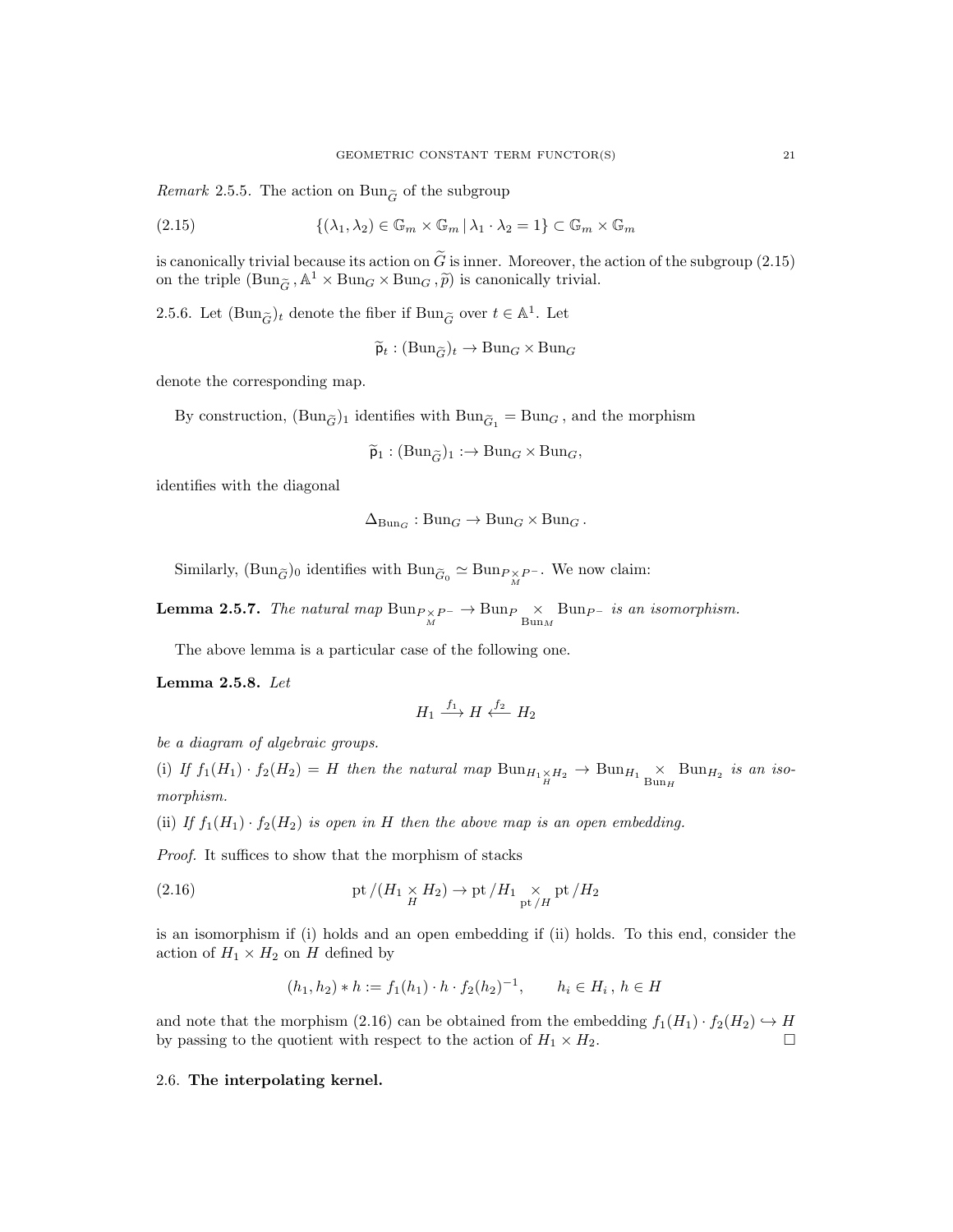2.6.1. Let  $\text{Bun}^\mu_{\widetilde G}$  denote the open substack of  $\text{Bun}_{\widetilde G}$  obtained by removing from the special fiber

$$
Bun_{\widetilde{G}_0} \simeq Bun_P \underset{Bun_M}{\times} Bun_{P^-}
$$

the union of the connected components  $\text{Bun}_P^{\mu'} \underset{\text{Bun}_M^{\mu'}}{\times}$ Bun<sup> $\mu'$ </sup> with  $\mu' \neq \mu$ . By a slight abuse of notation, the restriction of the map (2.14) to  $\text{Bun}_{\tilde{G}}^{\mu}$  will be denoted by the same symbol

(2.17) 
$$
\widetilde{\mathsf{p}} : \mathrm{Bun}_{\widetilde{G}}^{\mu} \to \mathbb{A}^1 \times \mathrm{Bun}_G \times \mathrm{Bun}_G .
$$

By Lemma 2.5.7,

(2.18) 
$$
(\text{Bun}_{\tilde{G}}^{\mu})_0 \simeq \text{Bun}_{P}^{\mu} \underset{\text{Bun}_{M}^{\mu}}{\times} \text{Bun}_{P}^{\mu}.
$$

On the other hand, the map

(2.19) 
$$
(\text{Bun}_{\widetilde{G}}^{\mu})_1 \to (\text{Bun}_{\widetilde{G}})_1 \simeq \text{Bun}_{G}
$$

is an isomorphism.

2.6.2. By Proposition 2.5.2(ii), the morphism  $\tilde{p}$  in (2.17) is quasi-compact, so the functor  $\tilde{p}_{\blacktriangle}$  is well-defined.

Remark 2.6.3. By the same Proposition 2.5.2(ii),  $\tilde{p}$  is representable, and in fact schematic. As was already mentioned in Sect. 2.1.1, this implies that the morphism  $\tilde{p}_{\blacktriangle} \rightarrow \tilde{p}_{*}$  is, in fact, an isomorphism.

We define  $\mathcal{Q} \in \mathcal{D}\text{-mod}(\mathbb{A}^1 \times \text{Bun}_G \times \text{Bun}_G)$  by

$$
\mathfrak{Q}:=\widetilde{\mathsf{p}}_{\blacktriangle}(\omega_{\mathrm{Bun}_{\widetilde{G}}^{\mu}}).
$$

Let us check that  $\Omega$  satisfies properties (i)-(ii) from Sect. 2.2.4.

2.6.4. By  $(2.18)$  and  $(2.19)$  and base change, the objects  $\mathcal{Q}_0$  and  $\mathcal{Q}_1$  from Sect. 2.2.2 identify with the !-restrictions of  $Q$  under the maps

 $\iota_0, \iota_1 : \text{Bun}_G \times \text{Bun}_G \to \mathbb{A}^1 \times \text{Bun}_G \times \text{Bun}_G$ 

corresponding to  $0 \in \mathbb{A}^1$  and  $1 \in \mathbb{A}^1$ , respectively.

This establishes property (i).

2.6.5. By Lemma 2.5.4 and base change, Q is naturally  $\mathbb{G}_m \times \mathbb{G}_m$ -equivariant, i.e., it is naturally a pullback of an object of

$$
\text{D-mod}((\mathbb{A}^1/(\mathbb{G}_m \times \mathbb{G}_m)) \times \text{Bun}_G \times \text{Bun}_G),
$$

where the  $\mathbb{G}_m \times \mathbb{G}_m$ -action on  $\mathbb{A}^1$  is

$$
(\lambda_1, \lambda_2) \cdot t = \lambda_1^{-1} \cdot \lambda_2^{-1} \cdot t.
$$

In particular, Q is  $\mathbb{G}_m$ -monodromic with respect to the action of  $\mathbb{G}_m$  on  $\mathbb{A}^1$  by dilations. This establishes property (ii).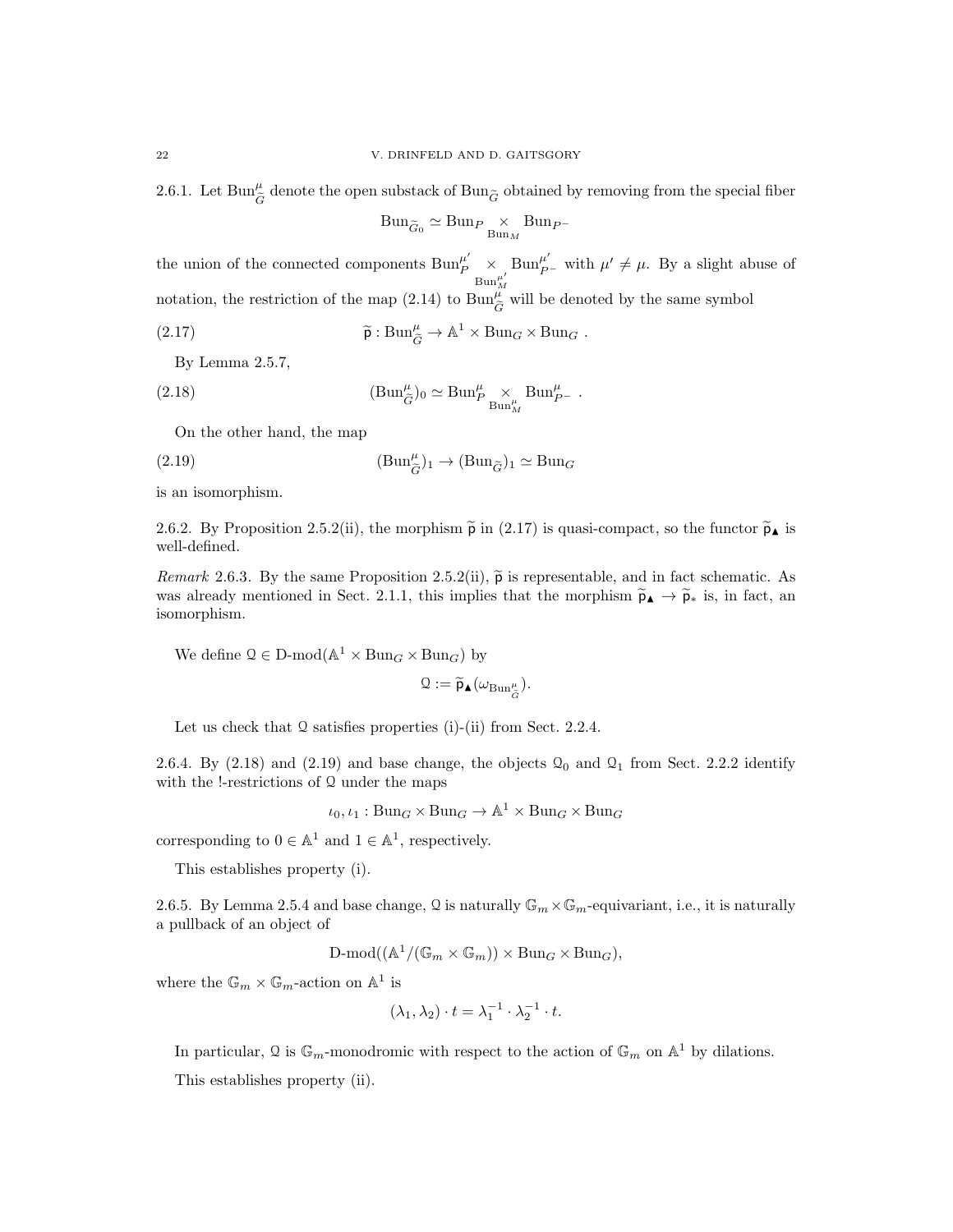#### 3. Verification of adjunction

We have the natural transformation (1.4)

$$
\text{CT}^{\mu,-}_\ast\circ\text{Eis}^\mu_\ast\to\text{Id}_{\text{D-mod}(\text{Bun}_M^\mu)}
$$

and the natural transfrmation (2.1)

$$
\operatorname{Id}_{D\text{-}\mathrm{mod}(\operatorname{Bun}_G)} \to \operatorname{Eis}^{\mu}_* \circ \mathrm{CT}^{\mu,-}_*,
$$

where the latter is defined using the map  $\mathcal{Q}_1 \rightarrow \mathcal{Q}_0$  of (2.8).

It remains to show that these two natural transformations satisfy the adjunction properties. I.e., the composition

(3.1) 
$$
CT_*^{\mu,-} \to CT_*^{\mu,-} \circ Eis_*^{\mu} \circ CT_*^{\mu,-} \to CT_*^{\mu,-}
$$

is the identity endomorphism of  $CT_*^{\mu,-}$ , and

(3.2) 
$$
Eis^{\mu}_{*} \to Eis^{\mu}_{*} \circ CT^{{\mu,-}}_{*} \circ Eis^{\mu}_{*} \to Eis^{\mu}_{*}
$$

is the identity endomorphism of  $\mathrm{Eis}_*^\mu.$ 

We will do so for the composition  $(3.1)$ . The case of  $(3.2)$  is similar and will be left to the reader.

The computation of the composition  $(3.1)$  repeats verbatim the corresponding computation in [DrGa3, Sect. 5]. We include it for the sake of completeness.

### 3.1. The diagram describing the composed functor.

3.1.1. We will use the notation

$$
(3.3) \qquad \Phi:=\textnormal{CT}^{\mu,-}_*\circ \textnormal{Eis}^\mu_*\circ \textnormal{CT}^{\mu,-}_* = \left((\mathsf{p}^-)_\blacktriangle \circ (\mathsf{q}^-)^! \right) \circ \left((\mathsf{q}^+)_\blacktriangle \circ (\mathsf{p}^+)^! \right) \circ \left((\mathsf{p}^-)_\blacktriangle \circ (\mathsf{q}^-)^! \right).
$$

By base change, Φ is given by pull-push along the following diagram:

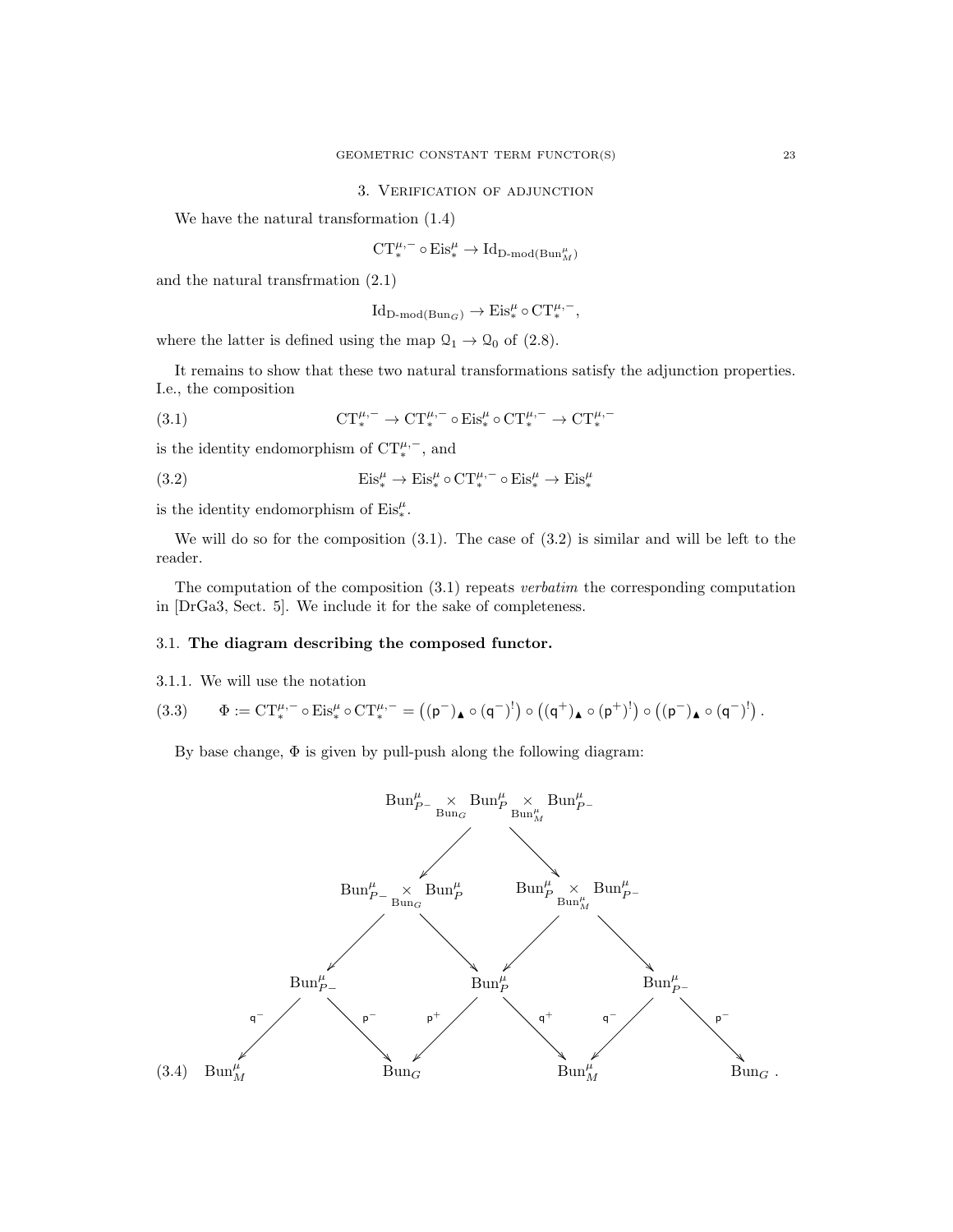3.1.2. Recall the stack  $\text{Bun}^{\mu}_{\tilde{G}}$ , see Sect. 2.6.1.

Consider the stack

(3.5) 
$$
\text{Bun}_{P^-,\widetilde{G}}^{\mu} := \text{Bun}_{P^-}^{\mu} \underset{\text{Bun}_{G}}{\times} \text{Bun}_{\widetilde{G}}^{\mu},
$$

where the fiber product is formed using the composition

$$
\text{Bun}_{\widetilde{G}}^{\mu} \xrightarrow{\widetilde{p}} \mathbb{A}^1 \times \text{Bun}_G \times \text{Bun}_G \to \text{Bun}_G \times \text{Bun}_G \xrightarrow{\text{pr}_1} \text{Bun}_G.
$$

Let

$$
r: \text{Bun}_{P^-,\widetilde{G}}^{\mu} \to \mathbb{A}^1 \times \text{Bun}_M^{\mu} \times \text{Bun}_G
$$

denote the composition

$$
\text{Bun}_{P^{-},\widetilde{G}}^{\mu}=\text{Bun}_{P^{-}}^{\mu}\underset{\text{Bun}_{G}}{\times}\text{Bun}_{\widetilde{G}}^{\mu}\rightarrow\mathbb{A}^{1}\times\text{Bun}_{P^{-}}^{\mu}\times\text{Bun}_{G}^{~~\mathrm{id}_{\mathbb{A}^{1}}\times\mathsf{q}^{-}\times\mathrm{id}_{\text{Bun}_{G}}}\mathbb{A}^{1}\times\text{Bun}_{M}^{\mu}\times\text{Bun}_{G},
$$

where the first arrow is obtained by base change from

$$
\widetilde{\mathsf{p}}: \mathrm{Bun}^{\mu}_{\widetilde{G}} \to \mathbb{A}^1 \times \mathrm{Bun}_G \times \mathrm{Bun}_G.
$$

Let  $(\text{Bun}_{P^-, \widetilde{G}}^{\mu})_t$  denote the fiber of  $\text{Bun}_{P^-, \widetilde{G}}^{\mu}$  over  $t \in \mathbb{A}^1$ . Let  $r_t$  denote the corresponding map  $(\text{Bun}_{P^-, \widetilde{G}}^{\mu})_t \to \text{Bun}_{M}^{\mu} \times \text{Bun}_{G}$ .

3.1.3. The isomorphism (2.18) defines an isomorphism

$$
(\text{Bun}^\mu_{P^-, \widetilde{G}})_0 \simeq \text{Bun}^\mu_{P^-} \underset{\text{Bun}_G}{\times} \text{Bun}^\mu_{P} \underset{\text{Bun}^\mu_{M}}{\times} \text{Bun}^\mu_{P^-}
$$

such that the compositions

$$
\text{Bun}_{P^-}^\mu\underset{\text{Bun}_G}{\times}\text{Bun}_{P^-}^\mu\underset{\text{Bun}_{M}^\mu}{\times}\text{Bun}_{P^-}^\mu\rightarrow\text{Bun}_{P^-}^\mu\underset{\text{Bun}_G}{\times}\text{Bun}_{P}^\mu\rightarrow\text{Bun}_{P^-}^\mu\rightarrow\text{Bun}_{M}^\mu
$$

and

$$
\text{Bun}_{P^-}^\mu\underset{\text{Bun}_G}\times\text{Bun}_{P^-}\text{Bun}_{M}^\mu\underset{\text{Bun}_M^\mu}\times\text{Bun}_{P^-}^\mu\rightarrow\text{Bun}_{P^-}^\mu\underset{\text{Bun}_M^\mu}\times\text{Bun}_{P^-}^\mu\rightarrow\text{Bun}_{P^-}^\mu\rightarrow\text{Bun}_G^\mu
$$

from diagram (3.4) are equal, respectively, to the compositions

$$
(\mathrm{Bun}^\mu_{P^-, \widetilde{G}})_0 \stackrel{\mathsf{r}}{\longrightarrow} \mathrm{Bun}^\mu_M \times \mathrm{Bun}_G \stackrel{\mathrm{pr}_1}{\longrightarrow} \mathrm{Bun}^\mu_M
$$

and

$$
(\mathrm{Bun}^\mu_{P^-,\widetilde{G}})_0 \stackrel{\mathsf{r}}{\longrightarrow} \mathrm{Bun}^\mu_M \times \mathrm{Bun}_G \stackrel{\mathrm{pr}_2}{\longrightarrow} \mathrm{Bun}_G \,.
$$

Hence, the functor  $\Phi$  is given by pull-push along the diagram



3.2. The natural transformations at the level of kernels.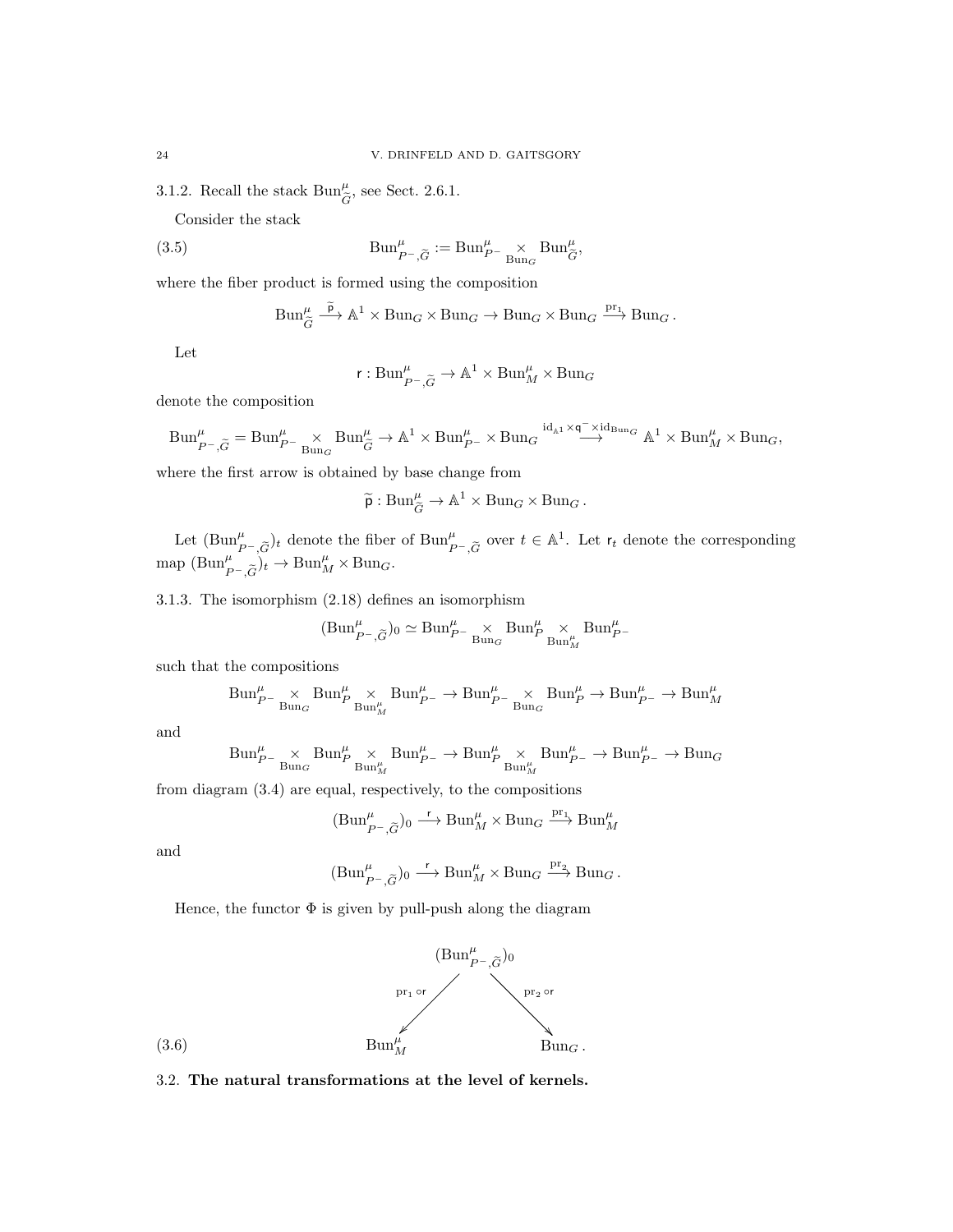3.2.1. Denote

$$
\mathcal{S}:=\mathrm{r}_\blacktriangle(\omega_{\mathrm{Bun}^\mu_{P^-,\widetilde{G}}})\in\mathrm{D\text{-}mod}(\mathbb{A}^1\times \mathrm{Bun}^\mu_M\times \mathrm{Bun}_G).
$$

As in Sect. 2.6.5 one shows that

$$
\mathcal{S}\in\mathbf{D}\text{-mod}(\mathbb{A}^1\times\mathrm{Bun}_M^{\mu}\times\mathrm{Bun}_G)^{\mathbb{G}_m\text{-mon}}.
$$

Set also

$$
\mathcal{S}_0:=(r_0)_\blacktriangle(\omega_{(\mathrm{Bun}^\mu_{P^-, \tilde{G}})_0})\in \mathrm{D}\text{-}\mathrm{mod}(\mathrm{Bun}^\mu_M\times \mathrm{Bun}_G)
$$

and

$$
\mathcal{S}_1:=(r_1)_\blacktriangle(\omega_{(\mathrm{Bun}^\mu_{P^-,\widetilde{G}})_1})\in\mathop{\mathrm{D}\text{-}\mathrm{mod}}(\mathrm{Bun}^{\mu}_M\times\mathrm{Bun}_G).
$$

3.2.2. By Sects. 2.1.5 and 3.1.3, the functor  $\Phi$  identifies with  $F_{s_0}$ . Let us now describe the natural transformations

$$
\Phi \rightarrow (\mathsf{p}^-)_\blacktriangle \circ (\mathsf{q}^-)^! \text{ and } (\mathsf{p}^-)_\blacktriangle \circ (\mathsf{q}^-)^! \rightarrow \Phi
$$

at the level of kernels.

Set

$$
\mathfrak{T} := (\mathsf{q}^- \times \mathsf{p}^-)_\blacktriangle (\omega_{\mathrm{Bun}_{{}_{P^-}}^\mu}).
$$

We have

$$
(p^-)_{\blacktriangle} \circ (q^-)^! \simeq F_{\mathfrak{T}}.
$$

3.2.3. Recall the open embedding

$$
j: \text{Bun}_M^{\mu} \hookrightarrow \text{Bun}_{P^-}^{\mu} \underset{\text{Bun}_G}{\times} \text{Bun}_P^{\mu}.
$$

Let  $j_{P}$ - denote the open embedding

$$
\text{Bun}_{P^-}^{\mu} \hookrightarrow \text{Bun}_{P^-}^{\mu} \underset{\text{Bun}_{G}}{\times} \text{Bun}_{P}^{\mu} \underset{\text{Bun}_{M}^{\mu}}{\times} \text{Bun}_{P^-}^{\mu} \simeq (\text{Bun}_{P^-,\widetilde{G}}^{\mu})_{0},
$$

obatined by base change.

We have

$$
(\mathsf{q}^- \times \mathsf{p}^-) = \mathsf{r}_0 \circ \mathsf{j}_{P^-}, \quad \mathrm{Bun}_{P^-}^\mu \to \mathrm{Bun}_M^\mu \times \mathrm{Bun}_G\,.
$$

3.2.4. By construction, the natural transformation  $\Phi \to (p^-)_{\blacktriangle} \circ (q^-)^!$  comes from the map (3.7)  $S_0 \to \mathcal{T}$ 

equal to

$$
(r_0)_\blacktriangle(\omega_{({\operatorname{Bun}}_{P^-,\tilde{G}}^{\mu})_0})\to (r_0)_\blacktriangle\circ (j_{P^-})_\blacktriangle(\omega_{{\operatorname{Bun}}_{P^-}^{\mu}})\simeq (q^-\times p^-)_\blacktriangle(\omega_{{\operatorname{Bun}}_{P^-}^{\mu}}),
$$

where the first arrow comes from

$$
\omega_{(\mathrm{Bun}^{\mu}_{P^-,\tilde{G}})_0} \to (j_{P^-})_* \circ (j_{P^-})^* (\omega_{(\mathrm{Bun}^{\mu}_{P^-,\tilde{G}})_0}) \simeq (j_{P^-})_* (\omega_{\mathrm{Bun}^{\mu}_{P^-}}) \simeq (j_{P^-})_{\blacktriangle} (\omega_{\mathrm{Bun}^{\mu}_{P^-}}).
$$

3.2.5. The identification  $(\text{Bun}_{\tilde{G}}^{\mu})_1 \simeq \text{Bun}_G$  of  $(2.19)$  gives rise to an identification

(3.8) 
$$
(\text{Bun}_{P^-, \widetilde{G}}^{\mu})_1 \simeq \text{Bun}_{P^-}^{\mu}
$$

so that

$$
\mathsf{r}_1 = (\mathsf{q}^- \times \mathsf{p}^-).
$$

 $\cdot$ ,

Hence, we obtain a tautological identification

(3.9) T ' S1.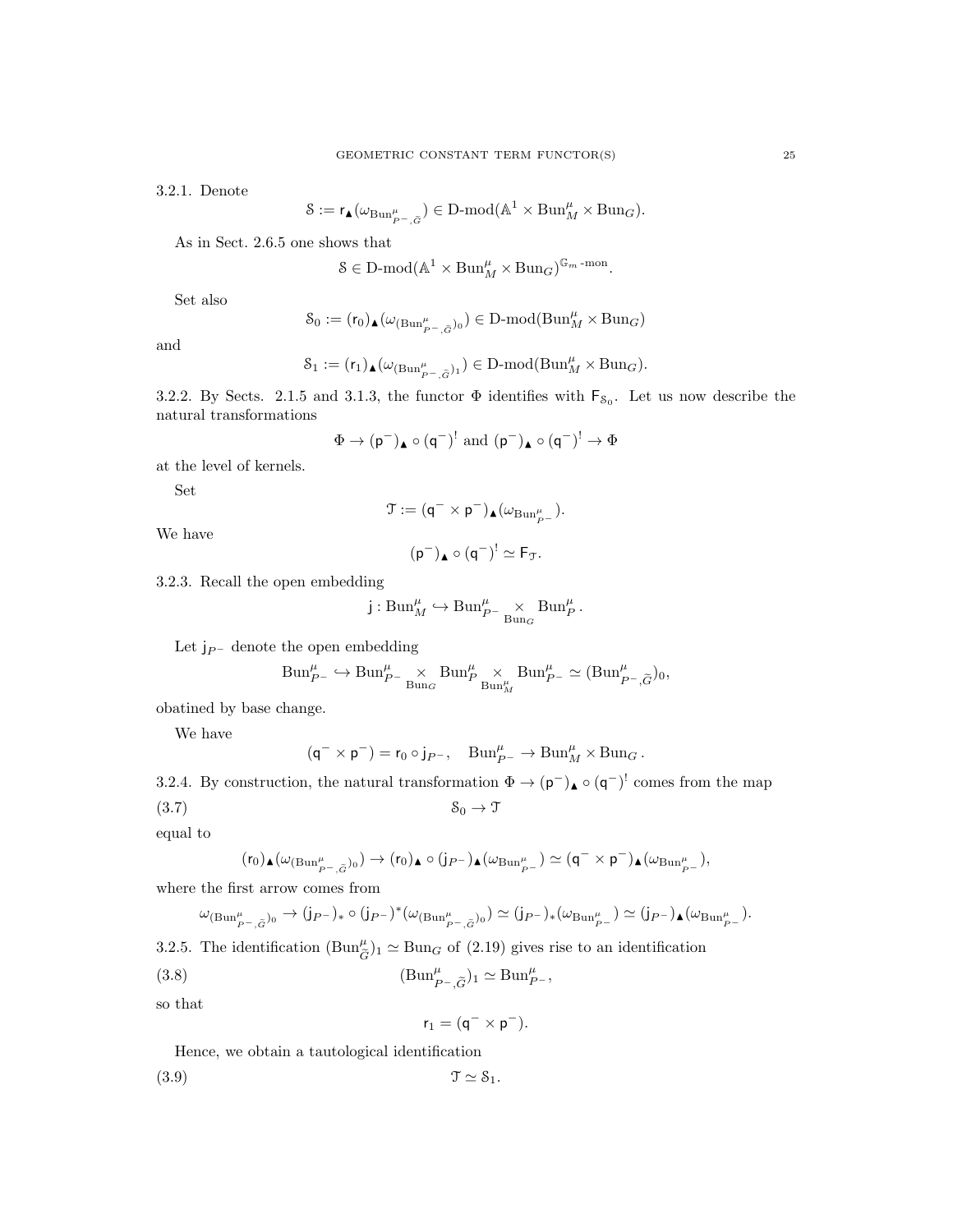3.2.6. Now, the map  $Sp<sub>8</sub>$  of (2.9) defines a canonical map

 $(3.10)$   $\mathcal{S}_1 \rightarrow \mathcal{S}_0.$ 

By the functoriality of the construction of the natural transformation Sp (see, e.g., [DrGa3, Sect. 4.1.5), the natural transformation  $(p^-)_{\blacktriangle} \circ (q^-)^! \rightarrow \Phi$  comes from the map

(3.11)  $\mathfrak{T} \to \mathcal{S}_1 \to \mathcal{S}_0,$ 

equal to the composition of (3.9) and (3.10).

3.2.7. We obtain that in order to prove that the composition (3.1) is the identity map, it suffices to show that the composed map

(3.12) T → S<sup>1</sup> → S<sup>0</sup> → T

is the identity map on T.

### 3.3. Passing to an open substack.

3.3.1. Recall the open embedding

$$
j_{P^-}: \mathrm{Bun}^\mu_{P^-} \hookrightarrow (\mathrm{Bun}^\mu_{P^-,\widetilde{G}})_0,
$$

introduced in Sect. 3.2.3.

Let

$$
\overset{\circ}{\operatorname{Bun}}_{P^-,\widetilde{G}}^{\mu}\subset \operatorname{Bun}_{P^-,\widetilde{G}}^{\mu}
$$

be the open substack obtained by removing the closed substack

$$
\left( (\text{Bun}_{P^-, \widetilde{G}}^{\mu})_0 - j_{P^-} (\text{Bun}_{P^-}^{\mu}) \right) \subset (\text{Bun}_{P^-, \widetilde{G}}^{\mu})_0 \subset \text{Bun}_{P^-, \widetilde{G}}^{\mu}.
$$

Let  $(\overset{\circ}{\text{Bun}}_{P^-,\widetilde{G}}^{\mu})_t$  denote the fiber of  $\overset{\circ}{\text{Bun}}_{P^-,\widetilde{G}}^{\mu}$  over  $t \in \mathbb{A}^1$ .

Note that the isomorphism  $\text{Bun}_{P^-}^{\mu} \to (\text{Bun}_{P^-,\tilde{G}}^{\mu})_1$  of (3.8) defines an isomorphism

(3.13) 
$$
\text{Bun}_{P^-}^{\mu} \to (\overset{\circ}{\text{Bun}}_{P^-,\widetilde{G}}^{\mu})_1.
$$

By definition, the open embedding  $j_{P^-} : \text{Bun}_{P^-}^{\mu} \hookrightarrow (\text{Bun}_{P^-,\widetilde{G}}^{\mu})_0$  defines an *isomorphism* 

(3.14) 
$$
\text{Bun}_{P^-}^{\mu} \to (\overset{\circ}{\text{Bun}}_{P^-,\widetilde{G}}^{\mu})_0.
$$

3.3.2. Let

$$
\overset{\circ}{\mathsf{r}}: \overset{\circ}{\operatorname{Bun}}^\mu_{P^-,\widetilde{G}} \to \mathbb{A}^1 \times \operatorname{Bun}_M^{\mu} \times \operatorname{Bun}_G \ \text{ and } \overset{\circ}{\mathsf{r}}_t: \overset{\circ}{\operatorname{Bun}}^\mu_{P^-,\widetilde{G}} \to \operatorname{Bun}_M^{\mu} \times \operatorname{Bun}_G
$$

denote the corresponding maps.

Set

$$
\overset{\circ}{\mathcal{S}}:=\overset{\circ}{\mathsf{r}}_{\blacktriangle}(\omega_{\overset{\circ}{\operatorname{Bun}}_{P^{-},\tilde{G}}^{\mu}}),
$$

and also

$$
\overset{\circ}{\mathcal{S}}_0:=(\overset{\circ}{\mathsf{r}}_0)_\blacktriangle(\omega_{(\overset{\circ}{\operatorname{Bun}}_{P^-,\widetilde{G}}^{\mu})_0} )\text{ and }\overset{\circ}{\mathcal{S}}_1:=(\overset{\circ}{\mathsf{r}}_1)_\blacktriangle(\omega_{(\overset{\circ}{\operatorname{Bun}}_{P^-,\widetilde{G}}^{\mu})_1} ).
$$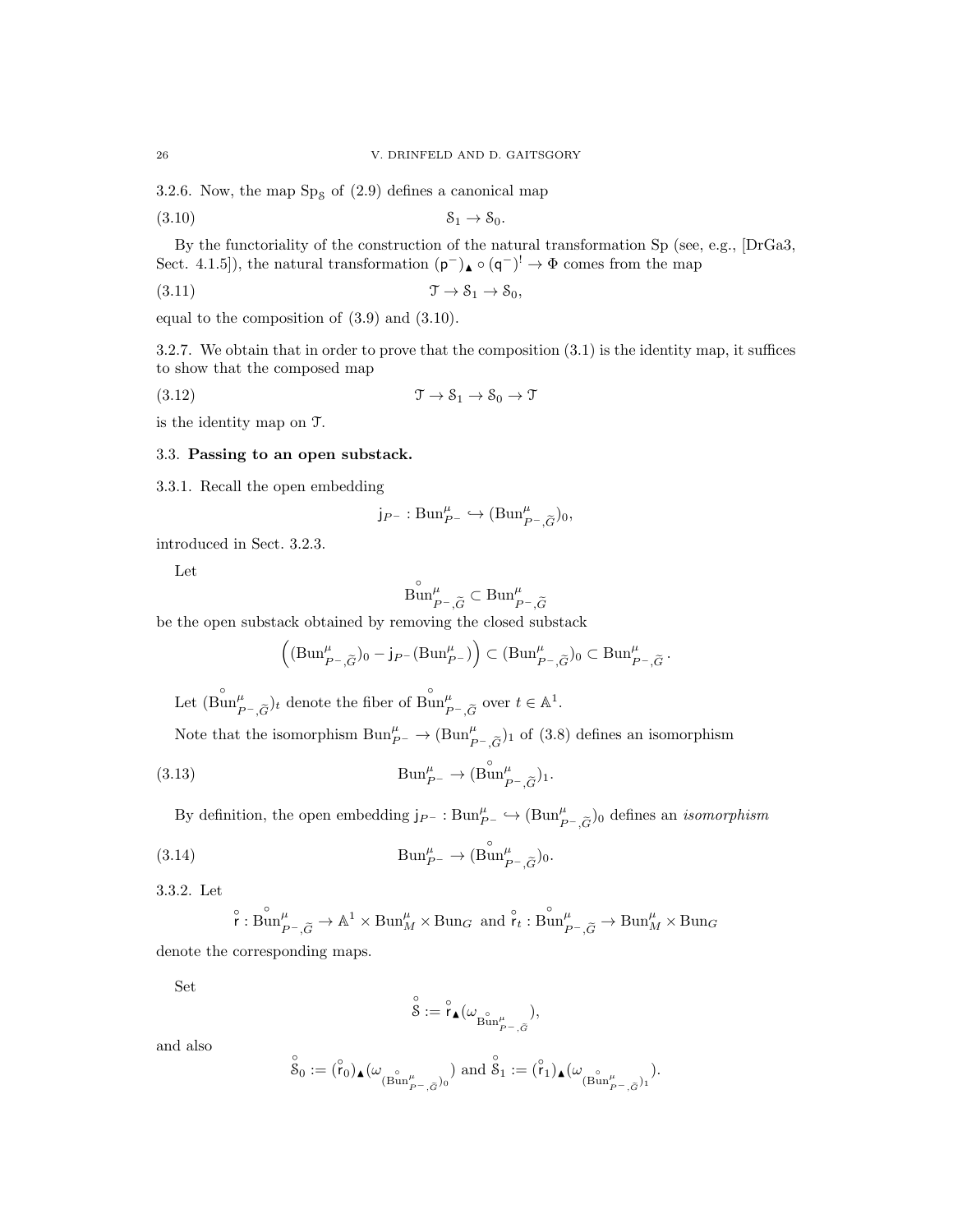The open embedding  $\lim_{P^-,\widetilde{G}}^{\circ} \hookrightarrow \text{Bun}_{P^-,\widetilde{G}}^{\mu}$  gives rise to the maps

$$
\mathbf{S}\rightarrow \overset{\circ}{\mathbf{S}},\quad \mathbf{S}_0\rightarrow \overset{\circ}{\mathbf{S}}_0,\quad \mathbf{S}_1\rightarrow \overset{\circ}{\mathbf{S}}_1.
$$

As in Sect. 3.2, we have the natural transformations

(3.15) 
$$
\mathfrak{T} \to \overset{\circ}{\mathcal{S}}_1 \to \overset{\circ}{\mathcal{S}}_0 \to \mathfrak{T}.
$$

Moreover, the diagram

$$
\begin{array}{ccc}\n\mathcal{T} & \longrightarrow & \mathcal{S}_1 \longrightarrow & \mathcal{S}_0 \longrightarrow & \mathcal{T} \\
\downarrow & & \downarrow & & \downarrow \\
\mathcal{T} & \longrightarrow & \mathcal{S}_1 \longrightarrow & \mathcal{S}_0 \longrightarrow & \mathcal{T} \\
\end{array}
$$

commutes.

Hence, we obtain that in order to show that the composed map  $(3.12)$  is the identity map, it suffices to show that the composed map (3.15) is the identity map.

### 3.4. Digression: description of fiber products.

3.4.1. Let Z be a quasi-compact scheme equipped with a  $\mathbb{G}_m$ -action. Consider the fiber product  $Z^{-} \times \tilde{Z}$ , formed using the composition

$$
\widetilde{Z} \xrightarrow{\widetilde{p}} \mathbb{A}^1 \times Z \times Z \to Z \times Z \xrightarrow{\text{pr}_1} Z.
$$

In [DrGa3, Sect. 2.6] we define a canonical morphism

(3.16) 
$$
\mathbb{A}^1 \times Z^- \to Z^- \times \widetilde{Z}
$$

of schemes over  $\mathbb{A}^1$ .

3.4.2. If Z is affine (the case of interest for us) the definition from [DrGa3] can be reformulated as follows. Recall that if Z is affine then  $Z^-$  is a closed subscheme of Z and  $\tilde{Z}$  is a closed subscheme of  $\mathbb{A}^1 \times Z \times Z$ , so  $Z^- \underset{Z}{\times} \widetilde{Z}$  is a closed subscheme of  $\mathbb{A}^1 \times Z \times Z$ .

Now define the map

$$
\mathbb{A}^1 \times Z^- \to Z^- \underset{Z}{\times} \widetilde{Z} \subset \mathbb{A}^1 \times Z \times Z
$$

by

(3.17) 
$$
(t, z) \mapsto (t, t^{-1} \cdot z, z) \in \mathbb{A}^1 \times Z \times Z.
$$

It is easy to see that the image of the map (3.17) indeed belongs to  $Z^{-} \times \tilde{Z}$ . Indeed, it suffices to consider the case  $t \neq 0$ , when this is obvious.

3.4.3. By [DrGa3, Proposition 2.6.3 and Remark 2.6.4], for any Z the moprhism  $(3.16)$  is an open embedding, and if Z is affine it is an isomorphism.

The latter is very easy to check if  $Z$  is affine and smooth: in this case the map  $(3.16)$ is a morphism between *smooth* schemes over  $\mathbb{A}^1$ , and it suffices to check that it induces an isomorphism between the fibers over any k-point of  $\mathbb{A}^1$ .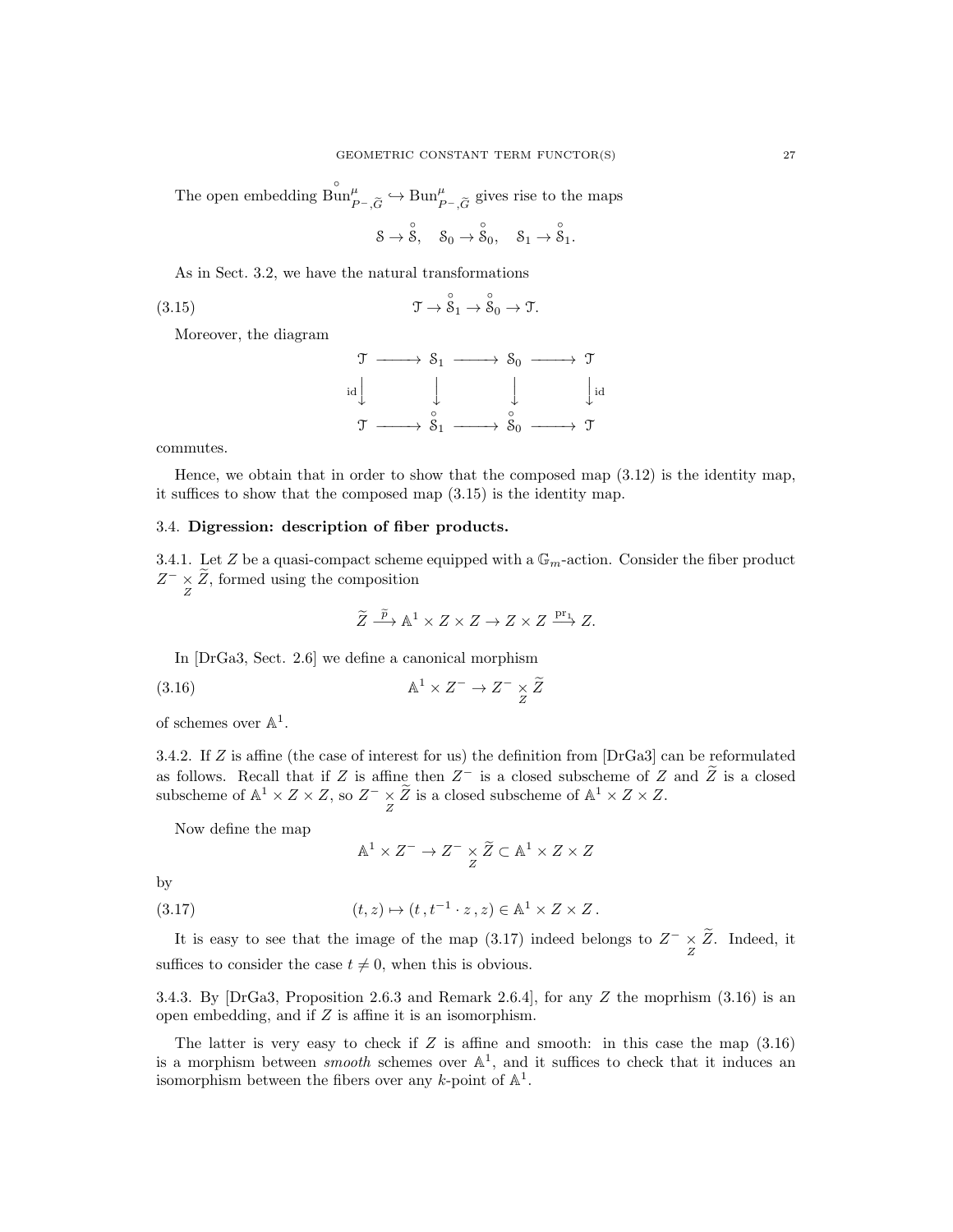3.4.4. Consider now the situation of Sect. 2.4.1, i.e.,  $Z = G$  and the  $\mathbb{G}_m$ -action on G is the adjoint action corresponding to a co-character  $\gamma : \mathbb{G}_m \to M$  such that  $\gamma(\mathbb{G}_m)$  is contained in the center of M and  $\gamma$  is dominant and regular with respect to P.

Then the map (3.16) is a homomorphism

(3.18) 
$$
\mathbb{A}^1 \times P^- \to P^- \underset{G}{\times} \widetilde{G}
$$

of group-schemes over  $\mathbb{A}^1$ . Its composition with the embedding  $P^- \times \widetilde{G} \hookrightarrow \mathbb{A}^1 \times G \times G$  is given by

$$
(t,g)\mapsto (t,\gamma(t)^{-1}\cdot g\cdot \gamma(t),g).
$$

3.4.5. The homorphism (3.18) induces a maps of moduli of bundles

(3.19) 
$$
\mathbb{A}^1 \times \text{Bun}_{P^-} \to \text{Bun}_{P^-} \underset{\text{Bun}_{G}}{\times} \text{Bun}_{\widetilde{G}}.
$$

**Lemma 3.4.6.** The map  $(3.19)$  is an open embedding.

This lemma is a counterpart of [DrGa3, Proposition 2.6.3].

Proof. Note that Lemma 2.3.9 remains valid for stacks. So it suffices to show that the map (3.19) induces an open embedding of fibers over any  $t \in \mathbb{A}^1$ . This is clear if  $t \neq 0$ , so it remains to consider the case of  $t = 0$ .

The morphsim in question is the map

$$
Bun_{P^-} \to Bun_{P^-} \underset{Bun_G}{\times} Bun_{P \times P^-} \simeq Bun_{P^-} \underset{Bun_G}{\times} (Bun_{P} \underset{Bun_M}{\times} Bun_{P^-}) =
$$
  
=  $(Bun_{P^-} \underset{Bun_G}{\times}Bun_{P}) \underset{Bun_M}{\times}Bun_{P^-}$ 

which equals the map

$$
\label{eq:bin} \text{Bun}_{\cal P^-} \simeq \text{Bun}_{\cal M} \underset{\text{Bun}_{\cal M}}{\times} \text{Bun}_{\cal P^-} \overset{\text{jxid}}{\hookrightarrow} \left(\text{Bun}_{\cal P^-} \underset{\text{Bun}_{\cal G}}{\times} \text{Bun}_{\cal P}\right) \underset{\text{Bun}_{\cal M}}{\times} \text{Bun}_{\cal P^-}\ .
$$

It is an open embedding because so is the morphism  $j : Bun_M \to Bun_{P^-} \times Bun_P.$   $\Box$ 

Remark 3.4.7. One can also prove Lemma 3.4.6 using a variant of Lemma 2.5.8(ii). In this variant  $H_1$ ,  $H_2$ , and H are flat group-schemes over some scheme S (e.g.,  $S = \mathbb{A}^1$ ) and instead of openness of  $f_1(H_1) \cdot f_2(H_2)$  one requires flatness of the morphism  $H_1 \times H_2 \to H$  given by  $(h_1, h_2) \mapsto f_1(h_1) \cdot f_2(h_2)$ .

#### 3.5. The key argument.

3.5.1. By construction, the open embedding (3.19) defines an isomorphism

$$
\mathbb{A}^1\times\mathrm{Bun}^\mu_{P^-}\to\mathring{\mathrm{Bun}}^\mu_{P^-,\widetilde{G}}
$$

with the following properties:

• The map

$$
\overset{\circ}{\mathsf{r}}:\overset{\circ}{\operatorname{Bun}}_{P^-,\widetilde{G}}^{\mu}\to \mathbb{A}^1\times \operatorname{Bun}_M^{\mu}\times \operatorname{Bun}_G
$$

identifies with the map

$$
\mathrm{id}_{\mathbb{A}^1}\times(\mathsf{q}^-\times\mathsf{p}^-).
$$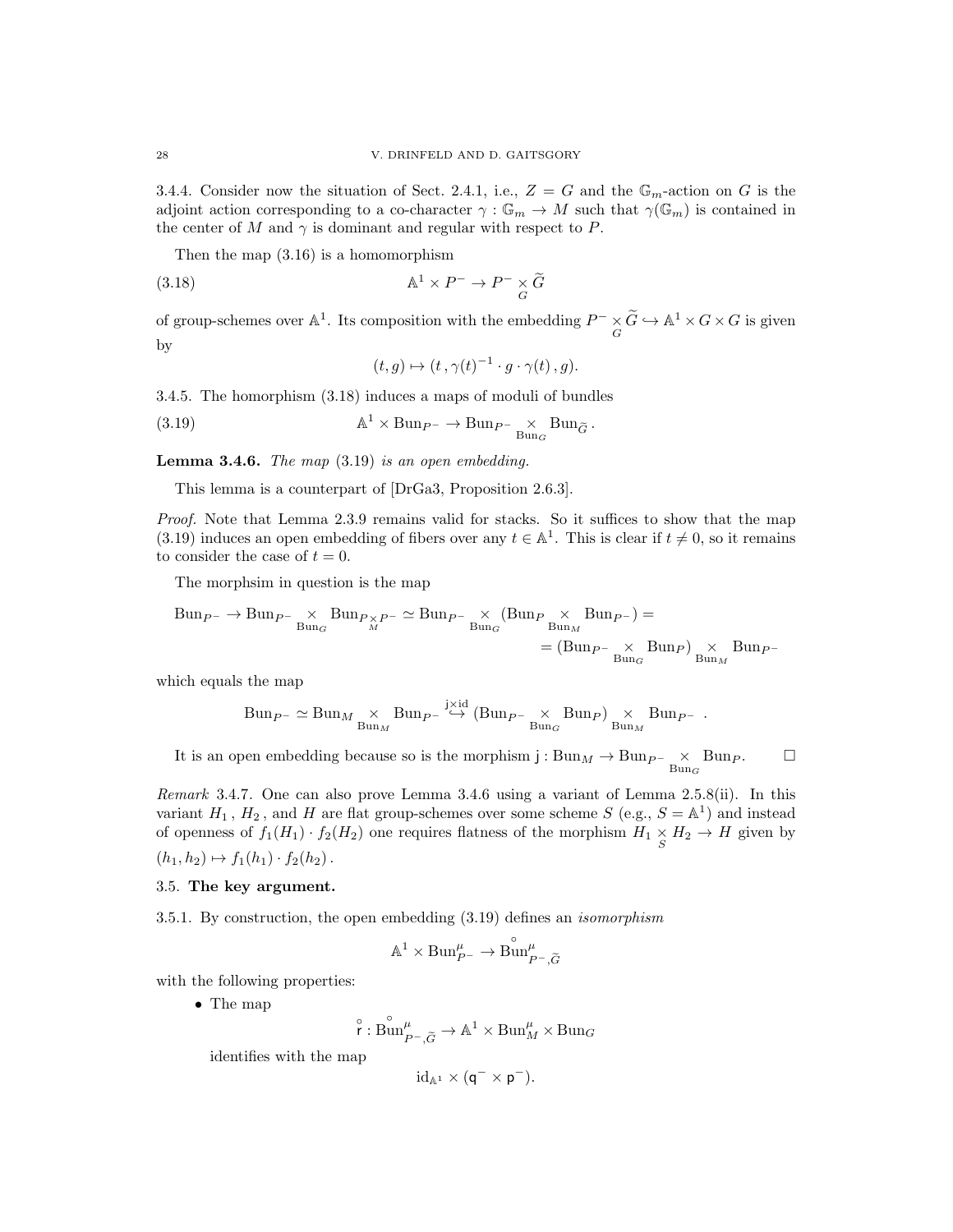- The isomorphism  $\text{Bun}_{P^-}^{\mu} \to (\overset{\circ}{\text{Bun}}_{P^-,\widetilde{G}}^{\mu})_1$  of (3.13) corresponds to the identity map  $\text{Bun}_{P^-}^{\mu} \simeq (\mathbb{A}^1 \times \text{Bun}_{P^-}^{\mu}) \underset{\mathbb{A}^1}{\times} \{1\} \simeq \text{Bun}_{P^-}^{\mu}$ .
- The isomorphism  $\text{Bun}_{P^-}^{\mu} \to (\overset{\circ}{\text{Bun}}_{P^-,\widetilde{G}}^{\mu})_0$  of (3.14) corresponds to the identity map

$$
Bun_{P^-}^{\mu} \simeq (\mathbb{A}^1 \times Bun_{P^-}^{\mu}) \underset{\mathbb{A}^1}{\times} \{0\} \simeq Bun_{P^-}^{\mu}.
$$

3.5.2. Hence, we obtain that the composition (3.15) identifies with

$$
\mathfrak{T} \simeq \iota_1^! (\omega_{\mathbb{A}^1} \boxtimes \mathfrak{T}) \to \iota_0^! (\omega_{\mathbb{A}^1} \boxtimes \mathfrak{T}) \simeq \mathfrak{T},
$$

where

$$
\iota_1^!(\omega_{\mathbb{A}^1}\boxtimes \mathcal{T})\to \iota_0^!(\omega_{\mathbb{A}^1}\boxtimes \mathcal{T})
$$

is the specialization map (2.9) for the object

 $\omega_{\mathbb{A}^1} \boxtimes \mathfrak{T} \in \mathcal{D}\text{-mod}(\mathbb{A}^1 \times \mathcal{Z}^0 \times \mathcal{Z}).$ 

However, the latter is readily seen to be the identity map.

#### 4. An alternative proof

In this section we will give an alternative proof of Theorem 1.2.5 by directly deducing it from Braden's theorem ([Br]). It has the advantage of being more elementary than the proof of Theorem 1.2.5 given in Sect. 2, if one accepts Braden's theorem as a black box.

However, the two proofs are closely related, because Braden's theorem itself can be proved by an argument similar to one used in the proof of Theorem 1.2.5 from Sect. 2.

#### 4.1. Contraction principle.

4.1.1. Let  $\mathcal{Y}$  be a stack equipped with an action of  $\mathbb{G}_m$ . We let

$$
\operatorname{D-mod}(\mathcal{Y})^{\mathbb{G}_m, \mathrm{mon}} \subset \operatorname{D-mod}(\mathcal{Y})
$$

denote the corresponding monodromic subcategory, i.e., the full subcategory generated by the essential image of the pullback functor  $D\text{-mod}(\mathcal{Y}/\mathbb{G}_m) \to D\text{-mod}(\mathcal{Y}).$ 

Note that if the  $\mathbb{G}_m$ -action is trivial then D-mod( $\mathcal{Y}^{\mathbb{G}_m, \text{mon}} = D\text{-mod}(\mathcal{Y})$  (because the morphism  $\mathcal{Y} \to \mathcal{Y}/\mathbb{G}_m$  admits a section).

4.1.2. Let *y* be an algebraic stack equipped with an action of  $\mathbb{A}^1$ , where  $\mathbb{A}^1$  is viewed as a monoid with respect to multiplication. (A concrete example of this situation will be considered in Sect. 4.1.6 below).

Define the stack  $\mathcal{Y}^0$  by

$$
\operatorname{Maps}(S, \mathcal{Y}^0) := \operatorname{Maps}^{\mathbb{A}^1}(S, \mathcal{Y}), \quad S \in \operatorname{Sch}^{\operatorname{aff}}.
$$

The groupoid  $\text{Maps}(S, \mathcal{Y}^0)$  admits also the following description (which was used in [DrGa2, Sect. C.5 as a definition): objects of Maps $(S, \mathcal{Y}^0)$  are pairs  $(y, \alpha)$ , where  $y \in \text{Maps}(S, \mathcal{Y})$  and  $\alpha$ is an isomorphism  $0 \cdot y \xrightarrow{\sim} y$  such that the two isomorphisms

$$
0 \cdot (0 \cdot y) = (0 \cdot 0) \cdot y = 0 \cdot y \xrightarrow{\alpha} y \text{ and } 0 \cdot (0 \cdot y) \xrightarrow{0 \cdot \alpha} 0 \cdot y \xrightarrow{\alpha} y
$$

 $0 \cdot (0 \cdot y) \Rightarrow y$  are equal to each other. Morphisms in Maps(S,  $y^0$ ) are defined as morphisms between the y's that intertwine the data of  $\alpha$ .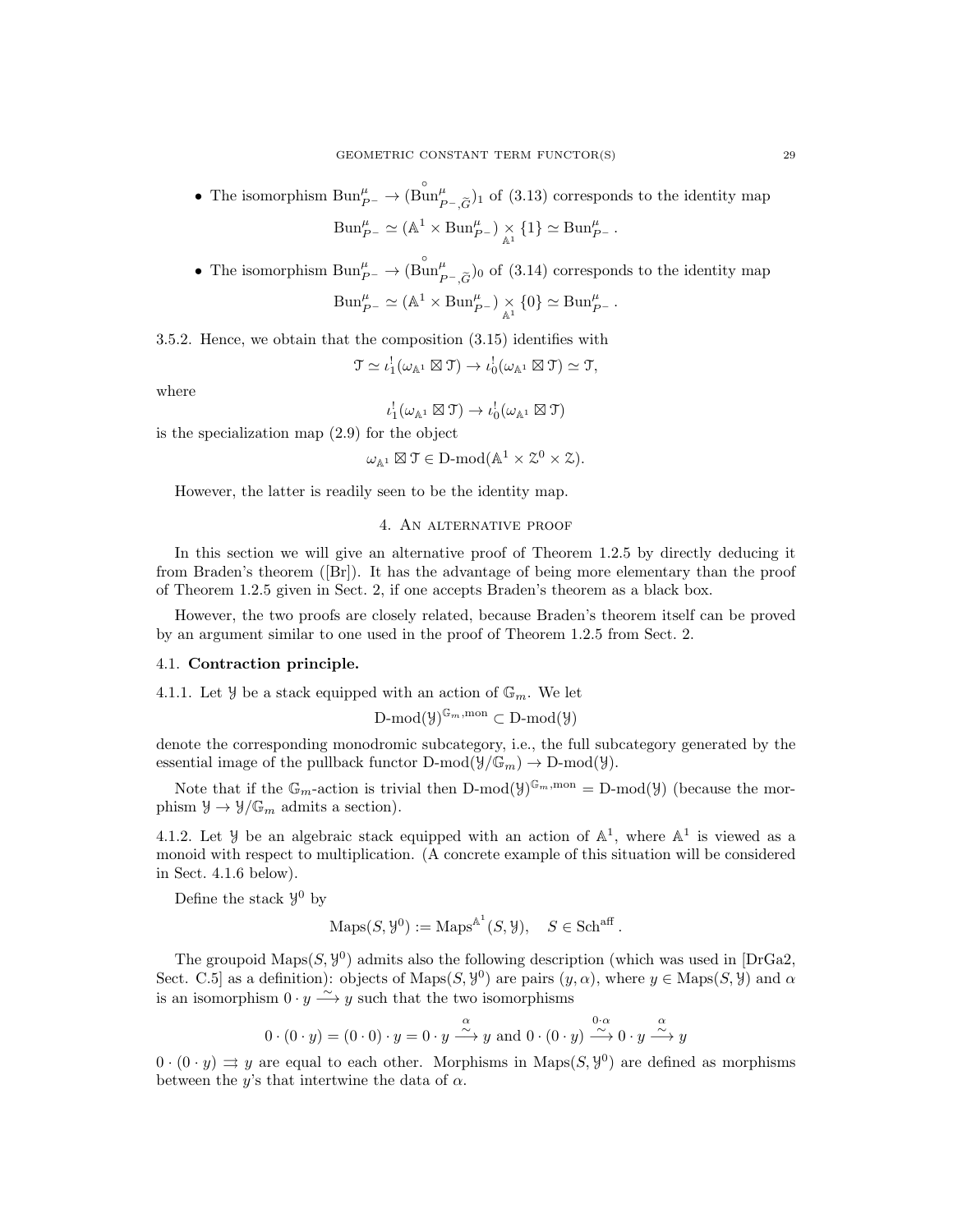From the latter description, it is easy to see that  $\mathcal{Y}^0$  is again a (locally QCA) stack.

4.1.3. The forgetful map and the action of  $0 \in \mathbb{A}^1$  define a retraction

$$
(4.1) \t\t\t y^0 \xrightarrow{\iota} y \xrightarrow{\mathsf{q}} y^0.
$$

Under these circumstances we will say that the we are given a *contraction* of  $\mathcal{Y}$  onto  $\mathcal{Y}^0 \longrightarrow \mathcal{Y}$ .

Since  $q \circ i = id_{\mathcal{V}^0}$ , it follows that *i* is quasi-compact and representable.

4.1.4. From now on we will assume that the morphism q is quasi-compact. In this case the functor

$$
\mathsf{q}_\blacktriangle : D\text{-mod}(\mathcal{Y}) \to D\text{-mod}(\mathcal{Y}^0)
$$

is defined.

We have the following assertion:

# Proposition 4.1.5.

(1) The partially defined left adjoint  $i^*$ : D-mod( $\mathcal{Y}$ )  $\rightarrow$  D-mod( $\mathcal{Y}^0$ ) of  $i_* \simeq i_*$  is defined on  $\text{D-mod}(\mathsf{Y})^{\mathbb{G}_m,\text{mon}},$  and we have a canonical isomorhism

 $i^*|_{\mathbf{D}\text{-mod}}(\mathcal{Y})^{\mathbb{G}_m,\text{mon}} \simeq q_\blacktriangle|_{\mathbf{D}\text{-mod}}(\mathcal{Y})^{\mathbb{G}_m,\text{mon}}$  .

More precisely, for each  $\mathcal{F} \in \mathcal{D}\text{-mod}(\mathcal{Y})^{\mathbb{G}_m, \text{mon}}$  the natural map

$$
q_{\blacktriangle}(\mathcal{F}) \rightarrow q_{\blacktriangle} \circ i_* \circ i^*(\mathcal{F}) \simeq q_{\blacktriangle} \circ i_{\blacktriangle} \circ i^*(\mathcal{F}) = (q \circ i)_{\blacktriangle} \circ i^*(\mathcal{F}) = i^*(\mathcal{F})
$$

is an isomorphism.

(2) The partially defined left adjoint  $q_!$ : D-mod( $y$ )  $\rightarrow$  D-mod( $y^0$ ) of  $q^!$  is defined on  $\text{D-mod}(\mathcal{Y})^{\mathbb{G}_m,\text{mon}},$  and we have a canonical isomorhism

$$
q_!|_{\mathcal{D}\text{-mod}(\mathcal{Y})^{\mathbb{G}_m,\text{mon}}}\simeq i^!|_{\mathcal{D}\text{-mod}(\mathcal{Y})^{\mathbb{G}_m,\text{mon}}}.
$$

More precisely, for each  $\mathcal{F} \in \mathcal{D}\text{-mod}(\mathcal{Y})^{\mathbb{G}_m, \text{mon}}$  the natural map

$$
i^{!}(\mathcal{F}) \to i^{!} \circ q^{!} \circ q_{!}(\mathcal{F}) = (q \circ i)^{!} \circ q_{!}(\mathcal{F}) = q_{!}(\mathcal{F})
$$

is an isomorphism.

For the proof see [DrGa2, Theorem C.5.3].

4.1.6. A contraction of Bun<sub>P</sub> onto Bun<sub>M</sub>.

Let us take  $\mathcal{Y} = \text{Bun}_P$ . Let  $\gamma : \mathbb{G}_m \to M$  be a co-character as in (2.13). The resulting adjoint action of  $\mathbb{G}_m$  on P extends to an action of  $\mathbb{A}^1$  on P such that  $0 \in \mathbb{A}^1$  acts as

$$
P \twoheadrightarrow M = P \cap P^- \hookrightarrow P.
$$

The action of  $\mathbb{A}^1$  on P induces on action of  $\mathbb{A}^1$  on  $\text{Bun}_P$ .

It is easy to check that the resulting diagram (4.1) identifies with

$$
Bun_M \xrightarrow{\iota} Bun_P \xrightarrow{\mathsf{q}} Bun_M,
$$

where the maps  $\iota$  and q come from the above homomorphisms  $M \hookrightarrow P$  and  $P \twoheadrightarrow M$ .

Note that the  $\mathbb{G}_m$ -action on Bun<sub>P</sub>, corresponding to the above  $\mathbb{A}^1$ -action, is canonically isomorphic to the trivial one<sup>9</sup> (because the  $\mathbb{G}_m$ -action on P comes from a homomorphism  $\mathbb{G}_m \to P$  and the conjugation action of P on itself).

<sup>&</sup>lt;sup>9</sup>This trivialization is not compatible with the projection q : Bun<sub>P</sub>  $\rightarrow$  Bun<sub>M</sub>, so the G<sub>m</sub>-action on the fibers of the morphism  $Bun_P \to Bun_M$  is non-trivial!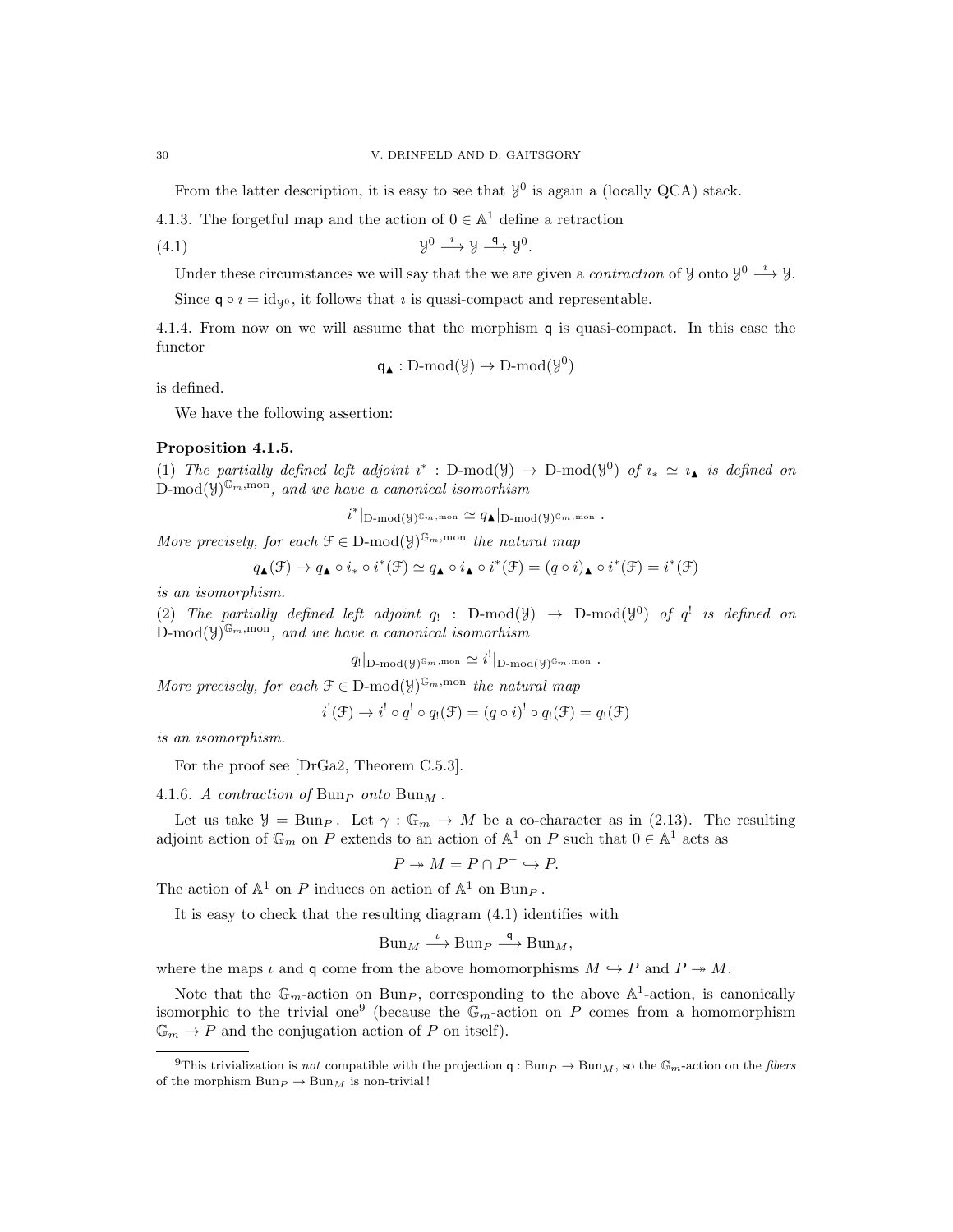Therefore, the inclusion

 $D\text{-mod}(Bun_P)^{\mathbb{G}_m,\text{mon}} \subset D\text{-mod}(Bun_P)$ 

is an equality. So by Proposition 4.1.5, the functors

 $\mathsf{q}_! : D\text{-mod}(Bun_P) \to D\text{-mod}(Bun_M)$  and  $\iota^* : D\text{-mod}(Bun_P) \to D\text{-mod}(Bun_M)$ 

left adjoint to  $\mathsf{q}^!$  and  $\iota_* \simeq \iota_{\blacktriangle}$  are defined and are canonically isomorhic to  $\iota^!$  and  $\mathsf{q}_{\blacktriangle}$ , respectively.

Note also that in this example,  $q_\blacktriangle \simeq q_*$ , because the morphism q is safe.

The same is, of course, true for P replaced by  $P^-$ , when we replace the above action of  $\mathbb{G}_m$ by its inverse.

4.2. Hyperbolic restrictions and Braden's theorem. In this subsection we will recall the statement of Braden's theorem in the set-up and notations of [DrGa3, Sect. 3.1].

4.2.1. The material in this subsection uses the notion of pro-completion  $\text{Pro}(\mathbf{C})$  of a DG category  $C$ ; we refer the reader to [DrGa3, Appendix A], where the corresponding definitions are given.

Let  $f : Y_1 \rightarrow Y_2$  be a quasi-compact and safe morphism between stacks. Consider the functors

 $f^!: \text{D-mod}(\mathcal{Y}_2) \to \text{D-mod}(\mathcal{Y}_1)$  and  $f_* \simeq f_{\blacktriangle} : \text{D-mod}(\mathcal{Y}_1) \to \text{D-mod}(\mathcal{Y}_2)$ ,

We will regard their partially defined left adjoints as functors

 $f_!:\mathcal{D}\text{-mod}(\mathcal{Y}_1)\to\mathcal{P}\text{ro}(\mathcal{D}\text{-mod}(\mathcal{Y}_2))$  and  $f^*: \mathcal{D}\text{-mod}(\mathcal{Y}_2)\to\mathcal{P}\text{ro}(\mathcal{D}\text{-mod}(\mathcal{Y}_1)).$ 

4.2.2. Let  $Z, Z^0, Z^{\pm}, p^{\pm}, i^{\pm}$  be as in Sect. 2.3.1.

Consider the corresponding commutative (but not necessarily Cartesian) diagram

$$
\begin{array}{ccc}\nZ^0 & \xrightarrow{i^+} & Z^+ \\
i^- \downarrow & & \downarrow p^+ \\
Z^- & \xrightarrow{p^-} & Z.\n\end{array}
$$

We enlarge it to the diagram



in which the square is Cartesian, and where (according to [DrGa3, Proposition 1.9.4]) the map  $j: Z^0 \to Z^+ \underset{Z}{\times} Z^-$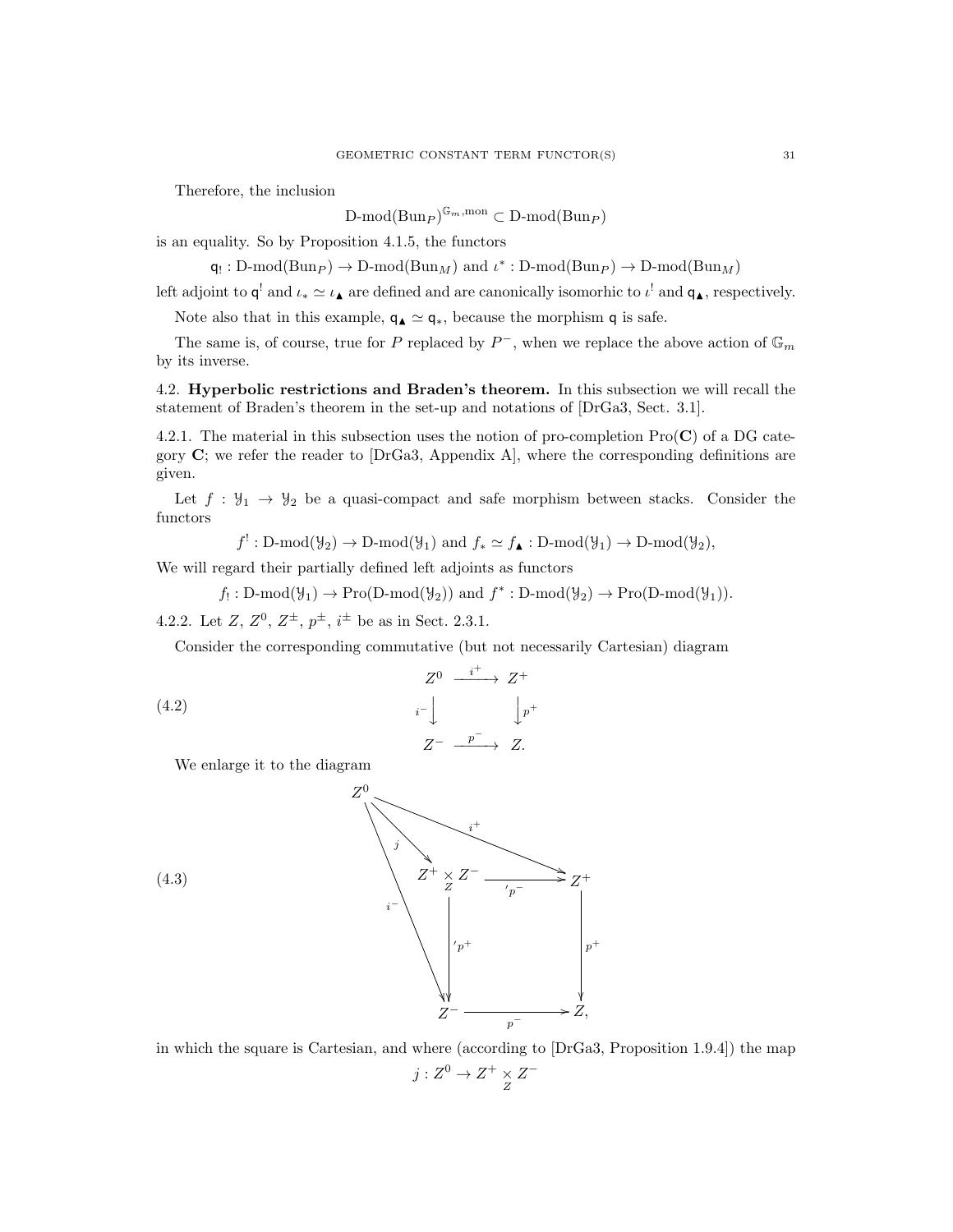is an open embedding.

We consider the categories

$$
\text{D-mod}(Z)^{\mathbb{G}_m\text{-mon}}, \ \text{D-mod}(Z^+)^{\mathbb{G}_m\text{-mon}}, \text{D-mod}(Z^-)^{\mathbb{G}_m\text{-mon}}
$$

and

$$
\mathrm{D\text{-}mod}(Z^0)^{\mathbb{G}_m \text{-} \mathrm{mon}} = \mathrm{D\text{-}mod}(Z^0).
$$

Consider the functors

 $(p^+)^! : \text{D-mod}(Z)^{\mathbb{G}_m \text{-mon}} \to \text{D-mod}(Z^+)^{\mathbb{G}_m \text{-mon}}$  and  $(i^-)^! : \text{D-mod}(Z^-)^{\mathbb{G}_m \text{-mon}} \to \text{D-mod}(Z^0)$ . Consider also the functors

 $(p^-)^* : D\text{-mod}(Z)^{\mathbb{G}_m\text{-mon}} \to \text{Pro}(D\text{-mod}(Z^-)^{\mathbb{G}_m\text{-mon}})$ 

and

$$
(i^+)^* : D\text{-mod}(Z^+)^{\mathbb{G}_m\text{-mon}} \to \text{Pro}(D\text{-mod}(Z^0)),
$$

left adjoint in the sense of [DrGa3, Sect. B.3] to

$$
(p^-)_* : D\text{-mod}(Z^-)^{\mathbb{G}_m \text{-mon}} \to D\text{-mod}(Z)^{\mathbb{G}_m \text{-mon}}
$$

and

$$
(i^+)_*: \mathrm{D-mod}(Z^0) \to \mathrm{D-mod}(Z^+)^{\mathbb{G}_m \text{-mon}},
$$

respectively.

4.2.3. Consider the composed functors

$$
(i^+)^* \circ (p^+)^! \text{ and } (i^-)^! \circ (p^-)^*, \quad D\text{-mod}(Z)^{\mathbb{G}_m\text{-mon}} \to \text{Pro}(D\text{-mod}(Z^0)).
$$

They are called the functors of hyperbolic restriction.

We note that there is a canonical natural transformation

(4.4) 
$$
(i^+)^* \circ (p^+)^! \to (i^-)^! \circ (p^-)^*.
$$

Namely, the natural transformation (4.4) is obtained via the  $((i^{+})^{*}, (i^{+})_{*})$ -adjunction from the natural transformation

$$
(p^+)^! \to (i^+)_* \circ (i^-)^! \circ (p^-)^*,
$$

defined in terms of (4.3) as follows:

$$
(p^{+})' \to (p^{+})' \circ (p^{-})_{*} \circ (p^{-})^{*} \simeq ('p^{-})_{*} \circ ('p^{+})' \circ (p^{-})^{*} \to
$$
  

$$
\to ('p^{-})_{*} \circ j_{*} \circ j' \circ ('p^{+})' \circ (p^{-})^{*} \simeq (i^{+})_{*} \circ (i^{-})' \circ (p^{-})^{*},
$$

where the map

$$
\mathrm{Id} \to j_* \circ j^!
$$

comes from the  $(j^!, j_*)$ -adjunction using the fact that j is an open embedding, and where  $(p^+)' \circ (p^-)_* \simeq ('p^-)_* \circ ('p^+)'$  is the base change isomorphism.

4.2.4. Braden's theorem of [Br] (as stated in [DrGa3, Theroem 3.2.5]) reads:

Theorem 4.2.5. The functors

$$
(i^+)^* \circ (p^+)^! \text{ and } (i^-)^! \circ (p^-)^*, \quad D\text{-mod}(Z)^{\mathbb{G}_m \text{-mon}} \to \text{Pro}(D\text{-mod}(Z^0))
$$

take values in D-mod( $Z^0$ )  $\subset$  Pro(D-mod( $Z^0$ )) and the map (4.4) is an isomophism.

4.3. The setting for stacks.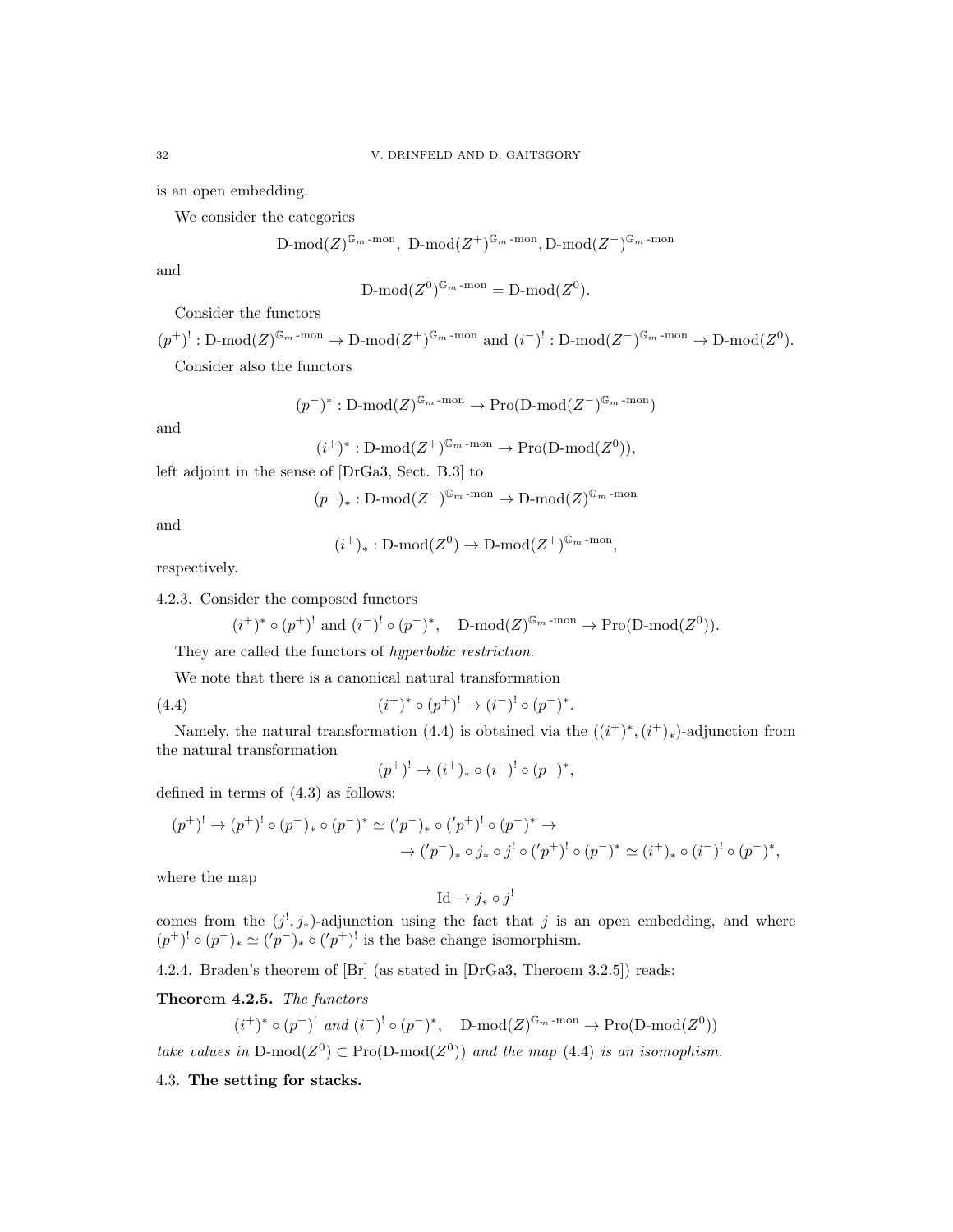### 4.3.1. Assume now that we are given a commuttaive diagram of algebraic stacks:



where the square is Cartesian, and the map  $j: \mathcal{Y}^0 \to \mathcal{Y}^+ \times \mathcal{Y}^-$  is an open embedding.

We will assume that all morphisms in (4.5) are quasi-compact and safe.

Consider the functors

$$
(\iota^-)^* \circ (\mathsf{p}^-)^! \text{ and } (\iota^+)^! \circ (\mathsf{p}^+)^* : \mathbf{D}\text{-mod}(\mathcal{Y}) \to \mathbf{Pro}(\mathbf{D}\text{-mod}(\mathcal{Y}^0)).
$$

As in the case of (4.4), we obtain a natural transformation

(4.6) 
$$
(\iota^-)^* \circ (\mathsf{p}^-)^! \to (\iota^+)^! \circ (\mathsf{p}^+)^*.
$$

4.3.2. Definition of hyperbolicity for stacks. We will say that the diagram (4.5) is hyperbolic if the functors  $(\iota^-)^* \circ (\mathsf{p}^-)^!$  and  $(\iota^+)^! \circ (\mathsf{p}^+)^*$  take values in

$$
\text{D-mod}(\mathcal{Y}^0) \subset \text{Pro}(\text{D-mod}(\mathcal{Y}^0)),
$$

and the map (4.6) is an isomorphism.

4.3.3. Checking hyperbolicity. Let Z be again as in Sect. 2.3.1. Let us be given a commutative cube



where the maps

$$
\psi: Z \to \mathcal{Y}, \ \psi^+ : Z^+ \to \mathcal{Y}^+, \ \psi^- : Z^- \to \mathcal{Y}^-, \ \psi^0 : Z^0 \to \mathcal{Y}^0
$$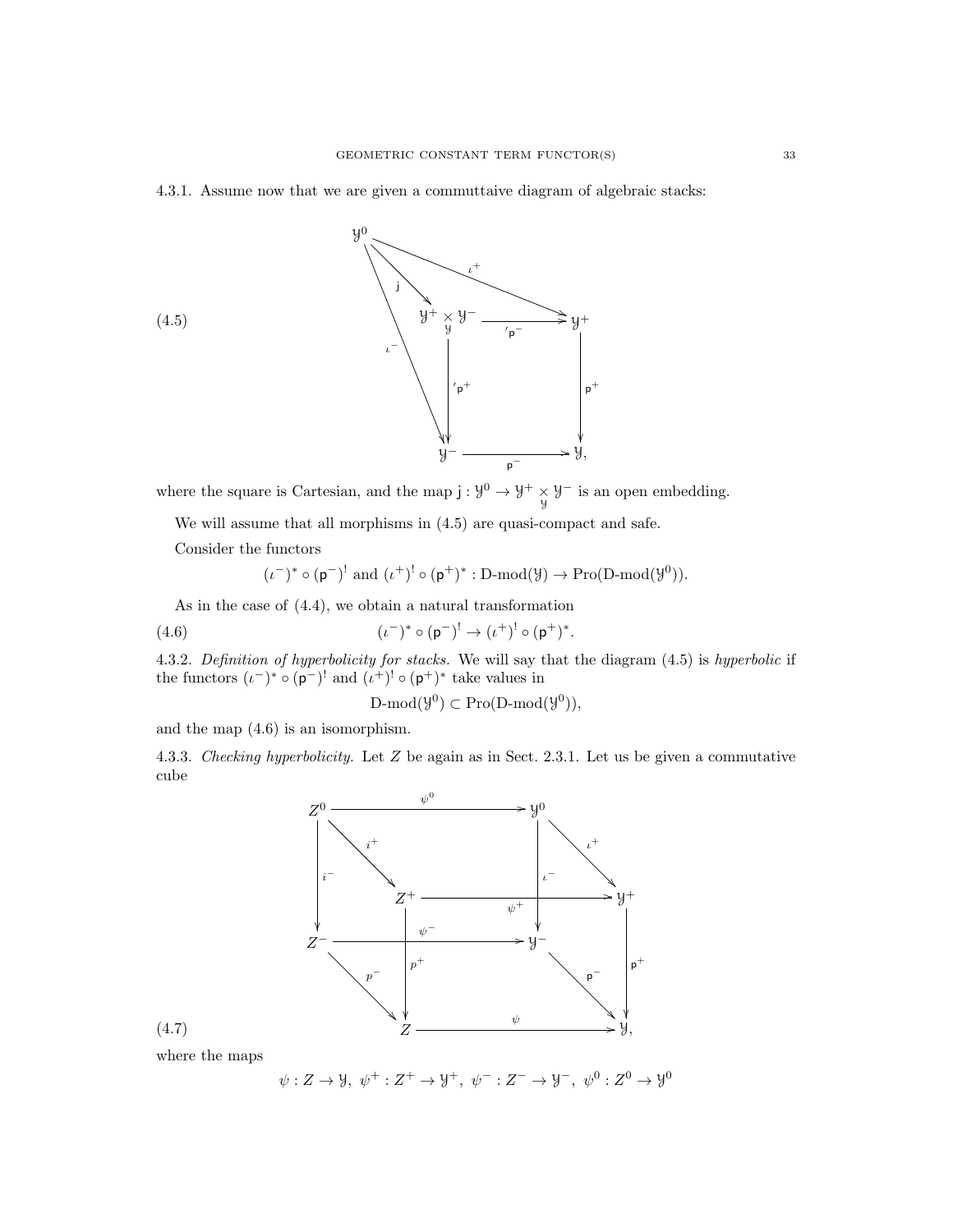are smooth, and  $\psi^0$  surective. Assume also that the morphism  $\psi : Z \to Y$  can be given a  $\mathbb{G}_m$ -equivariant structure (with respect to the trivial action of  $\mathbb{G}_m$  on  $\mathcal{Y}$ ).

We claim:

Theorem 4.3.4. Under the above circumstances the diagram  $(4.5)$  is hyperbolic.

The proof is given in Appendix A.

### 4.4. Hyperbolocity and adjunction.

4.4.1. Assume that in the situation of diagram (4.5), the morphisms  $\iota^-$  and  $\iota^+$  in (4.5) admit left inverses, denoted  $q^-$  and  $q^+$ , respectively. Assume also that the morphisms  $q^{\pm}$  are quasicompact.

The diagram

![](_page_33_Figure_8.jpeg)

gives rise to a natural transformation

 $(4.8)$  $(-)_{\blacktriangle} \circ (p^-)^! \circ (p^+)_* \circ (q^+)^! \simeq (q^-)_{{\blacktriangle}} \circ (p^-)^! \circ (p^+)_{{\blacktriangle}} \circ (q^+)^! \to \mathrm{Id}_{\mathrm{D}\text{-}\mathrm{mod}(\mathcal{Y}^0)},$ which by adjunction gives rise to a natural transformation

$$
(4.9) \qquad \qquad (\mathsf{q}^-)_\blacktriangle \circ (\mathsf{p}^-)^! \to (\mathsf{q}^+)_! \circ (\mathsf{p}^+)^*, \quad \text{$D$-mod}(\mathcal{Y}) \to \text{Pro}(\text{$D$-mod}(\mathcal{Y}^0)).
$$

4.4.2. Assume now that the natural transformation

$$
(\mathsf{q}^-)_\blacktriangle \circ (\iota^-)_* \simeq (\mathsf{q}^-)_\blacktriangle \circ (\iota^-)_\blacktriangle \stackrel{\sim}{\to} \mathrm{Id}_{\mathrm{D}\text{-}\mathrm{mod}(\mathcal{Y}^0)}
$$

identifies the functor  $(q^-)$ <sub>▲</sub> with the left adjoint  $(\iota^-)^*$  of  $(\iota^-)_{*}$ .

Assume also that the natural transformation

$$
(\iota^+)^!\circ(\mathsf{q}^+)^!\stackrel{\sim}{\to}\mathrm{Id}_{\mathrm{D}\text{-}\mathrm{mod}(\mathbb{Y}^0)}
$$

identifies the functor  $(\iota^+)'$  with the left adjoint  $(\mathsf{q}^+)$ , of  $(\mathsf{q}^+)'$ .

In particular, both of the above left adjoints take values in

 $\text{D-mod}(\mathcal{Y}^0) \subset \text{Pro}(\text{D-mod}(\mathcal{Y}^0)).$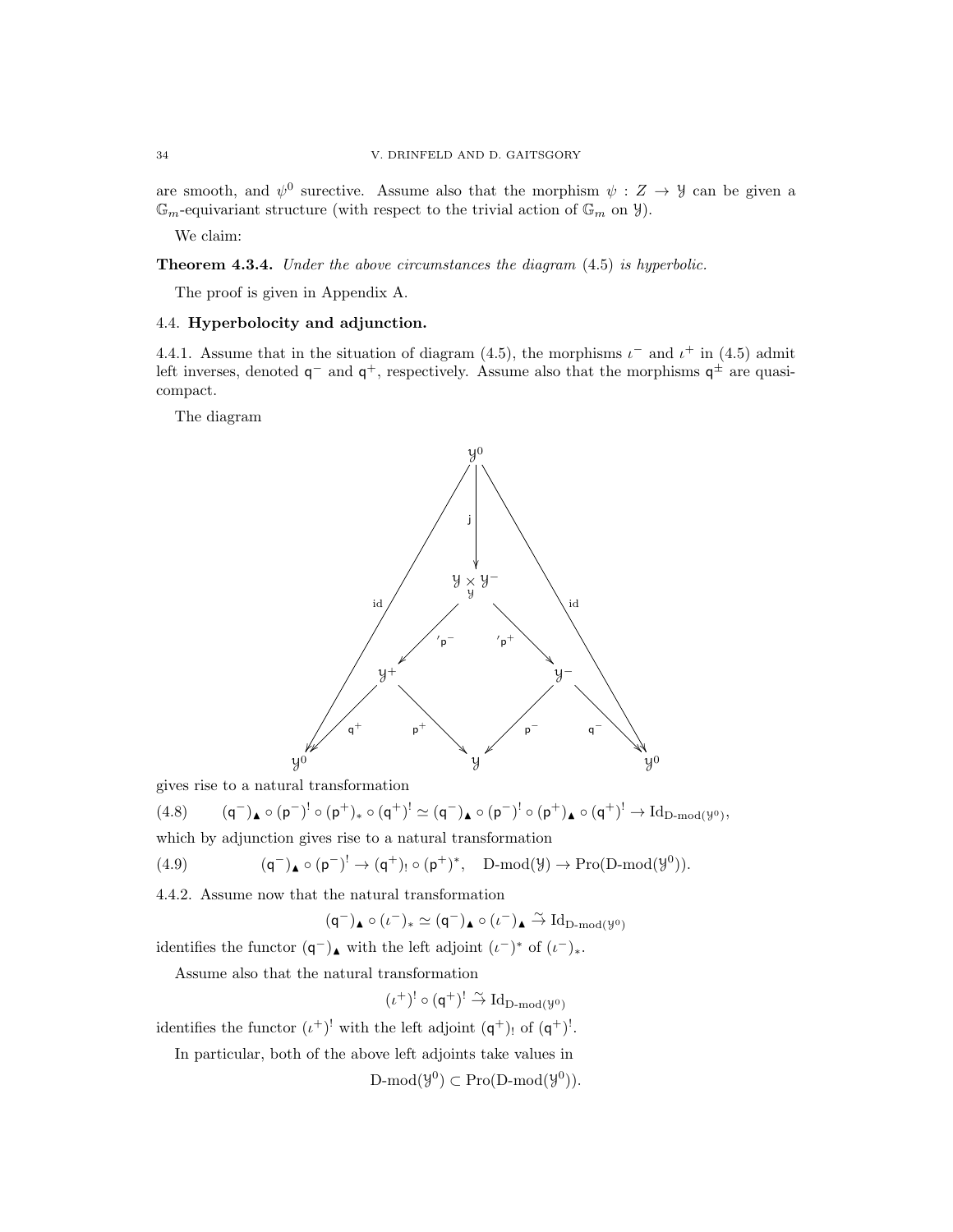(For example, such behavior of the morphisms  $(q^-, i^-)$  and  $(q^+, i^+)$  occurs in the situation described in Sect. 4.1.2.)

In this case diagram chase shows that the following diagram of natural transformations commutes:

$$
(\iota^{-})^* \circ (\mathsf{p}^{-})! \xrightarrow{-(4.6)} (\iota^{+})! \circ (\mathsf{p}^{+})^*
$$
  
\n
$$
\sim \downarrow \qquad \qquad \downarrow \sim
$$
  
\n
$$
(\mathsf{q}^{-})_{\blacktriangle} \circ (\mathsf{p}^{-})! \xrightarrow{-(4.9)} (\mathsf{q}^{+})! \circ (\mathsf{p}^{+})^*.
$$

From here we obtain:

**Lemma 4.4.3.** The diagram  $(4.5)$  is hyperbolic if and only if the natural transformation

$$
\bigl((\mathsf{q}^-)_\blacktriangle\circ(\mathsf{p}^-)^!\bigr)\circ\bigl((\mathsf{p}^+)_*\circ(\mathsf{q}^+)^!\bigr)\to\mathrm{Id}_{\mathrm{D}\text{-}\mathrm{mod}(\mathcal{Y}^0)}
$$

of (4.8) defines the co-unit of an adjunction, making the functor  $(q^-)_{\blacktriangle} \circ (p^-)$  into a left adjoint  $of (p^+)_* \circ (q^+)!$ .

4.4.4. Note that Lemma 4.4.3, combined with Proposition 4.1.5, imply that the assertion of Theorem 1.2.5 (with the co-unit specified in Sect. 1.3.1) is equivalent to the following:

Corollary 4.4.5. The diagram

$$
\begin{array}{ccc}\n\text{Bun}_{M}^{\mu} & \xrightarrow{\quad \iota \quad} & \text{Bun}_{P}^{\mu} \\
\downarrow^{\iota^{-}} & & \downarrow^{\mathsf{p}} \\
\text{Bun}_{P^{-}}^{\mu} & \xrightarrow{\quad \mathsf{p}^{-}} & \text{Bun}_{G}\n\end{array}
$$

is hyperbolic.

### 4.5. Proof of Theorem 1.2.5: reduction to the quasi-compact case.

4.5.1. We need to show that for  $\mathcal{F}_G \in \mathcal{D}\text{-mod}(\text{Bun}_G)$  and  $\mathcal{F}_M \in \mathcal{D}\text{-mod}(\text{Bun}_M^{\mu})$ , the map

(4.10)  $\mathcal{H}om_{\text{D-mod(Bun}_G)}(\mathcal{F}_G, \text{Eis}^{\mu}_*(\mathcal{F}_M)) \to \mathcal{H}om_{\text{D-mod(Bun}_M^{\mu})}(\text{CT}^{\mu,-}_*(\mathcal{F}_G),\mathcal{F}_M),$ 

induced by (1.4), is an isomorphism.

In this subsection we will show that it is sufficient to prove that (4.10) is an isomorphism for any  $\mathfrak{F}_M$  of the form  $(j_M)_*(\mathfrak{F}'_M)$ , where

$$
U_M \overset{\jmath M}{\hookrightarrow} \operatorname{Bun}_M^{\mu}
$$

is an open quasi-compact substack and  $\mathcal{F}'_M \in \mathcal{D}\text{-mod}(U_M)$ .

4.5.2. Let open-qc<sub>G</sub> denote the poset of open quasi-compact substacks of Bun<sub>G</sub>, and let open-qc<sub>M</sub> be the corresponding poset for Bun<sup> $\mu$ </sup><sub>M</sub>.

For every

$$
(U_M \stackrel{\jmath_M}{\hookrightarrow} \operatorname{Bun}_M^{\mu}) \in \text{open-qc}_M
$$

we have a commutative diagram

$$
\mathcal{H}om(\mathcal{F}_G, \mathrm{Eis}^{\mu}_*(\mathcal{F}_M)) \longrightarrow \mathcal{H}om(\mathcal{F}_G, \mathrm{Eis}^{\mu}_* \circ (\jmath_M)_* \circ (\jmath_M)^*(\mathcal{F}_M))
$$
  
\n
$$
\downarrow \qquad \qquad \downarrow
$$
  
\n
$$
\mathcal{H}om(\mathrm{CT}^{\mu,-}_*(\mathcal{F}_G), \mathcal{F}_M) \longrightarrow \mathcal{H}om(\mathrm{CT}^{\mu,-}_*(\mathcal{F}_G), (\jmath_M)_* \circ (\jmath_M)^*(\mathcal{F}_M)).
$$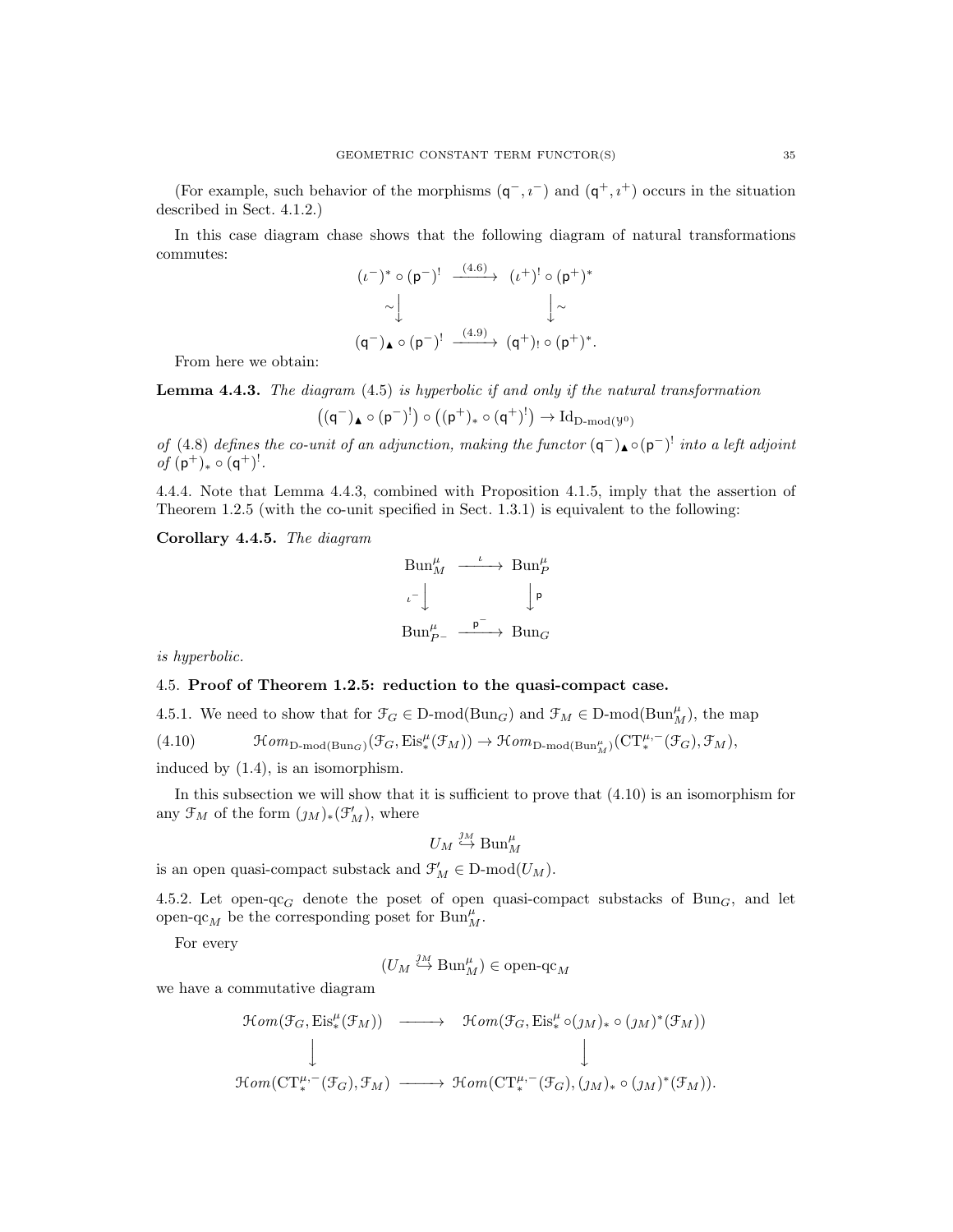Hence, it suffices to show that the maps

(4.11) 
$$
\mathcal{H}om_{D\text{-mod}(Bun_M)}(CT_*^{\mu,-}(\mathcal{F}_G), \mathcal{F}_M) \to
$$
  
 $\rightarrow \lim_{\substack{\longleftarrow \\ U_M \in \text{open-q}c_M}} \mathcal{H}om_{D\text{-mod}(Bun_M)}(CT_*^{\mu,-}(\mathcal{F}_G), (\jmath_M)_* \circ (\jmath_M)^*(\mathcal{F}_M))$ 

and

(4.12) 
$$
\mathfrak{Hom}_{\mathbf{D}\text{-mod}(\mathrm{Bun}_G)}(\mathfrak{F}_G,\mathrm{Eis}_*^{\mu}(\mathfrak{F}_M))\to
$$
  

$$
\to \lim_{\substack{\longleftarrow \\ U_M \in \mathrm{open}\text{-}\mathrm{qc}_M}} \mathfrak{Hom}_{\mathbf{D}\text{-mod}(\mathrm{Bun}_G)}(\mathfrak{F}_G,\mathrm{Eis}_*^{\mu} \circ (\jmath_M)_* \circ (\jmath_M)^*(\mathfrak{F}_M))
$$

are isomorphisms.

4.5.3. The fact that (4.11) is an isomorphism is evident from the definition of  $D\text{-mod}(Bun_M)$ as

$$
\lim_{\substack{\longleftarrow \\ U_M \in \text{open-qc}_M}} \mathsf{D-mod}(U_M),
$$

since

$$
\mathcal{H}om_{\mathcal{D}\text{-mod}(\mathcal{B}\text{un}_M)}(\mathcal{CT}_*^{\mu,-}(\mathcal{F}_G),(\jmath_M)_*\circ(\jmath_M)^*(\mathcal{F}_M))\simeq
$$
  

$$
\simeq \mathcal{H}om_{\mathcal{D}\text{-mod}(U_M)}((\jmath_M)^*\circ\mathcal{CT}_*^{\mu,-}(\mathcal{F}_G),(\jmath_M)^*(\mathcal{F}_M)).
$$

Similarly, the map

(4.13) 
$$
\mathfrak{Hom}_{\mathbf{D}\text{-mod}(\mathrm{Bun}_G)}(\mathfrak{F}_G, \mathrm{Eis}_*^{\mu}(\mathfrak{F}_M)) \to
$$
  
 $\rightarrow \lim_{\substack{U_G \in \mathrm{open}\text{-}\mathfrak{q}_{G} \\ U_G \in \mathrm{open}\text{-}\mathfrak{q}_{G}}} \mathfrak{Hom}_{\mathbf{D}\text{-mod}(\mathrm{Bun}_G)}(\mathfrak{F}_G, (j_G)_* \circ (j_G)^* \circ \mathrm{Eis}_*^{\mu}(\mathfrak{F}_M))$ 

is an isomorphism.

4.5.4. Note now that we have a commutative diagram

![](_page_35_Figure_14.jpeg)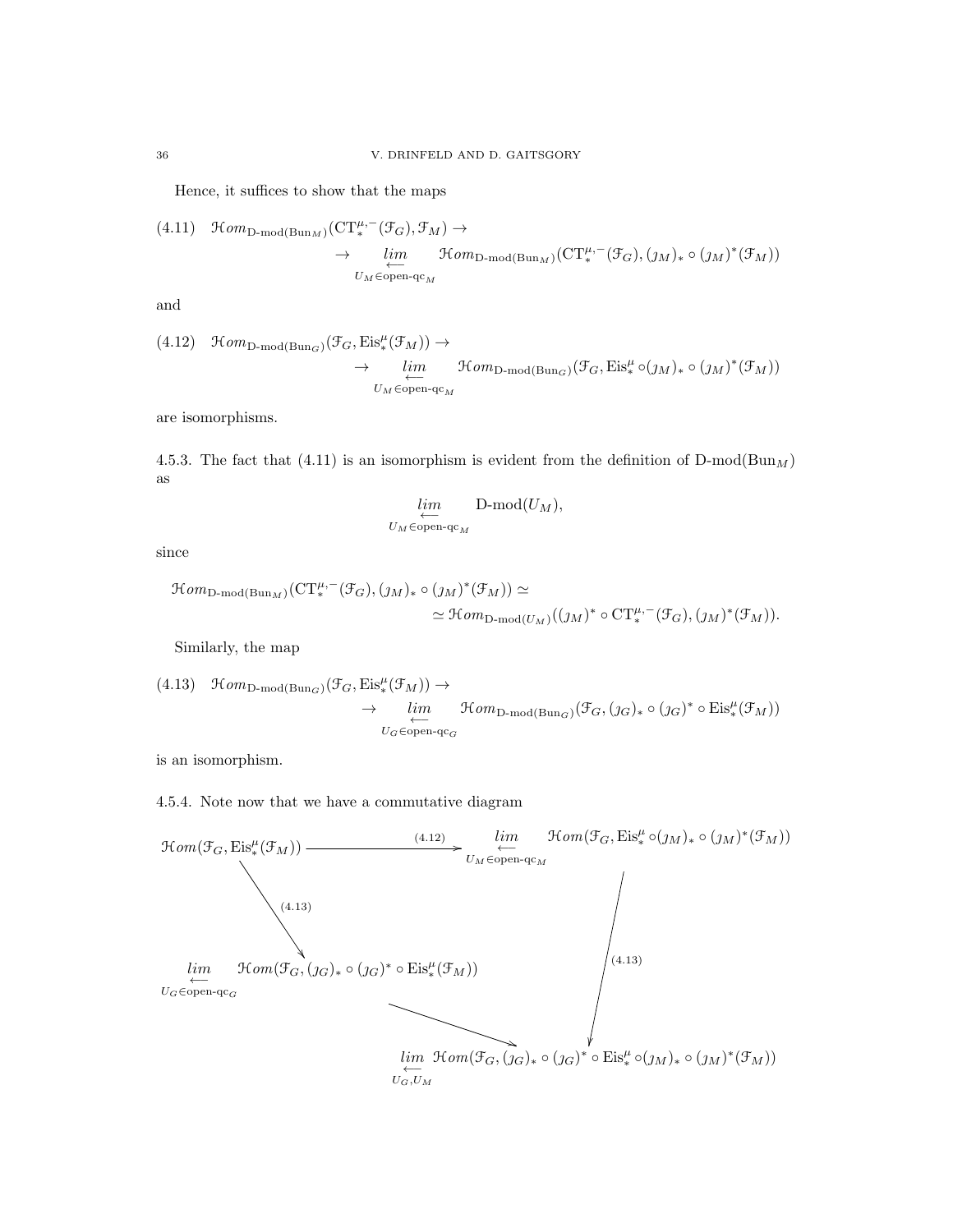It remains to show that the map

$$
\lim_{U_G \in \text{open-qc}_G} \mathcal{H}om(\mathcal{F}_G, (j_G)_* \circ (j_G)^* \circ \text{Eis}_*^{\mu}(\mathcal{F}_M)) \to
$$
\n
$$
\longrightarrow \lim_{U_G \in \text{open-qc}_G} \mathcal{H}om(\mathcal{F}_G, (j_G)_* \circ (j_G)^* \circ \text{Eis}_*^{\mu} \circ (j_M)_* \circ (j_M)^*(\mathcal{F}_M))
$$

is an isomorphism.

However, we claim that for any fixed  $U_G$ , the corresponding map

$$
\mathcal{H}om(\mathcal{F}_G, (j_G)_* \circ (j_G)^* \circ \mathrm{Eis}^{\mu}_*(\mathcal{F}_M)) \to \to \lim_{\substack{\longleftarrow \\ U_M \in \mathrm{open}\text{-}q_{\mathbb{C}_M}}} \mathcal{H}om(\mathcal{F}_G, (j_G)_* \circ (j_G)^* \circ \mathrm{Eis}^{\mu}_* \circ (j_M)_* \circ (j_M)^*(\mathcal{F}_M))
$$

is already an isomorphism. In fact, the map

$$
(\jmath_{G})^{*} \circ \mathrm{Eis}_{*}^{\mu}(\mathcal{F}_{M}) \rightarrow (\jmath_{G})^{*} \circ \mathrm{Eis}_{*}^{\mu} \circ (\jmath_{M})_{*} \circ (\jmath_{M})^{*}(\mathcal{F}_{M})
$$

is an isomorphism, whenever  $U_M$  is such that

$$
\mathsf{q}(\mathsf{p}^{-1}(U_G)\subset U_M,
$$

and such  $U_M$  are cofinal in open-qc  $_M.$ 

# 4.6. Proof of Theorem 1.2.5: reduction to the question of hyperbolicity.

4.6.1. According to Sect. 4.5, it suffices to show that for an open quasi-compact substack

$$
U_M \overset{\jmath_M}{\hookrightarrow} \operatorname{Bun}_M^{\mu},
$$

the natural transformation

$$
j_M^* \circ \mathrm{CT}^{\mu, -}_* \circ \mathrm{Eis}^{\mu}_* \circ (j_M)_* \xrightarrow{ (1.4)} j_M^* \circ (j_M)_* \to \mathrm{Id}_{\mathrm{D-mod}(U_M)}
$$

defines the co-unit of an adjunction.

4.6.2. Let  $U_G \subset \text{Bun}_G$  be a quasi-compact open substack such that

$$
\mathsf{p}(\mathsf{q}^{-1}(U_M)) \subset U_G \text{ and } \mathsf{p}^{-}((\mathsf{q}^{-})^{-1}(U_M)) \subset U_G.
$$

Consider the corresponding diagram

![](_page_36_Figure_20.jpeg)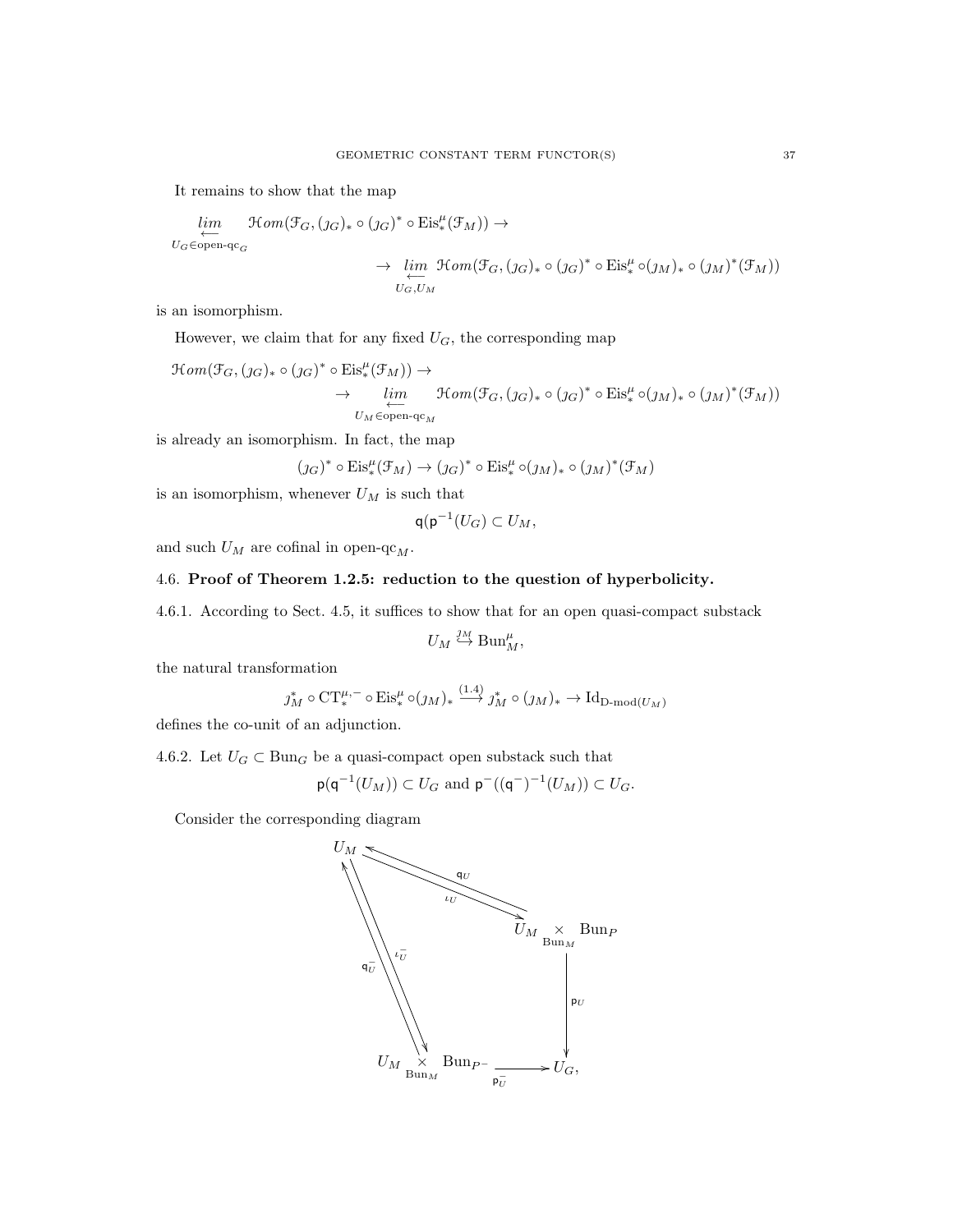It suffices to show that the functor

$$
(\mathsf{q}_U)_! \circ \mathsf{p}_U^*: \mathsf{D}\text{-}\mathrm{mod}(U_G) \to \mathsf{Pro}(\mathsf{D}\text{-}\mathrm{mod}(U_M))
$$

takes values in  $D\text{-mod}(U_M)$ , and that the natural transformation

$$
(4.14) \qquad \qquad (\mathsf{q}_{U}^{-})_{*} \circ (\mathsf{p}_{U}^{-})^! \to (\mathsf{q}_{U})_{!} \circ (\mathsf{p}_{U})^{*}
$$

of (4.9) is an isomorphism.

4.6.3. The contraction of Bun<sub>P</sub> (resp., Bun<sub>P</sub>-) onto Bun<sub>M</sub> (see Sect. 4.1.6) and Proposition 4.1.5 imply that the morphisms

$$
\mathsf{q}_{U}:U_{M}\underset{\mathrm{Bun}_{M}}{\times}\mathrm{Bun}_{P}\rightleftarrows U_{M}:\iota_{U}
$$

and

$$
\mathsf{q}_{U}^{-}:U_{M}\underset{\mathrm{Bun}_{M}}{\times}\mathrm{Bun}_{P^{-}}\rightleftarrows U_{M}:\iota_{U}^{-}
$$

satisfy the assumptions of Sect. 4.4.2.

Hence, applying Lemma 4.4.3, we obtain that it is enough to show that the diagram

(4.15) 
$$
U_M \xrightarrow{\iota_U} U_M \underset{\text{Bun}_M}{\times} \text{Bun}_P
$$

$$
U_M \underset{\text{Bun}_M}{\times} \text{Bun}_{P^-} \xrightarrow{\mathsf{p}_U^-} \qquad \qquad U_G
$$

is hyperbolic in the sense of Sect. 4.3.2.

# 4.7. Proof of Theorem 1.2.5: verification of hyperbolicity.

4.7.1. Fix any point  $x \in X$ . For  $H = G, P, P^-$  or M, let  $\text{Bun}_H^{n,x}$  be the stack classifying G-bundles with a structure of level n at x. It is known that for n large enough, the open substacks

$$
U_G \underset{\text{Bun}_M}{\times} \text{Bun}_G^{n \cdot x} \subset \text{Bun}_G^{n \cdot x}
$$

$$
U_M \underset{\text{Bun}_M}{\times} \text{Bun}_M^{n \cdot x} \subset \text{Bun}_M^{n \cdot x},
$$

$$
U_M \underset{\text{Bun}_M}{\times} \text{Bun}_P^{n \cdot x} \simeq (U_M \underset{\text{Bun}_M}{\times} \text{Bun}_P) \underset{\text{Bun}_P}{\times} \text{Bun}_P^{n \cdot x}
$$

and

$$
U_M \underset{\text{Bun}_M}{\times} \text{Bun}_{P^-}^{n \cdot x} \simeq (U_M \underset{\text{Bun}_M}{\times} \text{Bun}_{P^-}) \underset{\text{Bun}_{P^-}}{\times} \text{Bun}_{P^-}^{n \cdot x}
$$

are actually quasi-compact separated schemes.

By making  $n$  even larger, we can assume that the maps in the diagram

(4.16) 
$$
U_M \underset{\text{Bun}_M}{\times} \text{Bun}_M^{n \cdot x} \longrightarrow U_M \underset{\text{Bun}_M}{\times} \text{Bun}_P^{n \cdot x}
$$
\n
$$
U_M \underset{\text{Bun}_M}{\times} \text{Bun}_P^{n \cdot x} \longrightarrow U_G \underset{\text{Bun}_G}{\times} \text{Bun}_G^{n \cdot x}
$$

are locally closed embeddings.

Combining, we obtain the following diagram: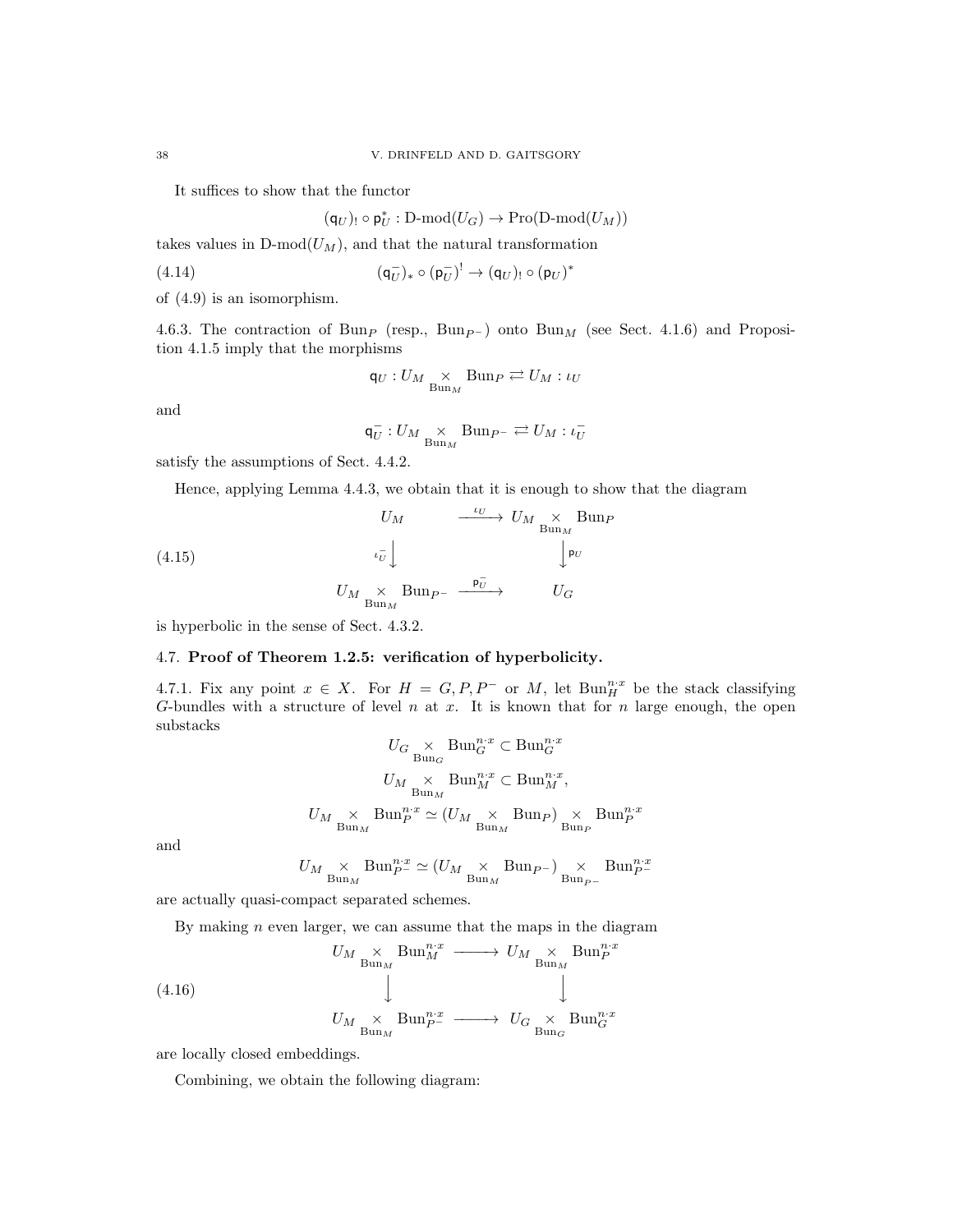![](_page_38_Figure_1.jpeg)

4.7.2. Let  $\gamma : \mathbb{G}_m \to M$  be a co-character as in (2.13), and consider the corresponding homomorphism

$$
\mathbb{G}_m \to H.
$$

The adjoint action of  $\mathbb{G}_m$  on H defines a  $\mathbb{G}_m$ -action on each  $\text{Bun}_H^{n,x}$  so that the forgetful maps

$$
\mathrm{Bun}_H^{n\cdot x} \to \mathrm{Bun}_H
$$

are  $\mathbb{G}_m$ -equivariant. In particular, the scheme

$$
Z:=U_G\underset{\mathrm{Bun}_G}{\times}\mathrm{Bun}_G^{n\cdot x}
$$

acquires a  $\mathbb{G}_m$ -action, which is *locally linear*, i.e., Z can be covered by affine subschemes that are preserved by the  $\mathbb{G}_m$ -action.

Consider the corresponding diagram of (4.2):

(4.18) 
$$
Z^{0} \longrightarrow Z^{+}
$$

$$
\downarrow \qquad \qquad \downarrow
$$

$$
Z^{-} \longrightarrow Z
$$

for Z as above.

By Theorem 4.3.4, in order to show that the diagram (4.15) is hyperbolic, it is enough to show that the digram (4.16) admits a map to the diagram (4.18), which is an open embedding on a Zariski neighborhood of  $U_M \times_{\text{Bun}_M} \text{Bun}_M^{n,x}$ . (Indeed, in this case the diagram (4.16) will identify with the diagram (4.2) for an open  $\mathbb{G}_m$ -invariant subscheme of Z.)

4.7.3. We construct the corresponding maps

(4.19) 
$$
U_M \underset{\text{Bun}_M}{\times} \text{Bun}_M^{n \cdot x} \to Z^0,
$$

(4.20) 
$$
U_M \underset{\text{Bun}_M}{\times} \text{Bun}_P^{n \cdot x} \to Z^+,
$$

and

(4.21) 
$$
U_M \underset{\text{Bun}_M}{\times} \text{Bun}_P^{n \cdot x} \to Z^0
$$

as follows.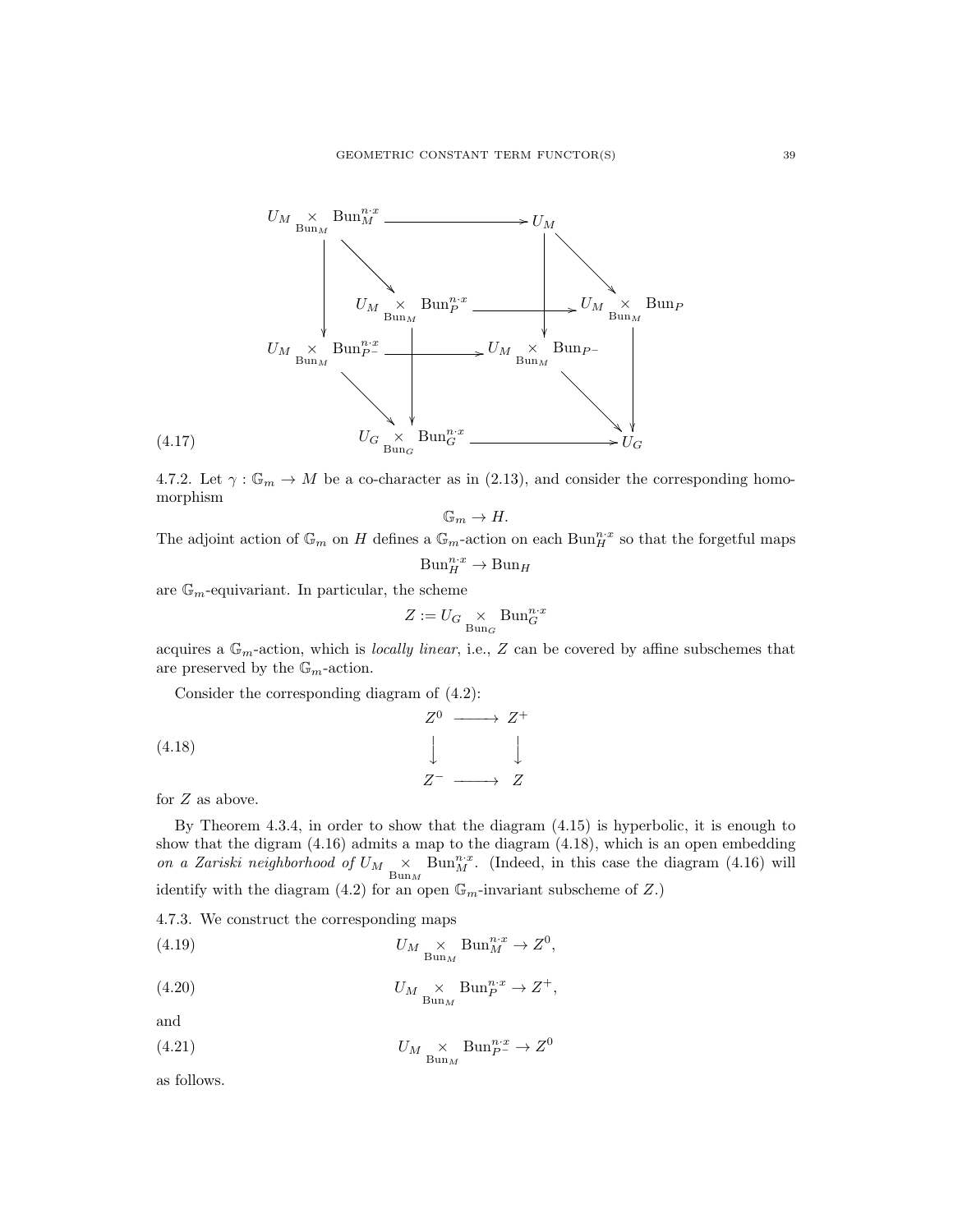The map (4.19) is evident, since the adjoint action of  $\mathbb{G}_m$  on M is trivial.

The map (4.20) (resp., (4.21)) is given by the  $\mathbb{A}^1$ -action on Bun $_{P}^{n,x}$  (resp., Bun $_{P}^{n,x}$ ) that contracts it onto  $\text{Bun}_M^{n,x}$  as in Sect. 4.1.6.

4.7.4. The map  $(4.19)$  (resp.,  $(4.20)$ ,  $(4.21)$ ) is a locally closed embedding, because its composition with the map  $Z^0 \to Z$  (resp.,  $Z^+ \to Z$ ,  $Z^- \to Z$ ) is.

It remains to show that the maps (4.19), (4.20) and (4.21) are open embeddings on a Zariski neighborhood of  $U_M \underset{\text{Bun}_M}{\times} \text{Bun}_M^{n \cdot x}$ .

Since the left-hand sides are smooth, it is enough to show that maps in question give rise to isomorphisms of tangent spaces at every k-point of  $U_M \underset{\text{Bun}_M}{\times} \text{Bun}_M^{n \cdot x}$ .

Let z be a k-point of Z, where Z is as in Sect. 4.2. The  $\mathbb{G}_m$ -action on Z induces a linear action of  $\mathbb{G}_m$  on the tangent space  $T_z(Z)$ . It is easy to see that the subspaces

$$
T_z(Z^0)
$$
,  $T_z(Z^+)$  and  $T_z(Z^-)$ 

identify, respectively, with the subspace of zero, non-negative and non-positive characters of  $\mathbb{G}_m$  on  $T_z(Z)$ .

Let  $Z := U_G \underset{\text{Bun}_G}{\times} \text{Bun}_G^{n \cdot x}$ , and let z be a geometric point of  $U_M \underset{\text{Bun}_M}{\times} \text{Bun}_M^{n \cdot x}$ , corresponding to an M-bundle  $\mathfrak{F}_M$ .

The tangent space  $T_z(U_G \underset{\text{Bun}_G}{\times} \text{Bun}_G^{n,x})$  identifies with  $H^1(X, \mathfrak{g}_{\mathcal{F}_M}(-n \cdot x))$ , while the tangent spaces

$$
T_z(U_M\underset{\mathrm{Bun}_M}{\times}\mathrm{Bun}_M^{n\cdot x}),\ T_z(U_M\underset{\mathrm{Bun}_M}{\times}\mathrm{Bun}_P^{n\cdot x})\ \mathrm{and}\ T_z(U_M\underset{\mathrm{Bun}_M}{\times}\mathrm{Bun}_P^{n\cdot x})
$$

identify with

$$
H^1(X, \mathfrak{m}_{\mathcal{F}_M}(-n \cdot x)), \ H^1(X, \mathfrak{p}_{\mathcal{F}_M}(-n \cdot x)) \text{ and } H^1(X, \mathfrak{p}_{\mathcal{F}_M}^-( -n \cdot x)),
$$

respectvely.

This makes the required assertion manifest.

#### Appendix A. Hyperbolicity for stacks: proof of Theorem 4.3.4

With no restriction of generality, we can assume that  $\mathcal Y$  is quasi-compact (and hence QCA). Indeed, otherwise, replace it by the image of the map  $\psi$ .

A.1. Step 1. In this subsection we will show that the functors

(A.1) 
$$
(\iota^{-})^* \circ (\mathbf{p}^{-})^!
$$
 and  $(\iota^{+})^* \circ (\mathbf{p}^{+})^!$ 

take values in D-mod( $\mathcal{Y}^0$ )  $\subset \text{Pro}(\text{D-mod}(\mathcal{Y}^0))$ . By symmetry, it is sufficient to treat the case of the former functor.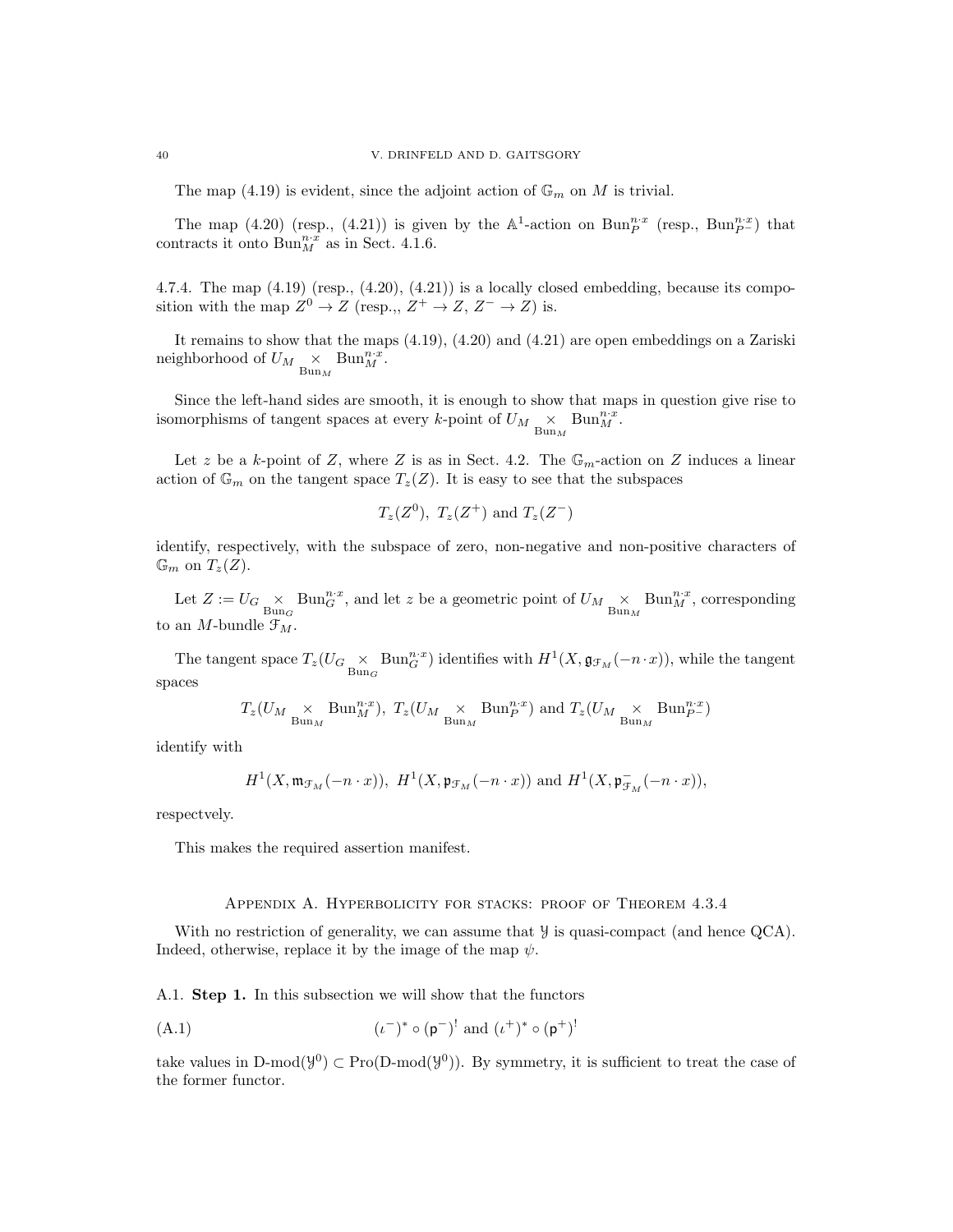A.1.1. Note that for  $\mathcal{F} \in \mathcal{D}$ -mod $(\mathcal{Y})$ , the object

$$
(\psi^0)^* \circ (\iota^-)^* \circ (\mathsf{p}^-)^!(\mathfrak{F}),
$$

is, isomorphic to  $(i^-)^* \circ (\psi^-)^* \circ (\mathfrak{p}^-)^!(\mathfrak{F})$  and the latter is, up to a cohomological shift, isomorphic to  $(i^-)^* \circ (p^-)^! \circ \psi^*(\mathcal{F})$ , since the morphisms  $\psi$  and  $\psi^-$  are both smooth.

Since  $\psi^*(\mathcal{F}) \in \mathcal{D}\text{-mod}(Z)^{\mathbb{G}_m\text{-mon}}$ , from Theorem 4.2.5, we obtain that

$$
(i^-)^* \circ (p^-)^! \circ \psi^*(\mathfrak{F}) \in \mathcal{D}\text{-mod}(Z^0).
$$

Hence, we obtain that

$$
(\psi^0)^* \circ (\iota^-)^* \circ (\mathfrak{p}^-)^!(\mathfrak{F}) \in D\text{-mod}(Z^0).
$$

Now, the fact that  $(\iota^-)^* \circ (p^-)^!(\mathcal{F})$  belongs to D-mod $(\mathcal{Y}^0)$  follows from the next general assertion:

**Lemma A.1.2.** Let  $\mathcal{Z} \stackrel{g}{\longrightarrow} \mathcal{Y}_1 \stackrel{f}{\longrightarrow} \mathcal{Y}_2$  be maps between quasi-compact stacks with g smooth and surjective. Then for  $\mathfrak{F} \in \mathbb{D}$ -mod $(\mathcal{Y}_2)$ , the object  $f^*(\mathfrak{F})$  belongs to  $\mathbb{D}$ -mod $(\mathcal{Y}_1)$  if and only if  $g^* \circ f^*(\mathcal{F})$  belongs to D-mod $(\mathcal{Z})$ .

A.1.3. Proof of Lemma A.1.2. The "only" if direction is obvious. For the "if" direction, with no restriction of generality, we can assume that  $\mathcal Z$  is a quasi-compact scheme.

Let  $\mathfrak{X}^{\bullet}$  denote the Čech nerve of the map g, and let  $g^{\bullet} : \mathfrak{X}^{\bullet} \to \mathcal{Y}_1$  denote the corresponding maps. By assumption  $(g^{\bullet})^* \circ f^*(\mathcal{F})$  is a well-defined an object of Tot(D-mod( $\mathcal{Z}^{\bullet}$ )). Since g is smooth and surjective, the functor

(A.2) (g • ) ∗ : D-mod(Y1) → Tot(D-mod(Z • ))

is an equivalence. Let  $\mathcal{F}' \in D\text{-mod}(\mathcal{Y}_1)$  denote the object corresponding to  $(g^{\bullet})^* \circ f^*(\mathcal{F})$  under the equivalence (A.2). We claim that  $\mathcal{F}' \simeq f^*(\mathcal{F})$ .

It suffices to show that for  $\mathcal{F}_1 \in D\text{-mod}(\mathcal{Y}_1)$ , we have a canonical ismorphism

 $\mathcal{H}om_{\text{D-mod}(\mathcal{Y}_1)}(\mathcal{F}', \mathcal{F}_1) \simeq \mathcal{H}om_{\text{D-mod}(\mathcal{Y}_2)}(\mathcal{F}, f_*(\mathcal{F}_1)).$ 

We have:

 $\mathcal{H}om_{\text{D-mod}(\mathcal{Y}_1)}(\mathcal{F}', \mathcal{F}_1) \simeq \text{Tot}(\mathcal{H}om_{\text{D-mod}(\mathcal{Z}^{\bullet})}((g^{\bullet})^* \circ f^*(\mathcal{F}), (g^{\bullet})^*(\mathcal{F}_1))) ,$ 

which can be rewritten by adjunction as

$$
\mathrm{Tot} \left( \mathfrak{Hom}_{\mathrm{D-mod}(\mathcal{Y}_2)}(\mathcal{F}, (f \circ g^{\bullet})_{*} \circ (g^{\bullet})^{*}(\mathcal{F}_1)) \right) \simeq \\ \simeq \mathfrak{Hom}_{\mathrm{D-mod}(\mathcal{Y}_2)} \left( \mathfrak{F}, \mathrm{Tot}((f \circ g^{\bullet})_{*} \circ (g^{\bullet})^{*}(\mathcal{F}_1)) \right).
$$

Hence, it suffices to show that the canonical map

$$
f_*(\mathfrak{F}_1) \to \mathrm{Tot}((f \circ g^{\bullet})_* \circ (g^{\bullet})^*(\mathfrak{F}_1))
$$

is an isomorphism. However, this is given by [DrGa1, Lemma 7.5.2].

 $\Box$ 

A.2. Step 2. In this subsection we will how that the functors

(A.3) 
$$
(\iota^{-})' \circ (\mathbf{p}^{-})^* \text{ and } (\iota^{+})' \circ (\mathbf{p}^{+})^*
$$

take values in D-mod( $\mathcal{Y}^0$ )  $\subset \text{Pro}(\text{D-mod}(\mathcal{Y}^0))$ . Again, by symmetry, it is sufficient to do this for  $(\iota^-)^! \circ (\mathsf{p}^-)^*.$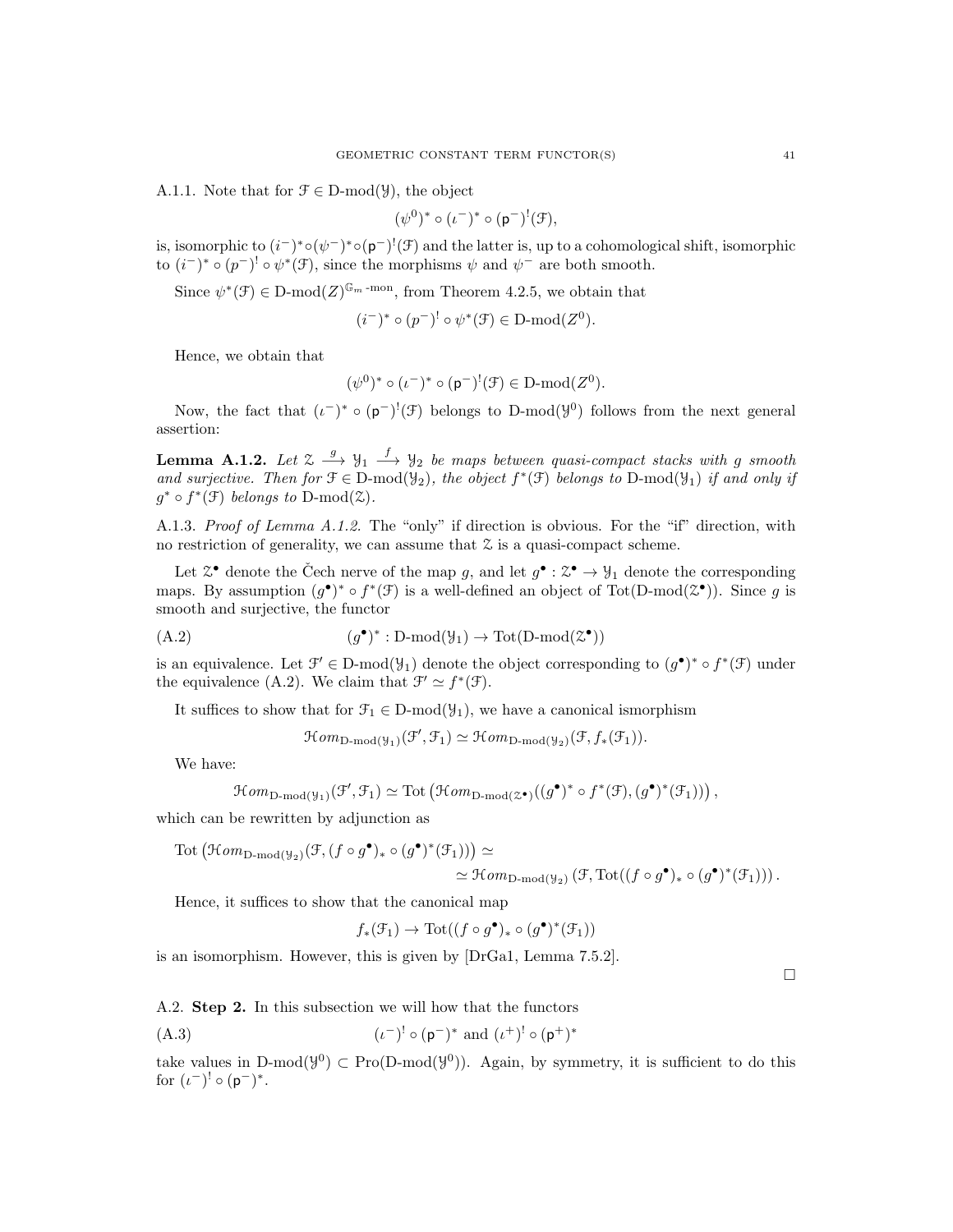A.2.1. Note that the functor  $(\iota^{-})^!$  admits a (possibly non-continuous) right adjoint, denoted  $((\iota^{-})^!)^R$ . Hence, our assertion is that the functor  $(p_+)_* \circ ((\iota^{-})^!)^R$  admits a *left* adjoint, which takes values in D-mod( $\mathcal{Y}^0$ ), rather than in Pro(D-mod( $\mathcal{Y}^0$ )).

Since  $\mathcal Y$  was assumed QCA, the category D-mod( $\mathcal Y$ ) is compactly generated. Hence, it is enough to show that the value of  $(\iota^{-})^! \circ (\mathsf{p}^{-})^*$  on  $\mathcal{F} \in \mathcal{D}\text{-mod}(\mathcal{Y})^c$  belongs to  $\mathcal{D}\text{-mod}(\mathcal{Y}^0)$ .

A.2.2. Recall from [GR, Sect. 4.2.4] that the category  $\text{Pro}(D\text{-mod}(\mathcal{Y}^0))$  inherits a t-structure from  $D\text{-mod}(\mathcal{Y}^0)$ . We claim:

**Lemma A.2.3.** For  $\mathcal{F} \in \mathcal{D}$ -mod $(\mathcal{Y})^c$ , the object  $(\iota^{-})^! \circ (\mathfrak{p}^{-})^* (\mathcal{F}) \in \text{Pro}(\mathcal{D} \text{-mod}(\mathcal{Y}^0))$  is cohomologically bounded, i.e., belongs to Pro(D-mod( $\mathcal{Y}^{(0)}$ )<sup>2-n, ≤n</sup> for some n.

*Proof.* The fact that  $(\iota^{-})^{\mathsf{!}} \circ (\mathsf{p}^{-})^*(\mathcal{F})$  is bounded above follows by combining the following three facts: (i)  $\mathcal F$  is bounded above; (ii) the functor  $(\iota^-)^!$  has a bounded cohomological amplitude; (iii) the functor  $p_*^-$ , right adjoint to  $(p^-)^*$ , is left t-exact.

Let us show that  $(\iota^{-})^! \circ (\mathfrak{p}^-)^* (\mathfrak{F})$  is bounded below. Consider the object  $\mathbb{D}_y(\mathfrak{F}) \in D\text{-mod}(\mathfrak{Y})^c$ , where  $\mathbb{D}_y$  denotes the Verdier duality functor on  $\mathcal{Y}$  (see [DrGa1, Sect. 7.3.4 and Corollary 8.4.2]).

The functor  $(p^{-})^!$  has a bounded cohomological amplitude, hence  $(p^{-})^! \circ \mathbb{D}_y(\mathcal{F})$  belongs to D-mod( $\mathcal{Y}^{-1}$ )<sup> $\leq m$ </sup> for some m. Hence, we can write  $(p^{-})^! \circ \mathbb{D}_{\mathcal{Y}}(\mathcal{F}) \in D\text{-mod}(\mathcal{Y}^{-})$  as a filtered colimit

$$
\varinjlim_{i}\mathcal{F}^{-}_{i},
$$

where  $\mathcal{T}_i^- \in \mathcal{D}\text{-mod}(\mathcal{Y}^-)^{\leq m}$ . In this case

$$
(\mathsf{p}^-)^*(\mathcal{F}) \simeq \mathop{\vphantom{\big)}\smash{\stackrel{\smash{u}}{\scriptscriptstyle{u}}}}\limits^{\smash{m}}\mathop{\vphantom{\vphantom{\big)}\smash{\stackrel{\smash{u}}{\scriptscriptstyle{w}}}}}\mathbb{D}_{\mathcal{Y}^-}(\mathcal{F}_i^-).
$$

However, the functor  $\mathbb{D}_{\mathcal{Y}^-}$  has a bounded cohomological amplitude, so all  $\mathbb{D}_{\mathcal{Y}^-}(\mathcal{F}_i^-)$  belong to D-mod $(\mathcal{Y}^-)^{\geq -l}$  for some l. Now,

$$
(\iota^-)^! \circ (\mathsf{p}^-)^* (\mathcal{F}) \simeq \mathop{\rm dim^m}\limits_{\overleftarrow{i}} (\iota^-)^! \circ \mathbb{D}_{\mathcal{Y}^-} (\mathcal{F}_i^-),
$$

and the boundedness below follows from the fact that the functor  $(\iota^-)$ ! has a bounded cohomological amplitude.

 $\Box$ 

A.2.4. Let us now observe that for any  $\mathcal{F} \in \mathcal{D}\text{-mod}(\mathcal{Y})$ , the object  $(\psi^0)^! \circ (\iota^-)^! \circ (\mathfrak{p}^-)^* (\mathcal{F})$  belongs to D-mod $(Z^0)$ . Indeed, we rewrite

$$
(\psi^0)^! \circ (\iota^-)^! \circ (\mathsf{p}^-)^* \simeq (\iota^0)^! \circ (\psi^-)^! \circ (\mathsf{p}^-)^*,
$$

and the latter is isomorphic, up to a cohomological shift to

$$
(i^-)^! \circ (\psi^-)^* \circ (\mathsf{p}^-)^* \simeq (i^-)^! \circ (\mathsf{p}^-)^* \circ \psi^*.
$$

However,  $\psi^*(\mathcal{F}) \in \mathbb{D}\text{-mod}(Z)^{\mathbb{G}_m \text{-mon}}$ , and hence

$$
(i^-)^! \circ (p^-)^* \circ \psi^*(\mathfrak{F}) \in D\text{-mod}(Z^0)
$$

by Theorem 4.2.5.

Since  $\psi^0$  is smooth (and so  $(\psi^0)^!$  is isomorphic to  $(\psi^0)^*$  up to a cohomological shift), we obtain that the object  $(\psi^0)^* \circ (\iota^-)^! \circ (\mathfrak{p}^-)^* (\mathfrak{F})$  belongs to D-mod $(Z^0)$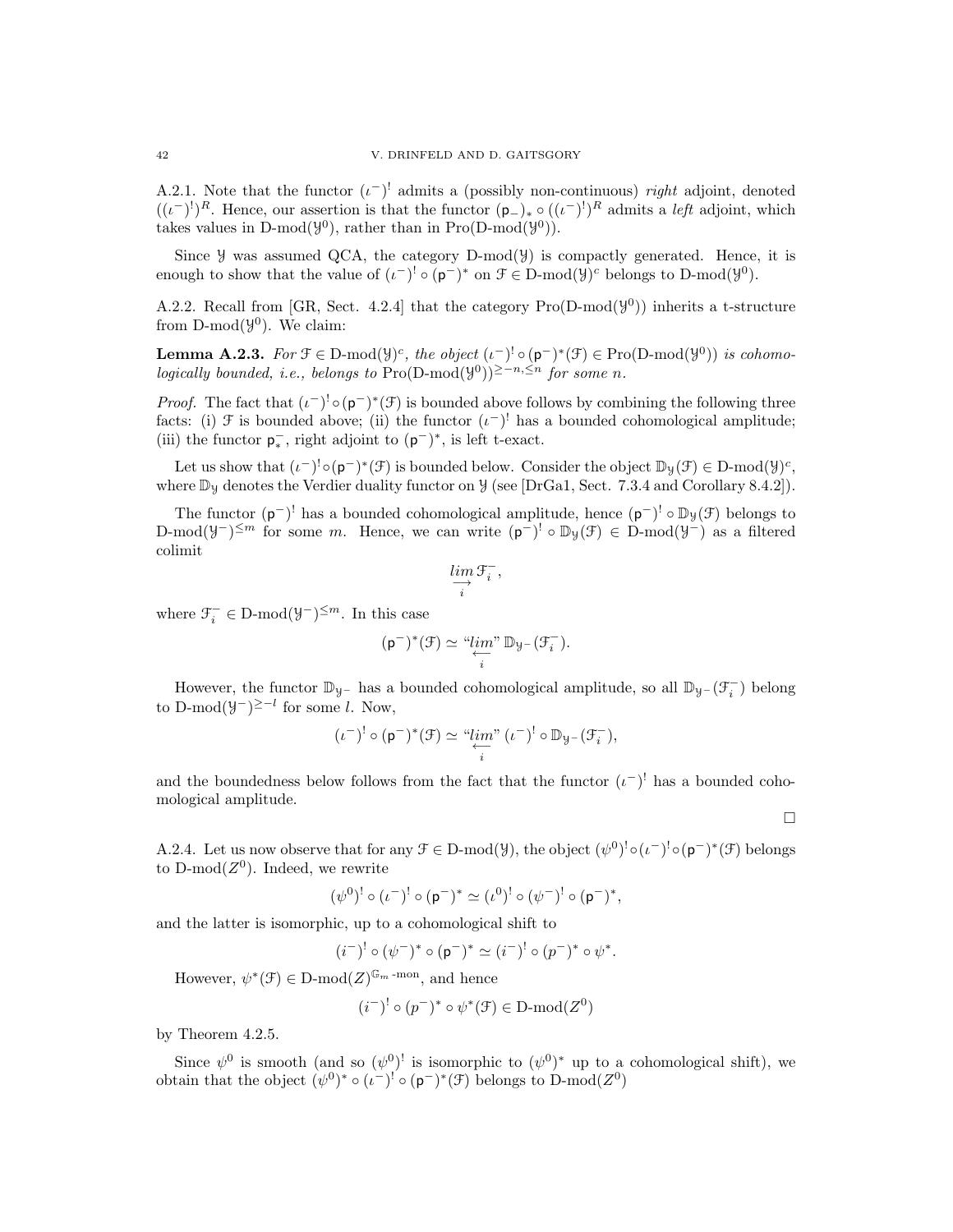A.2.5. Now, the fact that  $(\iota^{-})^! \circ (\mathfrak{p}^{-})^* (\mathfrak{F})$  belongs to D-mod $(\mathfrak{Y}^0)$  for  $\mathfrak{F} \in D\text{-mod}(\mathfrak{Y})^c$  follows from Lemma A.2.3 and the next observation:

**Lemma A.2.6.** Let  $g : \mathbb{Z} \to \mathbb{W}$  be a smooth surjective map between quasi-compact stacks. Let  $\widetilde{\mathcal{F}}$  be a cohomologically bounded *object of* Pro(D-mod(W)). Then  $\widetilde{\mathcal{F}} \in D\text{-mod}(W)$  if and only if  $g^*(\mathfrak{F})$  belongs to D-mod $(\mathfrak{Z}) \subset \mathrm{Pro}(\mathrm{D-mod}(\mathfrak{Z})).$ 

Proof. The "only if" direction is obvious. For the "if" direction we proceed as follows.

Let  $g^{\bullet} : \mathcal{Z}^{\bullet} \to \mathcal{W}$  be the Čech nerve of  $g : \mathcal{Z} \to \mathcal{W}$ . By assumption,  $(g^{\bullet})^*(\widetilde{\mathcal{F}})$  gives rise to a well-defined object of

 $\text{Tot}(\text{D-mod}(\mathcal{Z}^{\bullet}))$ .

Applying the inverse of the equivaence

(A.4) (g • ) ∗ : D-mod(Y) → Tot(D-mod(Z • )),

from  $(g^{\bullet})^*(\mathcal{F})$  we obtain a well-defined object of D-mod(W) that we denote by  $\mathcal{F}$ . We claim that  $\widetilde{\mathcal{F}} \simeq \mathcal{F}$ .

By construction, the object  $\mathcal{F} \in D\text{-mod}(\mathcal{Y})$  is cohomologically bounded. Assume that  $\widetilde{\mathcal{F}}$ belongs to Pro(D-mod(W))<sup>≥−n,≤n</sup>. By [GR, Sect. 4.2.4], we have a canonical equivalence

Pro(D-mod(W))<sup>≥−n,≤n</sup>  $\simeq$  Pro (D-mod(W)<sup>≥−n,≤n</sup>).

Hence, in order to establish an isomorphism  $\mathcal{F} \simeq \widetilde{\mathcal{F}}$ , it is sufficient to construct a functorial isomorphism

$$
\mathcal{H}om(\widetilde{\mathcal{F}},\mathcal{F}')\simeq \mathcal{H}om(\mathcal{F},\mathcal{F}')
$$

for  $\mathcal{F}' \in D\text{-mod}(\mathcal{W})$  which is also cohomologically bounded.

By construction,

$$
\mathcal{H}om(\widetilde{\mathcal{F}},\mathcal{F}')\simeq \mathrm{Tot}\left(\mathcal{H}om\left((g^{\bullet})^*(\widetilde{\mathcal{F}}),(g^{\bullet})^*(\mathcal{F}')\right)\right).
$$

Now, the fact that  $\mathcal F$  is bounded above and that  $\mathcal F'$  is bounded below implies that

$$
\mathrm{Tot}\left(\mathcal Hom\left((g^{\bullet})^{*}(\widetilde{\mathcal F}),(g^{\bullet})^{*}(\mathcal F')\right)\right)\simeq \mathcal Hom\left(\widetilde{\mathcal F},\mathrm{Tot}\left((g^{\bullet})_{*}\circ (g^{\bullet})^{*}(\mathcal F')\right)\right).
$$

Now,

$$
\mathcal{F}' \to {\rm{Tot}}\left((g^\bullet)_* \circ (g^\bullet)^*(\mathcal{F}')\right)
$$

is an isomorphism since (A.4) is an equivalence.

 $\Box$ 

A.3. Step 3. Having established that both sides of  $(4.6)$  belong to D-mod $(\mathcal{Y}^0)$ , we are finally ready to show that the map (4.6), is an isomorphism.

Since the functor

$$
(\psi^0)^!: \text{D-mod}(\mathcal{Y}^0) \to \text{D-mod}(Z^0)
$$

is conservative, it suffices to show that the natural transformation

(A.5) 
$$
(\psi^0)^* \circ (\iota^-)^* \circ (\mathsf{p}^-)^* \to (\psi^0)^* \circ (\iota^+)^! \circ (\mathsf{p}^+)^*,
$$

induced by (4.6), is an isomorphism.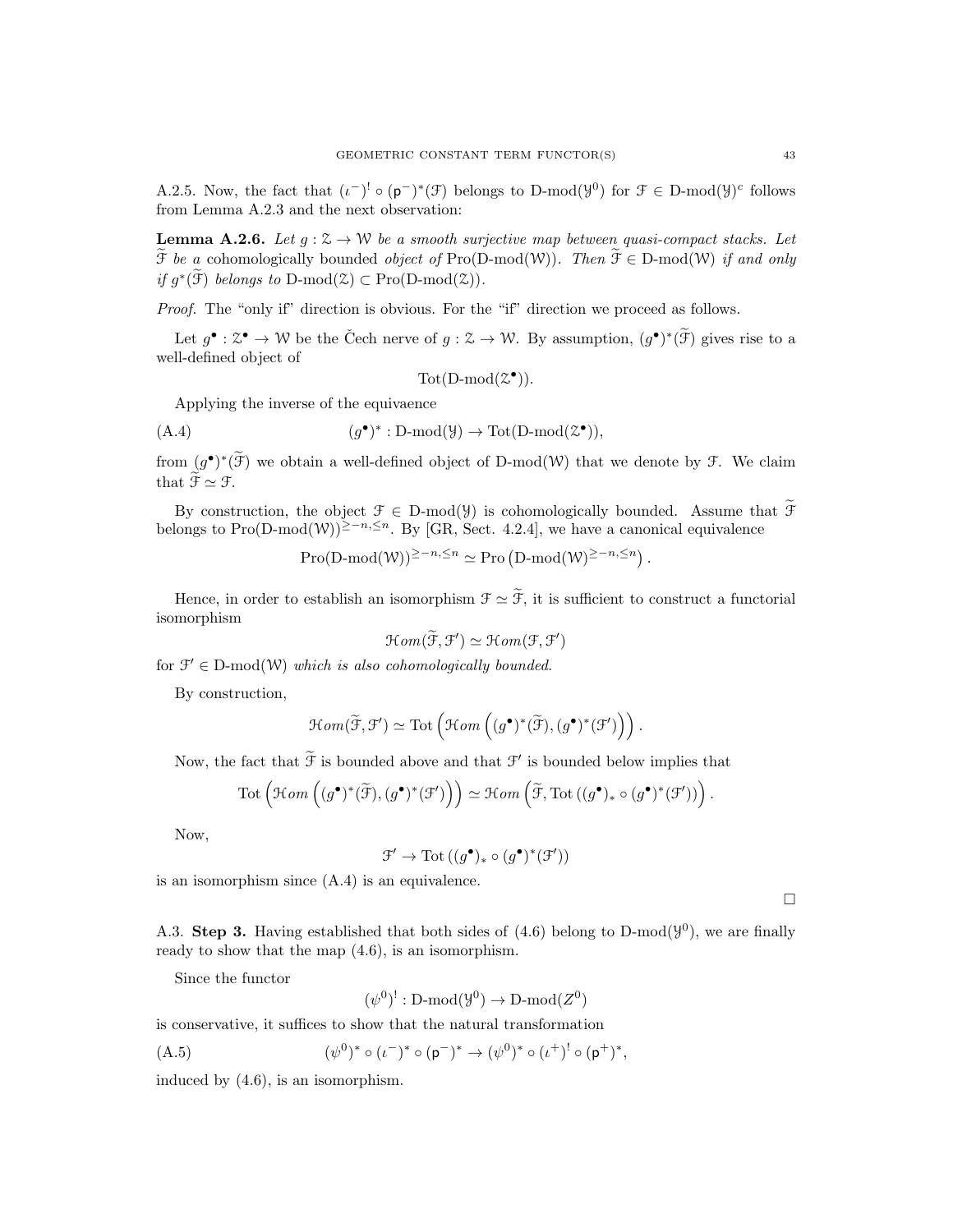A.3.1. Consider the map  $\beta^- : Z^- \to \mathcal{Y}^- \underset{\mathcal{Y}}{\times} Z$ . Denote

$$
\mathcal{K}^- := (\beta^-)^*(\omega_{\mathcal{Y}^- \underset{\mathcal{Y}}{\times} Z}) \in \text{D-mod}(Z^-).
$$

The object  $\mathcal{K}^-$  is isomorphic to  $\omega_{Z^-}$  up to a cohomological shift, since both  $Z^-$  and  $\mathcal{Y}^ \underset{\mathcal{Y}}{\times} Z$ are smooth over Y −.

Note that for  $\mathcal{F} \in \mathcal{D}$ -mod( $\mathcal{Y}$ ) there exists a canonical isomorphism

(A.6) 
$$
(\psi^-)^* \circ (\mathfrak{p}^-)^!(\mathfrak{F}) \simeq \mathfrak{K}^- \overset{!}{\otimes} (p^-)^! \circ \psi^*(\mathfrak{F}).
$$

A.3.2. Consider now the map  $\beta^0: Z^0 \to \mathcal{Y}^0 \underset{\mathcal{Y}^+}{\times} Z^+$ . Denote

$$
\mathcal{K}^0 := (\beta^+)^*(\omega_{\mathcal{Y}^0 \underset{\mathcal{Y}^+}{\times} Z^+}) \in D\text{-mod}(Z^0).
$$

The object  $\mathcal{K}^0$  is isomorphic to  $\omega_{Z^0}$  up to a cohomological shift, since both  $Z^-$  and  $\mathcal{Y}^0 \times Z^+$ are smooth over  $\mathcal{Y}^0$ .

Note that for  $\mathcal{F}^+ \in \mathcal{D}$ -mod $(\mathcal{Y}^+)$  there exists a canonical isomorphism

(A.7) 
$$
(\psi^{0})^* \circ (\iota^{+})^!(\mathcal{F}^+) \simeq \mathcal{K}^0 \overset{!}{\otimes} (i^{+})^! \circ (\psi^{+})^*(\mathcal{F}^+).
$$

A.3.3. Note now that in the diagram

![](_page_43_Figure_12.jpeg)

the map

$$
Z^0 \to (\mathcal{Y}^0\underset{\mathcal{Y}^+}{\times} Z^+) \underset{\mathcal{Y}^- \underset{\mathcal{Y}}{\times} Z}{\times} Z^-
$$

is an open embedding. Hence, we obtain a canonical isomorphism

$$
\mathfrak{K}^0 \to (i^-)^!(\mathfrak{K}^-).
$$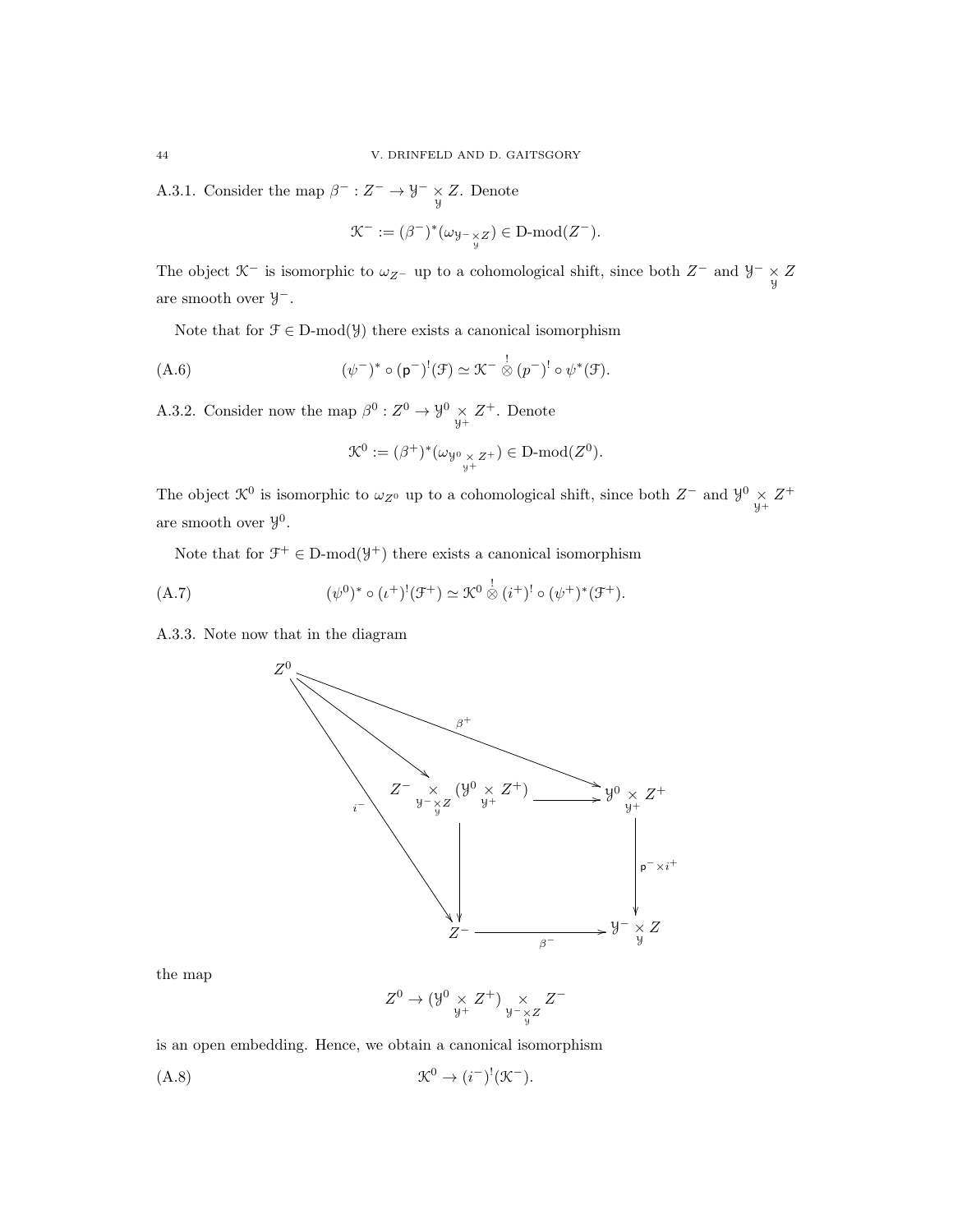A.3.4. Now, diagram chase shows that for  $\mathcal{F} \in \mathcal{D}\text{-mod}(\mathcal{Y})$  the following diagram commutes

$$
(\psi^{0})^{*} \circ (t^{-})^{*} \circ (p^{-})^{!}(\mathcal{F}) \longrightarrow (\psi^{0})^{*} \circ (t^{+})^{!} \circ (p^{+})^{*}(\mathcal{F})
$$
  
\n
$$
\sim \downarrow \qquad \qquad (\psi^{0})^{*} \circ (t^{+})^{!} \circ (p^{+})^{*}(\mathcal{F})
$$
  
\n
$$
(i^{-})^{*} \circ (\psi^{-})^{*} \circ (p^{-})^{!}(\mathcal{F}) \longrightarrow \mathcal{K}^{0} \overset{\downarrow}{\otimes} (t^{+})^{!} \circ (\psi^{+})^{*} \circ (p^{+})^{*}(\mathcal{F})
$$
  
\n
$$
(i^{-})^{*} \left(\mathcal{K}^{-} \overset{\downarrow}{\otimes} (p^{-})^{!} \circ \psi^{*}(\mathcal{F})\right) \longrightarrow \mathcal{K}^{0} \overset{\downarrow}{\otimes} (t^{+})^{!} \circ (p^{+})^{*} \circ \psi^{*}(\mathcal{F})
$$
  
\n
$$
\sim \downarrow \qquad \qquad \downarrow (A.8)
$$
  
\n
$$
(\psi^{0})^{*} \circ (t^{+})^{!} \circ (p^{+})^{*}(\mathcal{F})
$$
  
\n
$$
\downarrow \sim \qquad \qquad \downarrow (A.7)
$$
  
\n
$$
\mathcal{K}^{0} \overset{\downarrow}{\otimes} (t^{+})^{!} \circ (p^{+})^{*} \circ \psi^{*}(\mathcal{F})
$$
  
\n
$$
\downarrow (A.8)
$$

Hence, we obtain that (A.5) is an isomorphism, as desired.

### APPENDIX B. THE SUPPORT OF CUSPIDAL OBJECTS OF  $D\text{-mod}(Bun_G)$

The goal of this Appendix is to prove Proposition 1.4.6, i.e., to construct an open substack  $\mathfrak{U} \subset \text{Bun}_G$  having quasi-compact intersection with each connected component of  $\text{Bun}_G$  and such that the ∗-support and !-support of each object of D-mod(Bun<sub>G</sub>)<sub>cusp</sub> are contained in U.

#### B.1. Definition of U.

 $(i)$ 

B.1.1. Let  $\Lambda_G$  denote the coweight lattice of G. Set  $\Lambda_G^{\mathbb{Q}} := \Lambda_G \otimes \mathbb{Q}$  and let  $\Lambda_G^{+,\mathbb{Q}} \subset \Lambda_G^{\mathbb{Q}}$  be the dominant cone.

We will use the Harder-Narasimhan-Shatz stratification of  $Bun_G$  (see [DrGa2, Sect. 7.4]).

Its strata are labeled by elements  $\lambda \in \Lambda_G^{+,\mathbb{Q}}$  and denoted by  $\text{Bun}_G^{(\lambda)}$ . The set of those  $\lambda$  for which  $\text{Bun}_{G}^{(\lambda)} \neq \emptyset$  is discrete in  $\Lambda_G \otimes \mathbb{R}$ .

B.1.2. Set

$$
\mathcal{U} := \bigcup_{\lambda \in \Sigma} \operatorname{Bun}_G^{(\lambda)},
$$

where  $\Sigma$  is the set of all  $\lambda \in \Lambda_G^{+,\mathbb{Q}}$  such that the image of  $\lambda$  in  $\Lambda_{G_{\text{adj}}}^{\mathbb{Q}}$  is  $\leq (2g-2)\rho_G$ . Here g is the genus of the curve  $X, \rho_G \in \Lambda_G^{\mathbb{Q}}$  $\mathcal{L}_{G_{\text{adj}}}^{\mathbb{Q}}$  is the half-sum of positive coroots, and the ordering  $\leq$  is the usual one (i.e.,  $\lambda_1 \leq \lambda_2$  if  $\lambda_2 - \lambda_1$  is a linear combination of simple coroots with non-negative coefficients).

**Lemma B.1.3.** The union of strata U is an open substack of  $Bun<sub>G</sub>$ . Its intersection with each connected component of  $Bun<sub>G</sub>$  is quasi-compact.

Proof. Use the standard properties of the Harder-Narasimhan-Shatz stratification (see [DrGa2, Lemma 7.4.9]) and the following obvious fact: for any  $\lambda_0 \in \Lambda_G^{\mathbb{Q}}$ , the union of  $\text{Bun}_G^{(\lambda)}$  for  $\lambda \in (\lambda_0 + \Lambda^{\mathbb{Q}}_{[G,G]}) \cap \Lambda_G^{+,\mathbb{Q}}$  is both open and closed.

### B.2. Statement of the result.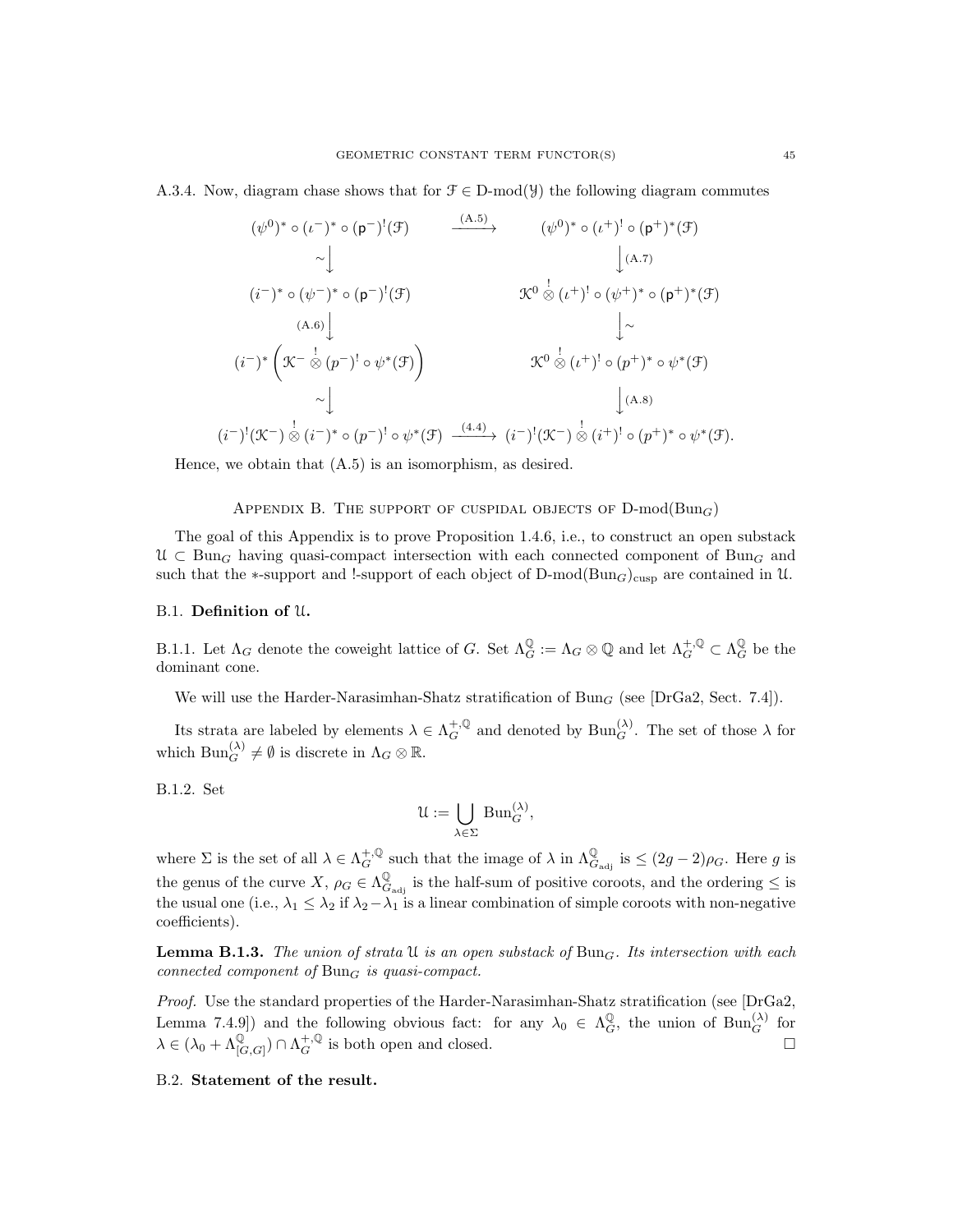B.2.1. Let  $\gamma: \mathfrak{U} \to \text{Bun}_G$  denote the embedding. In Sect. B.4 we will prove the following

**Proposition B.2.2.** For any  $\mathcal{F} \in \mathcal{D}\text{-mod}(\text{Bun}_G)_{\text{cusp}}$ , the canonical maps

$$
j_! \circ \jmath^*(\mathfrak{F}) \to \mathfrak{F} \to j_* \circ \jmath^*(\mathfrak{F})
$$

are isomorphisms.

The statement about  $j_! \circ j^*(\mathcal{F})$  will be understood as follows: the partially defined<sup>10</sup> functor  $\jmath_!$  is defined on  $\jmath^*(\mathcal{F})$  and the map  $\jmath_! \circ \jmath^*(\mathcal{F}) \to \mathcal{F}$  is an isomorphism.

Remark B.2.3. If G is a torus then  $\Sigma = \Lambda_G^{+, \mathbb{Q}} = \Lambda_G^{\mathbb{Q}}$ ,  $\mathcal{U} = \text{Bun}_G$ , and  $\text{D-mod}(\text{Bun}_G)_{\text{cusp}} =$  $D\text{-mod}(Bun_G)$ . So the proposition holds tautologically.

Remark B.2.4. If  $g = 0$  and G is not a torus then  $\Sigma = \emptyset$  and therefore  $\mathfrak{U} = \emptyset$ . In this case the proposition says that  $D\text{-mod}(Bun_G)_{cusp} = 0$ .

Remark B.2.5. Let  $g = 0$  and  $\mathcal{F} \in \mathbb{D}$ -mod( $\text{Bun}_G$ ). If the map  $\mathcal{F} \to \jmath_* \circ \jmath^*(\mathcal{F})$  is an isomorphism then so is the map  $j_! \circ j^*(\mathcal{F}) \to \mathcal{F}$ . This follows from the fact that the open substack  $\mathcal{U} \subset \text{Bun}_G$ equals either  $\emptyset$  or Bun<sub>G</sub> (see Remarks B.2.3-B.2.4).

### B.3. The key lemma.

B.3.1. Recall that for every parabolic  $P \subset G$  we denote by

 $p: Bun_P \to Bun_G$  and  $q: Bun_P \to Bun_M$ 

the corresponding morphisms (as usual,  $M$  is the Levi quotient of  $P$ ).

**Lemma B.3.2.** Let  $\Sigma$  be as in Sect. B.1. Let  $\lambda \in \Lambda_G^{+, \mathbb{Q}}, \lambda \notin \Sigma$ . Then there exists a proper parabolic  $P \subset G$  and a locally closed substack  $V \subset \text{Bun}_M$  such that:

- (1) The fiber of q : Bun $_P \rightarrow$  Bun<sub>M</sub> over any geometric point of V has only one isomorphism class of geometric points;
- (2)  $q^{-1}(V) \subset p^{-1}(\text{Bun}_{G}^{(\lambda)});$
- (3) The morphism  $p|_{q^{-1}(V)} : q^{-1}(V) \to Bun_G^{(\lambda)}$  is an isomorphism if  $g > 0$  and is surjective if  $g = 0$ .

Remark B.3.3. Let  $N(P)$  denote the unipotent radical of P. For any  $\mathcal{P} \in \text{Bun}_M$  let  $N(P)_{\mathcal{P}}$  denote the group-scheme  $N(P)_{\mathcal{P}}$  over X (here we regard M as acting on  $N(P)$  via the embedding  $M \hookrightarrow P$ ). Then the fiber of q over  $\mathcal{P} \in \text{Bun}_M$  is the stack of  $N(P)_{\mathcal{P}}$ -torsors on X. Condition (1) in Lemma B.3.2 says that if  $\mathcal{P} \in V$  then all such torsors are trivial.

*Proof.* Let us first assume that  $g = 0$ , i.e.,  $X = \mathbb{P}^1$ . We can also assume that G is not a torus (otherwise  $\Sigma = \Lambda_G^{+, \mathbb{Q}}$  and there is nothing to prove). Take  $P = B$  to be a Borel subgroup (so  $M = T$  is the Cartan). Define  $V \subset \text{Bun}_T$  to be the substack of T-bundles of degree  $\lambda$ . Property (1) follows from the fact that  $H^1(\mathbb{P}^1, \mathcal{O}(n)) = 0$  for  $n \geq 0$ . Property (3) holds because any Gbundle on  $\mathbb{P}^1$  admits a reduction to a maximal torus of G (see [BN] and references therein). Property (2) is clear.

Let us now assume that X has genus  $g > 0$ . The simple roots of G will be denoted by  $\check{\alpha}_i$ . Define P and M by the following condition: the simple roots of M are those  $\check{\alpha}_i$ 's for which  $\langle \lambda, \check{\alpha}_i \rangle \leq 2g - 2$ . We have  $P \neq \check{G}$  (indeed, let  $\bar{\lambda} \in \Lambda_{G_{ad}}^{+, \mathbb{Q}}$  $G_{\text{adj}}^{+, \mathbb{Q}}$  be the image of  $\lambda$ , then the equality  $P = G$  would imply that  $(2g - 2)\rho_G - \overline{\lambda}$  is dominant and therefore  $\overline{\lambda} \leq (2g - 2)\rho_G$ , contrary to the assumption that  $\lambda \notin \Sigma$ ).

<sup>&</sup>lt;sup>10</sup>In fact, the embedding  $j: \mathcal{U} \hookrightarrow \text{Bun}_G$  has the remarkable property that the functor  $j_!$  is defined on all of  $D-mod(\mathcal{U})$ , see [DrGa2, Theorem 9.1.2]. We will not use this fact.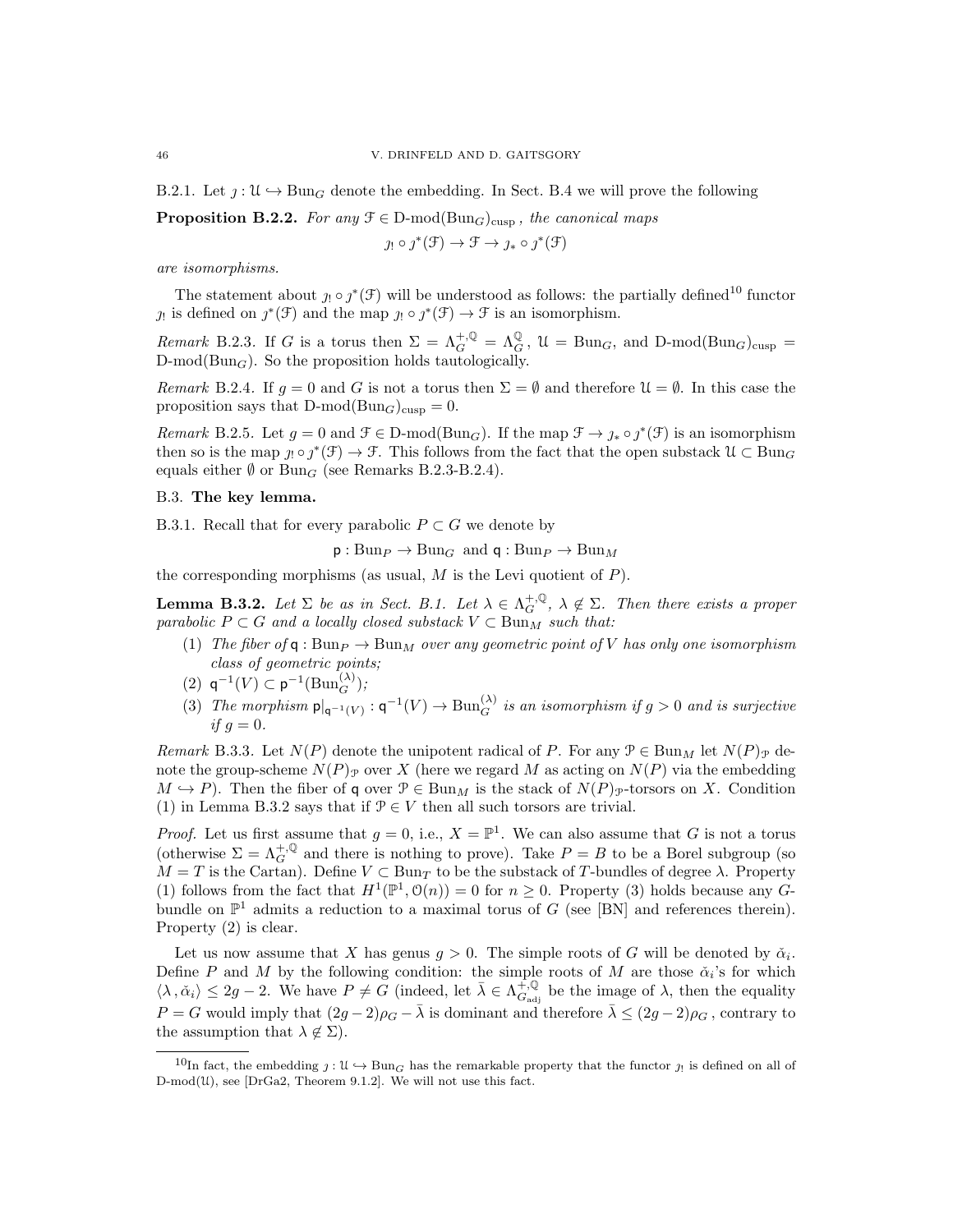Note that  $\Lambda_G^{+,\mathbb{Q}} \subset \Lambda_M^{+,\mathbb{Q}}$ , so we can consider the Harder-Narasimhan-Shatz stratum  $\text{Bun}_M^{(\lambda)}$ . Set  $V := \text{Bun}_{M}^{(\lambda)}$ . Then V has the required properties. Properties (2)-(3) follow from the definition of the Harder-Narasimhan-Shatz strata (see [DrGa2, Theorem 7.4.3]) and the assumption  $2g - 2 \geq 0$ . Remark B.3.3 shows that to prove property (1) it suffices to check the equality

$$
H^1(X, \mathfrak{n}_{\mathcal{P}}) = 0 \quad \text{for all } \mathcal{P} \in \text{Bun}_{M}^{(\lambda)},
$$

where  $\mathfrak{n} := \text{Lie}(N)$ . This equality holds by [DrGa2, Proposition 10.1.3] and the characteristic 0 assumption on  $k$ .

B.3.4. In the situation of Lemma B.3.2 consider the corresponding morphism

$$
\mathsf{q} : \mathsf{q}^{-1}(V) \to V.
$$

#### Lemma B.3.5.

- (i) Each fiber of the morphism  $q: q^{-1}(V) \to V$  is a classifying space of a unipotent group.
- (ii) The functors

$$
\mathsf{q}_*: \mathsf{D}\text{-}\mathrm{mod}(\mathsf{q}^{-1}(V)) \to \mathsf{D}\text{-}\mathrm{mod}(V) \text{ and } \mathsf{q}_!: \mathsf{D}\text{-}\mathrm{mod}(\mathsf{q}^{-1}(V)) \to \mathsf{D}\text{-}\mathrm{mod}(V)
$$

are equivalences (that differ by a cohomological shift), with the inverses provided by

$$
\mathsf{q}^*: \mathsf{D}\text{-}\mathrm{mod}(V) \to \mathsf{D}\text{-}\mathrm{mod}(\mathsf{q}^{-1}(V)) \text{ and } \mathsf{q}^!: \mathsf{D}\text{-}\mathrm{mod}(V) \to \mathsf{D}\text{-}\mathrm{mod}(\mathsf{q}^{-1}(V)),
$$

respectively.

Proof. Statement (i) follows from the interpretation of the fibers of q given in Remark B.3.3. Statement (ii) follows from (i) because q is smooth.  $\square$ 

# B.4. Proof of Proposition B.2.2.

B.4.1. Let  $\Sigma$  be as in Sect. B.1. Let  $\lambda \in \Lambda_G^{+,\mathbb{Q}}, \lambda \notin \Sigma$ . Let  $i_\lambda : \text{Bun}_G^{(\lambda)} \hookrightarrow \text{Bun}_G$  be the corresponding locally closed embedding. We need to show that for any cuspidal  $\mathcal{F} \in \mathbb{D}$ -mod $(\text{Bun}_G)$ one has

$$
i_{\lambda}^{!}(\mathcal{F})=0, \quad i_{\lambda}^{*}(\mathcal{F})=0.
$$

Let  $P$  and  $V$  be as in Lemma B.3.2. Consider the corresponding morphisms

$$
\mathsf{p}|_{\mathsf{q}^{-1}(V)}:\mathsf{q}^{-1}(V)\to\mathrm{Bun}_G^{(\lambda)}\ \text{ and } \mathsf{q}|_{\mathsf{q}^{-1}(V)}:\mathsf{q}^{-1}(V)\to V.
$$

B.4.2. Let us first prove that  $i'_{\lambda}(\mathcal{F}) = 0$ . By cuspidality,  $\mathsf{q}_{*}(\mathsf{p}^{!}(\mathcal{F})) = 0$ , so

$$
(\mathsf{q}|_{\mathsf{q}^{-1}(V)})_* \circ (\mathsf{p}|_{\mathsf{q}^{-1}(V)})^! \circ i_{\lambda}^! (\mathcal{F}) = 0.
$$

By Lemma B.3.5(ii), this means that  $(\mathsf{p}|_{\mathsf{q}^{-1}(V)})^! \circ i_\lambda^!(\mathcal{F}) = 0$ . Since  $\mathsf{p}|_{\mathsf{q}^{-1}(V)} : \mathsf{q}^{-1}(V) \to \text{Bun}_G^{(\lambda)}$ <br>is surjective, the functor  $(\mathsf{p}|_{\mathsf{q}^{-1}(V)})^!$  is conservative by [DrGa1, Lemma 5.1.6]. So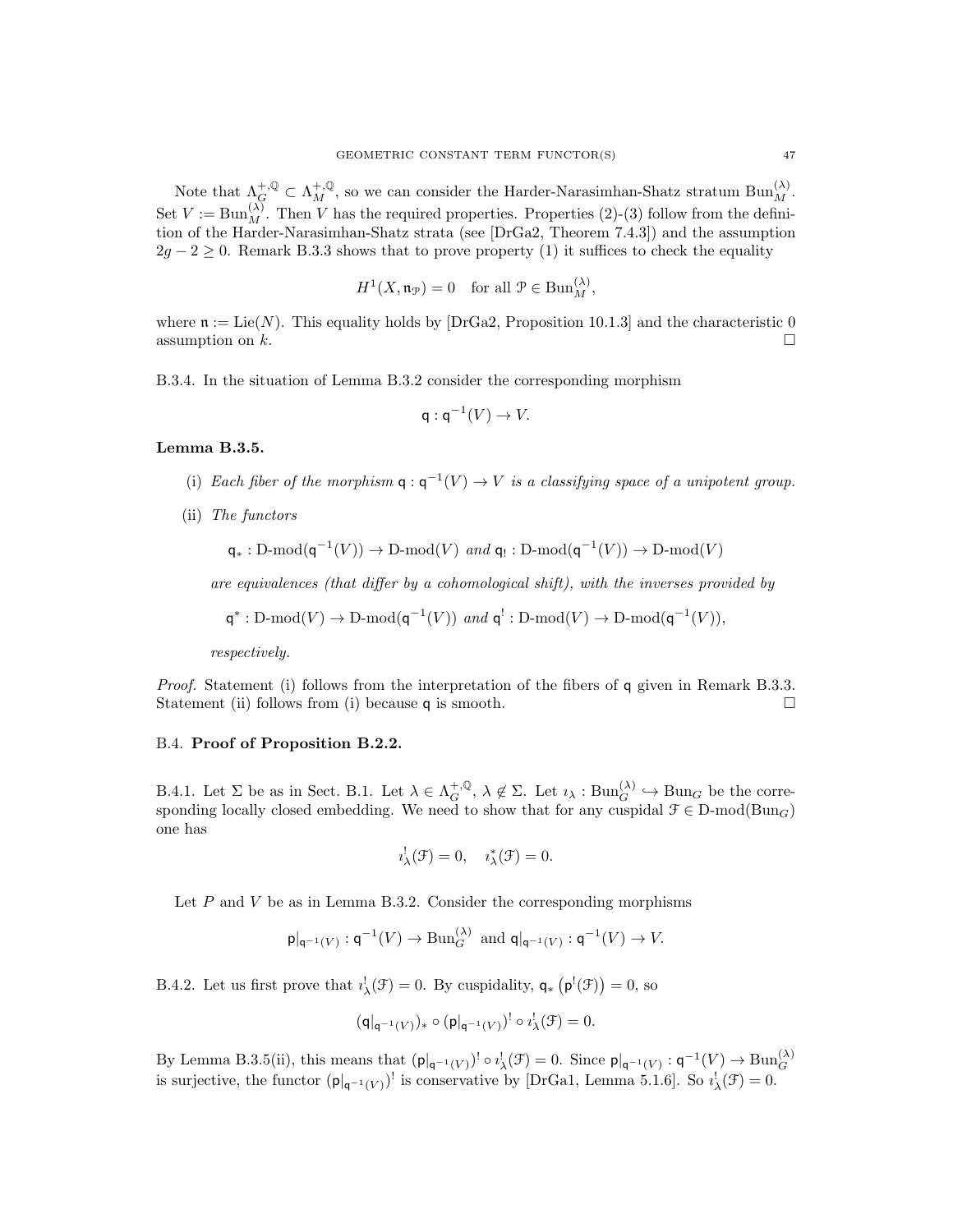B.4.3. Let us now prove that  $i^*_{\lambda}(\mathcal{F}) = 0$ . By Remark B.2.5, we can assume that  $g > 0$ , so the map  $p|_{q^{-1}(V)}: q^{-1}(V) \to \text{Bun}_{G}^{(\lambda)}$  is an isomorphism (see Lemma B.3.2).

We have  $CT_!^{\lambda}(\mathcal{F})=0$ , where  $CT_!^{\lambda}$  is the constant term functor with respect to P. So the adjunction from Theorem 1.2.3 implies that  $Hom(\mathcal{F}, Eis^{\lambda}_{*}(\mathcal{E})) = 0$  for all  $\mathcal{E} \in D\text{-mod}(Bun^{\lambda}_{M}).$ 

Taking  $\mathcal E$  to be the \*-pushforward of an object  $\mathcal E' \in \mathbb D\text{-mod}(V)$  we have

$$
\mathrm{Eis}_*(\mathcal{E}) \simeq (\imath_\lambda)_* \circ (\mathsf{p}|_{\mathsf{q}^{-1}(V)})_* \circ (\mathsf{q}|_{\mathsf{q}^{-1}(V)})^!(\mathcal{E}'),
$$

and hence

$$
\operatorname{Hom}(\mathcal{F},(\iota_\lambda)_* \circ (\mathsf{p}|_{\mathsf{q}^{-1}(V)})_* \circ (\mathsf{q}|_{\mathsf{q}^{-1}(V)})^!(\mathcal{E}')) = 0.
$$

Since  $(\mathsf{p}|_{\mathsf{q}^{-1}(V)})_*$  and  $(\mathsf{q}|_{\mathsf{q}^{-1}(V)})'$  are equivalences, we obtain

$$
\operatorname{Hom}(\mathcal{F},(\imath_{\lambda})_*(\mathcal{F}'))=0,\quad \forall\, \mathcal{F}'\in \operatorname{D-mod}(\operatorname{Bun}_G^{(\lambda)}),
$$

i.e.,  $i_{\lambda}^*$  $(\mathcal{F}) = 0.$ 

# APPENDIX C. PROOF OF PROPOSITION 2.4.4

In this Appendix (just as in Proposition 2.4.4 itself) the characteristic of the ground field  $k$ can be arbitrary.

### C.1. Reduction of Proposition 2.4.4 to Lemma C.1.3.

C.1.1. We have to prove that the quotient  $(\mathbb{A}^1 \times G \times G)/\tilde{G}$  is a quasi-affine scheme. We know that this quotient exists as an algebraic space (because  $\tilde{G}$  is flat over  $\mathbb{A}^1$ ). This space is separated because  $\widetilde{G}$  is closed in  $\mathbb{A}^1 \times G \times G$ .

C.1.2. Recall that a separated quasi-finite morphism is quasi-affine (see [LM, Theorem A.2] or [Kn, Ch. II, Theorem 6.15]). So it remains to construct a quasi-finite morphism from  $(\mathbb{A}^1 \times G \times G)/\widetilde{G}$  to an affine scheme Y.

Thus it remains to prove the following lemma:

**Lemma C.1.3.** There exists an affine scheme Y equipped with an action of  $G \times G$  and a morphism  $f : \mathbb{A}^1 \to Y$  such that for any  $t \in \mathbb{A}^1(k)$  the stabilizer of  $f(t)$  contains  $\widetilde{G}_t$  as a subgroup of finite index.

# C.2. Plan of the proof of Lemma C.1.3.

C.2.1. For each dominant weight  $\check{\lambda}$  of G we will construct a finite-dimensional  $(G \times G)$ -module  $R_{\check{\lambda}}$ , equipped with a polynomial map  $f_{\check{\lambda}} : \mathbb{A}^1 \to R_{\check{\lambda}}$ .

Let  $\operatorname{Stab}_t^{\check{\lambda}} \subset G \times G$  denote the stabilizer of  $f_{\check{\lambda}}(t)$ . We will show that

(C.1) 
$$
\left(\bigcap_{\check{\lambda}} \operatorname{Stab}_t^{\check{\lambda}}\right)_{\text{red}} = \widetilde{G}_t.
$$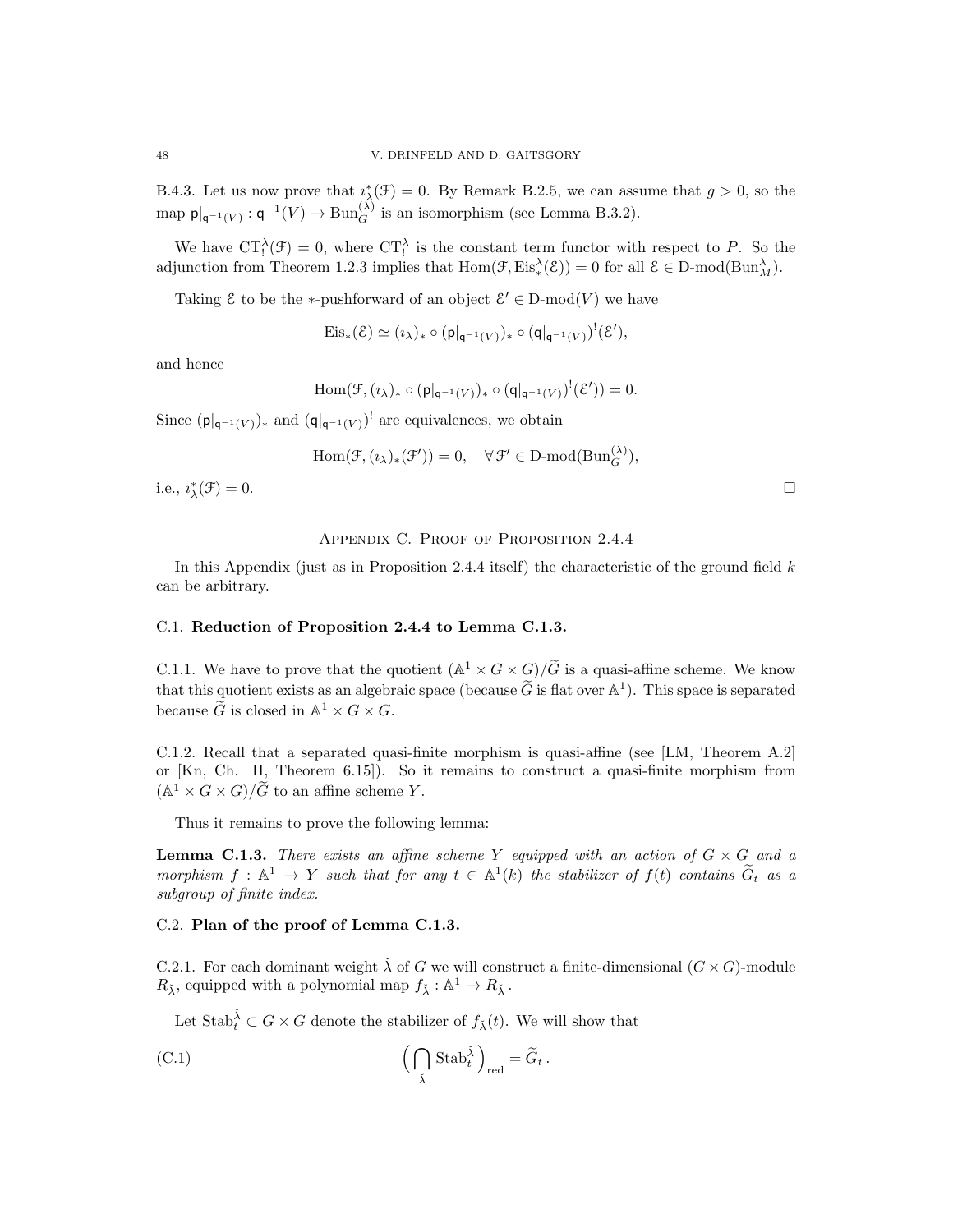C.2.2. This will immediately imply Lemma C.1.3: indeed, one can take

$$
Y = \prod_{\check\lambda} R_{\check\lambda}, \qquad f = (f_{\check\lambda}),
$$

where  $\lambda$  runs through the set of all dominant weights of G (or if you prefer, a sufficiently large finite collection of weights).

Recall that  $\widetilde{G}_t$  is reduced by Proposition 2.3.8(i), so (C.1) is equivalent to the inclusions

(C.2) 
$$
\left(\bigcap_{\tilde{\lambda}} \operatorname{Stab}_{t}^{\tilde{\lambda}}\right)_{\text{red}} \subset \widetilde{G}_{t} \subset \bigcap_{\tilde{\lambda}} \operatorname{Stab}_{t}^{\tilde{\lambda}}.
$$

Thus it remains to construct  $R_{\lambda}$  and  $f_{\lambda}$ , and to prove (C.2).

# C.3. Construction of  $R_{\lambda}$  and  $f_{\lambda}(t)$ .

C.3.1. Definition of  $R_{\lambda}$ . Let  $V_{\lambda}$  denote the irreducible G-module with highest weight  $\lambda$ . Set  $R_{\lambda} := \text{End}_{k}(V_{\lambda})$ . We have a homomorphism of monoids

$$
\rho_{\check{\lambda}}: G \to \mathrm{End}_k(V_{\check{\lambda}}).
$$

The action of  $G \times G$  on  $R_{\lambda} := \text{End}_k(V_{\lambda})$  is defined as follows: to  $(g_1, g_2) \in G \times G$  we associate the operator

$$
\operatorname{End}_k(V_{\check{\lambda}}) \to \operatorname{End}_k(V_{\check{\lambda}}), \qquad A \mapsto \rho_{\check{\lambda}}(g_1) \cdot A \cdot \rho_{\check{\lambda}}(g_2)^{-1}.
$$

C.3.2. Definition of  $f_{\lambda}$ . Recall that to define  $\widetilde{G}$  we fixed in Sect. 2.13 a co-character

$$
\gamma: \mathbb{G}_m \to M
$$

mapping to the center of  $M$ , which is dominant and regular with respect to  $P$ . Let us also fix a maximal torus  $T \subset G$  contained in M and a Borel  $B \subset G$  such that  $T \subset B \subset P$ .

Now, for  $t \in \mathbb{G}_m$  we set

(C.3) 
$$
f_{\check{\lambda}}(t) := \check{\lambda}(\gamma(t)) \cdot \rho_{\check{\lambda}}(\gamma(t)^{-1}).
$$

Thus we get a homomorphism of algebraic groups  $\mathbb{G}_m \to \text{Aut}_k(V_{\lambda})$ . It extends to a homomorphism of algebraic monoids

$$
f_{\check{\lambda}} : \mathbb{A}^1 \to \text{End}_k(V_{\check{\lambda}})
$$

because  $\gamma$  is dominant and all the weights of T in  $V_{\lambda}$  are  $\leq \lambda$ .

C.3.3. The operator  $f_{\lambda}(0)$ . Set  $S_{\lambda} := f_{\lambda}(0)$ . Then  $S_{\lambda}$  is a T-equivariant idempotent operator  $V_{\check{\lambda}}\to V_{\check{\lambda}}$  . The subspaces

$$
V'_{\check\lambda}:=\operatorname{Im}(S_{\check\lambda})\,,\quad V''_{\check\lambda}:=\operatorname{Ker}(S_{\check\lambda})
$$

can be described in terms of the decomposition

$$
V_{\check\lambda}=\bigoplus_{\check\mu}V_{\check\lambda,\check\mu}
$$

with respect to the weights of  $T$ . Namely,

$$
V'_{\tilde{\lambda}} = \bigoplus_{\tilde{\mu} \in A} V_{\tilde{\lambda}, \tilde{\mu}}, \quad V''_{\tilde{\lambda}} = \bigoplus_{\tilde{\mu} \notin A} V_{\tilde{\lambda}, \tilde{\mu}},
$$

where A is the set of weights  $\check{\mu}$  such that  $\check{\lambda} - \check{\mu}$  is in the root lattice of M (which is a sublattice in that of  $G$ ).

C.4. The stabilizers  $\text{Stab}_t^{\check{\lambda}}$ .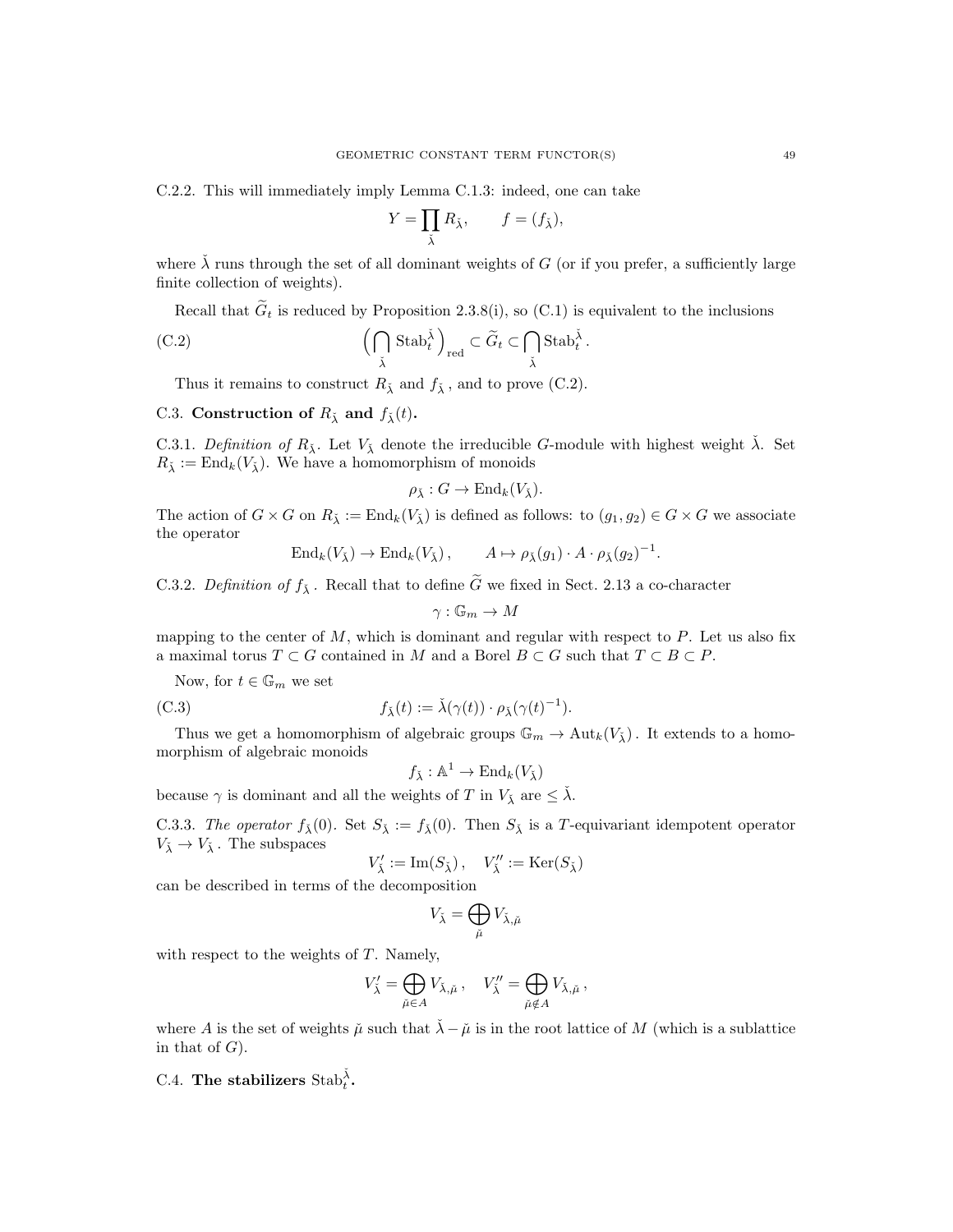C.4.1. Let  $\text{Stab}_t^{\check{\lambda}} \subset G \times G$  denote the stabilizer of  $f_{\check{\lambda}}(t) \in \text{End}_k(V_{\check{\lambda}})$  with respect to the action of  $G \times G$  defined in Sect. C.3.1. Explicitly,

(C.4) 
$$
\text{Stab}_{t}^{\tilde{\lambda}} = \{ (g_1, g_2) \in G \times G \mid \rho_{\tilde{\lambda}}(g_1) \cdot f_{\tilde{\lambda}}(t) = f_{\tilde{\lambda}}(t) \cdot \rho_{\tilde{\lambda}}(g_2) \}.
$$

Our goal is to prove the inclusions (C.2).

C.4.2. The case  $t \neq 0$ . Let  $H_{\check{\lambda}} \subset G$  denote the kernel of  $\rho_{\check{\lambda}} : G \to \text{Aut}_k(V_{\check{\lambda}})$ .

**Lemma C.4.3.** If  $t \neq 0$  then  $\text{Stab}_t^{\tilde{\lambda}} = \tilde{G}_t \cdot (H_{\tilde{\lambda}} \times H_{\tilde{\lambda}})$  and

$$
\bigcap_{\check\lambda}\operatorname{Stab}_t^{\check\lambda}=\widetilde{G}_t\cdot\left(\bigcap_{\check\lambda}\left(H_{\check\lambda}\times H_{\check\lambda}\right)\right).
$$

*Proof.* Recall that  $\tilde{G}_t = \{(g_1, g_2) \in G \times G \mid g_2 = \gamma(t) \cdot g_1 \cdot \gamma(t)^{-1}\}.$  On the other hand, by (C.3) and (C.4), we have

Stab<sub>t</sub><sup>$$
\tilde{\lambda}
$$</sup> = { $(g_1, g_2) \in G \times G | \rho_{\tilde{\lambda}}(g_2) = \rho_{\tilde{\lambda}}(\gamma(t)) \cdot \rho_{\tilde{\lambda}}(g_1) \cdot \rho_{\tilde{\lambda}}(\gamma(t)^{-1})$  }.

The lemma follows.  $\Box$ 

The inclusions (C.2) for  $t \neq 0$  follow from the above lemma and the next one.

**Lemma C.4.4.** The group  $\left(\bigcap$  $\bigcap_{\check{X}} H_{\check{X}}\big)_{\text{red}}$  is trivial.

*Proof.*  $(\bigcap$  $\bigcap_{\tilde{\lambda}} H_{\tilde{\lambda}}\big)_{\text{red}}$  is a reduced normal subgroup of G, which has trivial intersection with T. The lemma follows.  $\hfill \square$ 

Remark C.4.5. If k has characteristic 2 and  $G = PGL(2)$  then the group scheme  $\bigcap H_{\lambda}$  has  $\check{\lambda}$ order 4. In fact, it equals the kernel of the homomorphism  $g : PGL(2) \to SL(2)$  such that the composition  $SL(2) \rightarrow PGL(2) \stackrel{g}{\longrightarrow} SL(2)$  is the Frobenius endomorphism of  $SL(2)$ .

C.4.6. The case  $t = 0$ . Now let us study  $\text{Stab}_0^{\check{\lambda}}$  (i.e., the stabilizer  $\text{Stab}_t^{\check{\lambda}}$  for  $t = 0$ ). By (C.4), we have

(C.5) 
$$
\text{Stab}_0^{\check{\lambda}} = \{ (g_1, g_2) \in G \times G \mid \rho_{\check{\lambda}}(g_1) \cdot S_{\check{\lambda}} = S_{\check{\lambda}} \cdot \rho_{\check{\lambda}}(g_2) \},
$$

where  $S_{\check{\lambda}} := f_{\check{\lambda}}(0)$ .

Note that the subspace  $V'_\lambda \subset V_{\bar{\lambda}}$  is M-stable. So we have a homomorphism  $M \to \text{Aut}_k(V'_{\bar{\lambda}})$ and therefore homomorphisms

$$
P \twoheadrightarrow M \to \mathrm{Aut}_k(V'_{\check{\lambda}}), \quad P^- \twoheadrightarrow M \to \mathrm{Aut}_k(V'_{\check{\lambda}}).
$$

**Lemma C.4.7.** The intersection  $\text{Stab}_0^{\check{\lambda}} \cap (P \times P^-)$  is equal to the fiber product of P and P<sup>-</sup> over  $\mathrm{Aut}_k(V'_{\check{\lambda}})$ .

*Proof.* Follows from (C.5) and the description of  $S_{\lambda}$  given in Sect. C.3.3.

Recall that  $\widetilde{G}_0 = P \underset{M}{\times} P$ <sup>-</sup>. The above lemma implies that

$$
\Big(\bigcap_{\check\lambda}\operatorname{Stab}_0^{\check\lambda}\Big)\cap (P\times P^-)=P\underset{M/H}{\times}P^-\,,
$$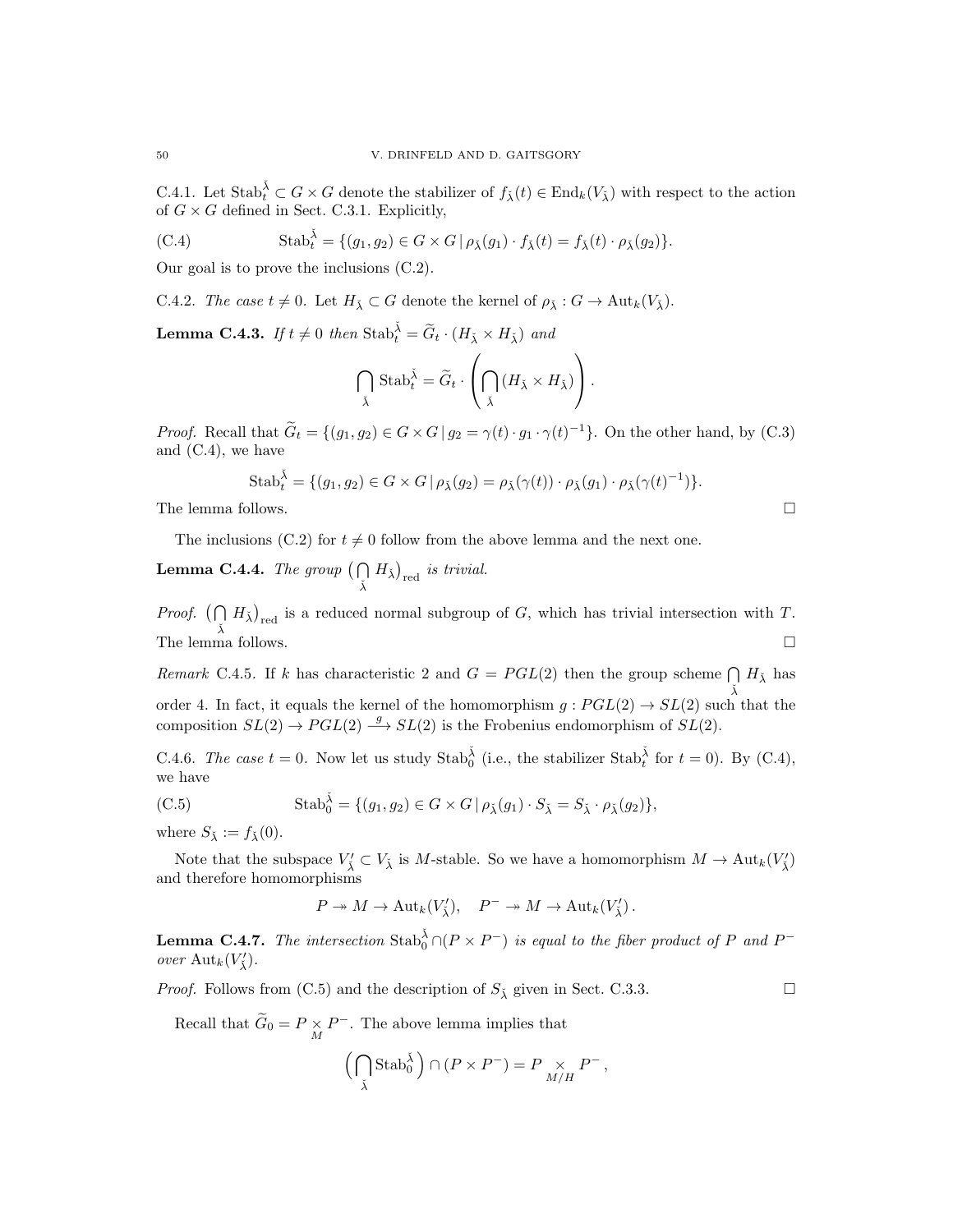where

$$
H := \bigcap_{\check\lambda} \text{Ker}(M \to \text{Aut}_k(V'_{\check\lambda})).
$$

Similarly to Lemma C.4.4, the group  $H_{\text{red}}$  is trivial. Therefore, to prove (C.2) for  $t = 0$  it remains to show that

$$
\left(\bigcap_{\check\lambda}\operatorname{Stab}_0^{\check\lambda}\right)_{\operatorname{red}}\subset P\times P^-\,.
$$

This follows from the next lemma.

**Lemma C.4.8.** If  $\check{\lambda}$  is strictly dominant then  $(\text{Stab}_0^{\check{\lambda}})_{\text{red}} \subset P \times P^-$ .

*Proof.* Set  $V''_{\check{\lambda}} := \text{Ker}(S_{\check{\lambda}})$ . It is clear that  $\text{Stab}_0^{\check{\lambda}} \subset K \times K^-$ , where

$$
K:=\{g\in G\,|\,\rho_{\check\lambda}(g)(V'_{\check\lambda})=V'_{\check\lambda}\},\qquad K^-:=\{g\in G\,|\,\rho_{\check\lambda}(g)(V''_{\check\lambda})=V''_{\check\lambda}\}.
$$

So it remains to show that  $K_{\text{red}} = P$ ,  $K_{\text{red}}^- = P^-$ . Let us prove that  $K_{\text{red}} = P$  (the proof of the other equality is similar).

Clearly  $P \subset K$ , so  $K_{\text{red}}$  is a parabolic containing P. Thus if  $K_{\text{red}} \neq P$  then  $K_{\text{red}}$  contains the subgroup  $SL(2)$  corresponding to some simple root  $\check{\alpha}_i$  of G which is not a root of M. Then the weight  $\check{\lambda} - \langle \check{\lambda}, \alpha_i \rangle \cdot \check{\alpha}_i$  should occur in the weight decomposition of  $V'_{\check{\lambda}}$  with respect to T. By the definition of  $V'_{\tilde{\lambda}}$ , this means that  $\langle \tilde{\lambda}, \alpha_i \rangle = 0$ , which is contrary to the assumption that  $\lambda$  is strictly dominant.

Thus we have proved Lemma C.1.3 and Proposition 2.4.4.

Remark C.4.9. It is not hard to show that if char  $k \neq 2$  or if the group [G, G] is simply connected then the equality (C.1) can be replaced by the stronger equality

(C.6) 
$$
\bigcap_{\check{\lambda}} \operatorname{Stab}_t^{\check{\lambda}} = \widetilde{G}_t.
$$

On the other hand, (C.6) does not hold if char  $k = 2$  and  $G = PGL(2)$  (this follows from Remark C.4.5).

Remark C.4.10. In Sect. C.3.1 we defined the  $(G \times G)$ -module  $R_{\lambda}^*$  to be equal to  $\text{End}_k(V_{\lambda})$ , where  $V_{\lambda}$  is the *irreducible G*-module with highest weight  $\lambda$ . The reader may prefer to define  $R_{\check{\lambda}}$  by

(C.7) 
$$
R_{\check{\lambda}} := \text{End}_k(\Delta_{\check{\lambda}}) \times \text{End}_k(\nabla_{\check{\lambda}}),
$$

where  $\Delta_{\lambda}$  (resp. $\nabla_{\lambda}$ ) is obtained from the 1-dimensional B-module corresponding to  $\lambda$  by applying the functor

$$
{B\text{-modules}} \rightarrow {G\text{-modules}}
$$

left adjoint (resp. right adjoint) to the restriction functor  $\{G\text{-modules}\}\rightarrow \{B\text{-modules}\}.$  It is not hard to show that if one defines  $R_{\lambda}$  by (C.7) then the equality (C.6) holds for any reductive G and any characteristic of k.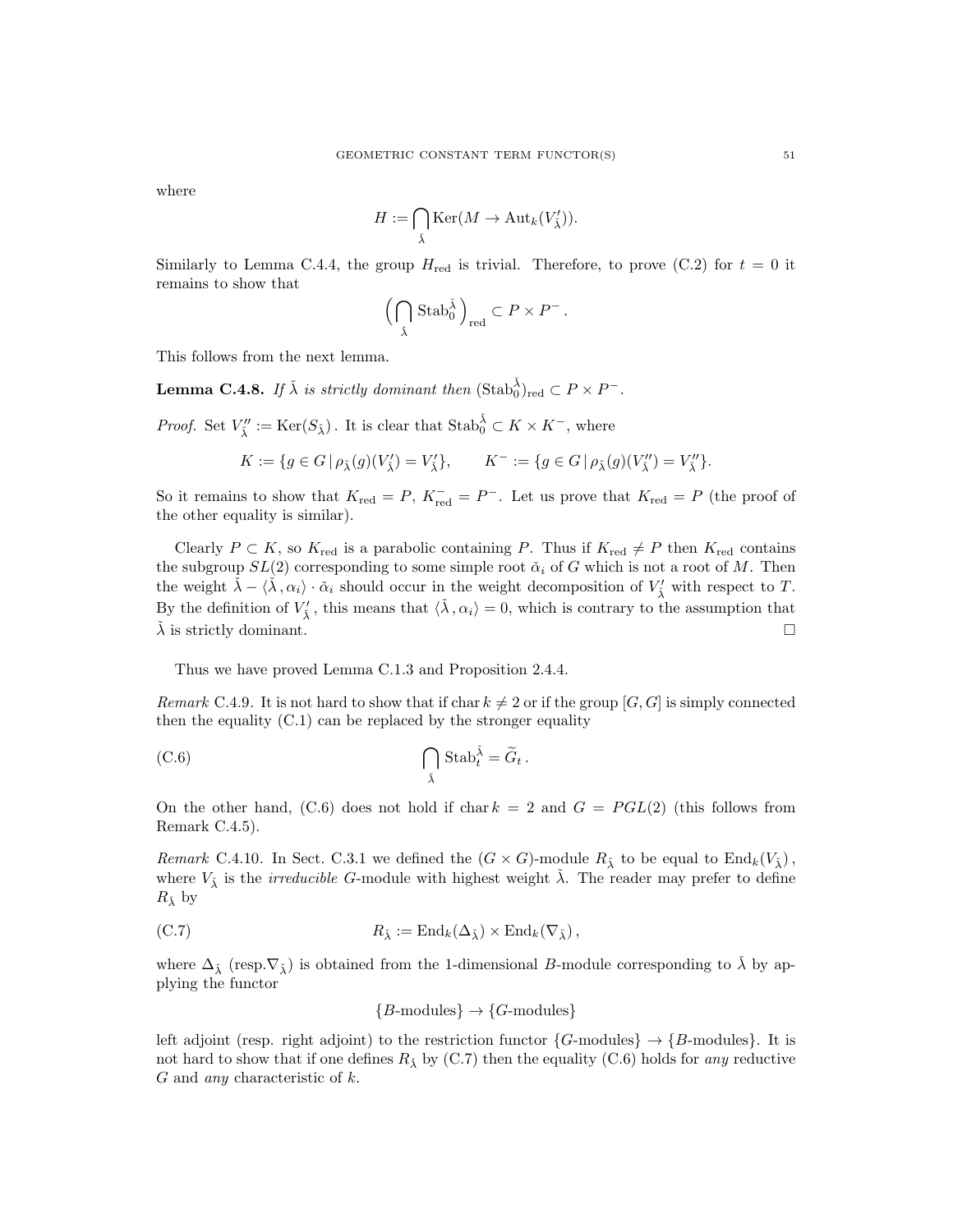#### 52 V. DRINFELD AND D. GAITSGORY

Appendix D. Relation to Vinberg's semi-group

In Sect. D.6 we will explain how the group-scheme  $\tilde{G}$  of Sect. 2.4 can be obtained from the Vinberg semi-group corresponding to  $G$  (a.k.a. enveloping semigroup of  $G$ ).

Before doing this, we give a brief review of the standard material on the Vinberg semi- $\text{group}^{11}$ , which is contained in [Vi, Re, Ri1, Ri3, Bo]. For the general theory of reductive monoids, see [Pu, Re, Vi] and [Ti, Ch. 5, Sect. 27].

In this Appendix (as in Sect. 2.4) the characteristic of the ground field  $k$  can be arbitrary.

### D.1. The group  $G_{\text{enh}}$ .

D.1.1. Let G be a reductive group. Let T denote its abstract Cartan. Let  $\check{\Lambda}_G = \check{\Lambda}_T$  denote the weight lattice of  $G$  (=the lattice of characters of T). It is equipped with the usual partial order relation, denoted by  $\leq$ .

D.1.2. Let  $Z(G)$  denote the center of G. Consider the group

$$
G_{\text{enh}} := (G \times T) / Z(G),
$$

where  $Z(G)$  maps to  $G \times T$  anti-diagonally. Note that  $Z(G_{\text{enh}}) = T$ .

Set  $T_{\text{adj}} := T/Z(G)$ . We have a canonical homomorphism of algebraic groups

 $G_{\text{enh}} := (G \times T)/Z(G) \rightarrow T/Z(G) = T_{\text{adj}}$ .

# D.2. Vinberg's semi-group: definition.

D.2.1. The Vinberg semi-group of G, denoted by  $\overline{G_{\text{enh}}}$ , is an affine algebraic monoid containing  $G<sub>enh</sub>$  as its group of invertible elements. Such a monoid is uniquely determined by the full monoidal subcategory

$$
\mathrm{Rep}(\overline{G_{\mathrm{enh}}}) \subset \mathrm{Rep}(G_{\mathrm{enh}})
$$

consisting of those representations for which the action of  $G_{\text{enh}}$  extends to that of  $\overline{G_{\text{enh}}}$ . The coordinate ring of  $\overline{G_{\text{enh}}}$  is reconstructed from Rep( $\overline{G_{\text{enh}}}$ ) as the set of matrix elements of all representations from  $\text{Rep}(\overline{G_{\text{enh}}})$ .

The category Rep( $\overline{G_{\text{enh}}}$ ) is the following. Note that an object  $V \in \text{Rep}(G_{\text{enh}})$  canonicaly splits as

$$
V \simeq \mathop{\oplus}_{\check{\mu} \in \check{\Lambda}_T} V_{\check{\mu}}
$$

according to the action of  $T = Z(G_{enh})$ . Let us also note that by the definition of  $G_{enh}$ , the central character of the action of  $G \hookrightarrow G_{\text{enh}}$  on each  $V_{\mu}$  equals  $\mu|_{Z(G)}$ . Now Rep $(G_{\text{enh}})$  is defined to consist of all  $V \in \text{Rep}(G_{\text{enh}})$  with the following property: for every  $\mu$ , the weights of  $V_{\mu}$ , regarded as a G-representation, are  $\leq \mu$ .

Note that the set of weights of a given G-representation is invariantly defined, i.e., independent of the choice of the Cartan or Borel subgroups.

D.2.2. L. Renner proved that the affine scheme  $\overline{G_{\text{enh}}}$  is of finite type and normal (this follows from [Re, Thm 5.4 (a)]). In the characteristic zero case this is also proved in [Vi].

 $11$ It was defined and studied by E. Vinberg [Vi] in characteristic 0 and then by A.Rittatore in arbitrary characteristic, see [Ri1, Ri2, Ri3, Ri4].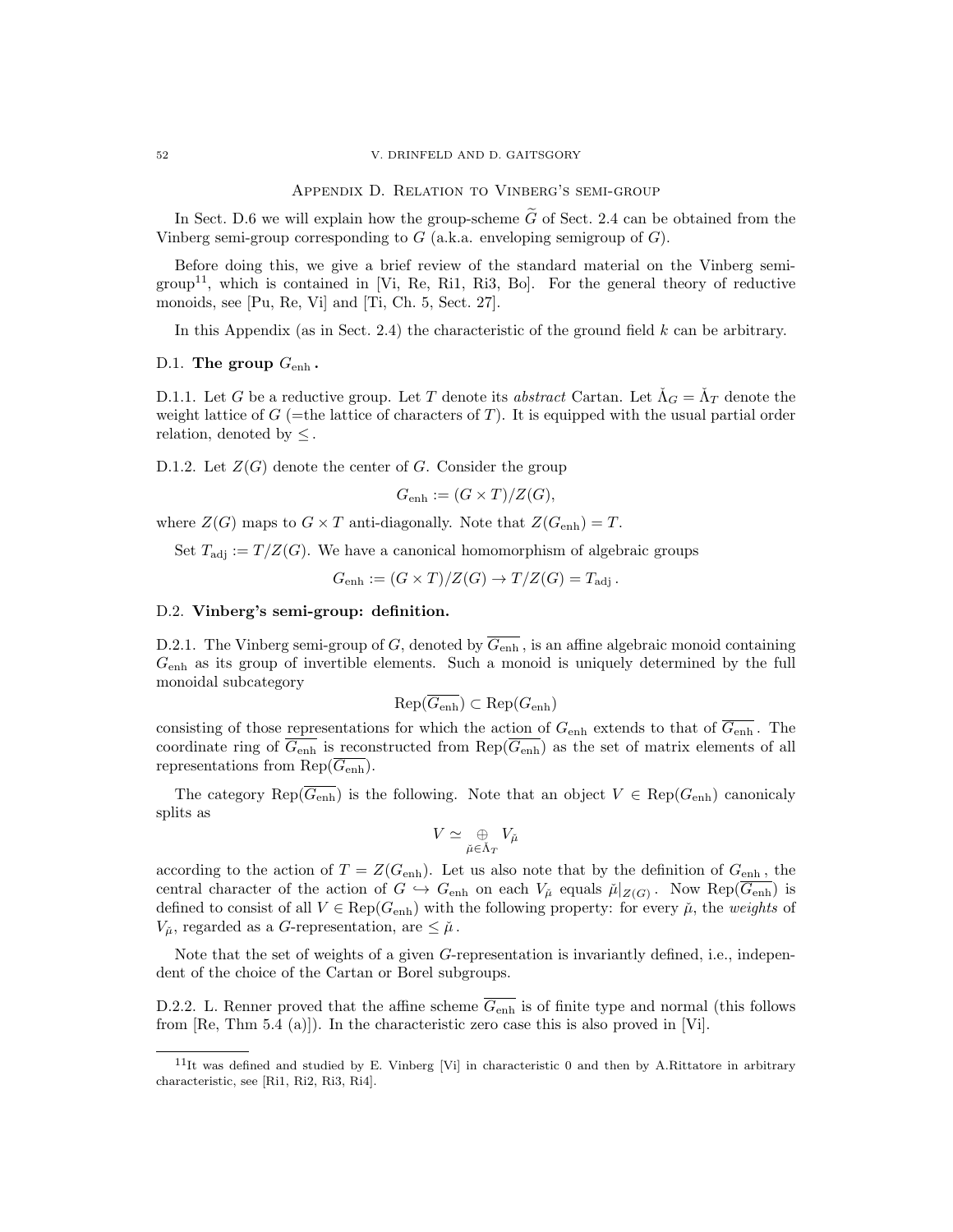D.2.3. The Tannakian formalism provides the following description of the S-points of  $\overline{G_{\text{enh}}}$  for any k-scheme S: an element of the monoid Maps $(S, \overline{G_{\text{enh}}})$  is a collection of assigments

$$
(D.1) \t V \in \text{Rep}(\overline{G_{\text{enh}}}) \quad \rightsquigarrow \quad g_V \in \text{End}_{\mathcal{O}_S}(V \otimes \mathcal{O}_S),
$$

compatible with maps  $V_1 \rightarrow V_2$  in Rep( $G_{\text{enh}}$ ) and such that

$$
g_{V_1\otimes V_2}=g_{V_1}\otimes g_{V_2}.
$$

D.3. The homomorphism  $\bar{\pi} : \overline{G_{\text{enh}}} \to \overline{T_{\text{adj}}}$ .

D.3.1. The algebraic monoid  $T_{\text{adj}}$ . As before, set  $T_{\text{adj}} := T/Z(G)$ . Let I denote the set of vertices of the Dynkin diagram of G. The simple root corresponding to  $i \in I$  is a homomorphism  $T_{\text{adj}} \to \mathbb{G}_m$ . These homorphisms define a canonical isomorphism

$$
T_{\mathrm{adj}} \xrightarrow{\sim} \prod_{i \in I} \mathbb{G}_m \, .
$$

The inverse isomorphism is given by the fundamental coweights  $\mathbb{G}_m \to T_{\text{adj}}$ .

Let  $\overline{T_{\text{adj}}}$  denote the algebraic monoid  $\prod_{i\in I} \mathbb{A}^1$ . The open embedding  $\mathbb{G}_m \hookrightarrow \mathbb{A}^1$  induces a canonical open embedding

$$
T_{\text{adj}} \hookrightarrow \overline{T_{\text{adj}}}.
$$

D.3.2. The homomorphism  $\bar{\pi}$ . Define a homomorphism of algebraic groups  $\pi$  :  $G_{\text{enh}} \to T_{\text{adj}}$  to be the composition

 $G_{\text{enh}} := (G \times T)/Z(G) \rightarrow T/Z(G) = T_{\text{adj}}$ .

The functor  $\text{Rep}(T_{\text{adj}}) \to \text{Rep}(G_{\text{enh}})$  corresponding to  $\pi$  maps  $\text{Rep}(\overline{T_{\text{adj}}})$  to  $\text{Rep}(\overline{G_{\text{enh}}})$ . So  $\pi$ extends to a homomorphism of algebraic monoids

$$
\bar{\pi}: \overline{G_{\text{enh}}}\to \overline{T_{\text{adj}}}.
$$

Note that

$$
\bar{\pi}^{-1}(T_{\rm adj}) = G_{\rm enh}.
$$

This follows from the fact that for every  $V \in \text{Rep}(G_{\text{enh}})$  there exists a character  $\chi : T_{\text{adj}} \to \mathbb{G}_m$ such that  $V \otimes (\chi \circ \pi) \in \text{Rep}(\overline{G_{\text{enh}}})$  (here  $\chi \circ \pi$  is considered as a 1-dimensional representation of  $G_{\text{enh}}$ ).

D.4. The non-degenerate locus of Vinberg's semi-group. In this subsection we recall some facts whose proofs can be found in [Vi, Sect. 8] in the characteristic zero case and in [Ri1, Ri3] in general (there are also some hints in [Bo, Sect. 1.1]).

D.4.1. Recall that  $G_{\text{enh}} := (G \times T)/Z(G)$ , so a weight of  $G_{\text{enh}}$  is a pair

$$
(\check{\lambda}_1, \check{\lambda}_2) \in \check{\Lambda}_G \times \check{\Lambda}_T
$$

such that  $\check{\lambda}_1 - \check{\lambda}_2$  belongs to the root lattice. For each dominant  $\check{\lambda} \in \Lambda_G$  let  $V_{\check{\lambda}, \check{\lambda}} \in \text{Rep}(\overline{G_{\text{enh}}})$ denote the irreducible representation with highest weight  $(\lambda, \lambda)$ .

Given a point  $g \in G_{\text{enh}}(k)$ , let  $A_g$  denote the set of dominant weights  $\lambda \in \Lambda_G$  such that the action of g on  $V_{\lambda,\lambda}$  is non-zero.

The following fact is well-known:

**Lemma D.4.2.** The following properties of  $g \in G_{\text{enh}}$  are equivalent:

(i)  $A_g$  is the set of all dominant weights of  $G$ ;

(ii)  $A_g$  is not contained in any wall of the dominant cone of  $\Lambda_G \otimes \mathbb{Q}$ .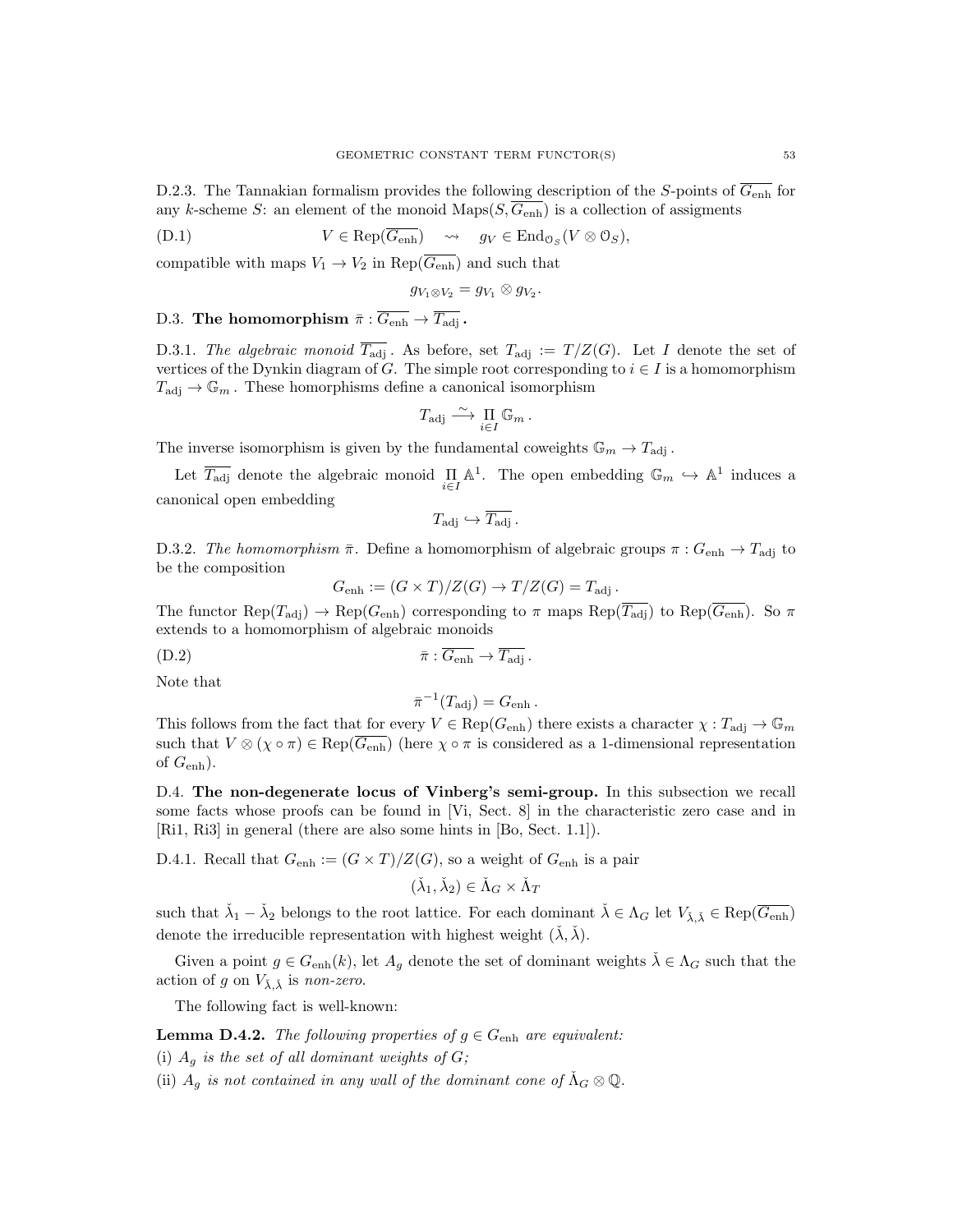It is clear that the set of elements of  $G_{\text{enh}}(k)$  with property (ii) corresponds to an open subscheme of  $G_{\text{enh}}$ ; we denote it by ◦  $G_{\operatorname{enh}}.$ 

Definition D.4.3. The subscheme ◦  $G_{\text{enh}} \subset G_{\text{enh}}$  is called the *non-degenerate locus* of  $G_{\text{enh}}$ . D.4.4. An element  $(g_1, g_2) \in G_{\text{enh}} \times G_{\text{enh}}$  defines a regular map  $\overline{G_{\text{enh}}} \to \overline{G_{\text{enh}}}$  given by

$$
x \mapsto g_1 \cdot x \cdot g_2^{-1}.
$$

Thus  $G_{\text{enh}} \times G_{\text{enh}}$  acts on the variety  $\overline{G_{\text{enh}}}$ . The open subscheme ◦  $\overline{G_{\text{enh}}} \subset \overline{G_{\text{enh}}}$  is clearly preserved under this action.

D.4.5. It is known that the scheme ◦  $G_{\text{enh}}$  is smooth and moreover, the restriction of the morphism  $\bar{\pi} : \overline{G_{\text{enh}}} \to \overline{T_{\text{adj}}}$  to ◦  $\overline{G_{\text{enh}}}$  is smooth.

It is also known that the action of  $G \times G$  on ◦  $G_{\text{enh}}$  is transtivite relative to  $T_{\text{adj}}$ , in the sense that the action map

(D.3) 
$$
(G \times G) \times \overbrace{G_{\text{enh}}}^{\circ} \to \overbrace{G_{\text{enh}}}^{\circ} \times \overbrace{G_{\text{enh}}}^{\circ}
$$

is surjective and flat. Moreover, it is known that the morphism (D.3) is smooth.

D.4.6. Consider  $(G\times G)\times$ ◦  $\overline{G_{\rm enh}}$  as a group-scheme over ◦  $\overline{G_{\rm enh}}$ . Define a closed group-subscheme  $\operatorname{Stab}_{G\times G}\subset(G\times G)\times$ ◦  $G_{\text{enh}}$  to be the pre-image of the diagonal ◦  $\overline{G_{\rm enh}} \hookrightarrow$ ◦  $\overline{G_{\rm enh}}~\times$  $T_\mathrm{adj}$ ◦  $G_{\text{enh}}$  with respect to the map (D.3). The fiber of  $\text{Stab}_{G\times G}$  over  $x \in$ ◦  $\overline{G_{\text{enh}}}(k)$  is the stabilizer of x in  $G \times G$ ; it will be denoted by  $\text{Stab}_{G\times G}(x)$ .

It follows from Sect. D.4.5 that the scheme  $\text{Stab}_{G\times G}$  is smooth over ◦  $G_{\operatorname{enh}}$  .

Remark D.4.7. The torus  $T = Z(G<sub>enh</sub>)$  acts on  $G<sub>enh</sub>$  by translations. It is easy to show that the resulting action of T on  $\frac{\circ}{G_{\text{enh}}}$  is free. <sup>12</sup> It is also easy to show that the quotient  $\frac{\circ}{G_{\text{en}}}$  $\overline{G_{\rm enh}}/T$ depends only on  $G_{\text{adi}} := G/Z(G)$ .

It is well known that this quotient is projective and smooth; this is the wonderful compactification<sup>13</sup> of  $G_{\text{adj}} := G/Z(G)$ .

It is clear that the subscheme  $\text{Stab}_{G\times G}(x) \subset G \times G$  corresponding to  $x \in$ ◦  $G_{\text{enh}}(k)$  depends only on the image of  $x$  in ◦  $G_{\rm enh}/T.$ 

<sup>&</sup>lt;sup>12</sup>Let us note that for most groups G (e.g., for  $G = SL(3)$ ) the set of points of  $\overline{G_{\text{enh}}}$  with trivial stablizer in T is *larger* than  $\frac{\circ}{G_{\text{enh}}}$ .

 $13$ In characteristic 0 the wonderful compactification was defined in [DCP] (one of the equivalent definitions from [DCP] is as follows: consider diag(g) ⊂ g  $\times$ g as a point of the Grassmannian of g  $\times$ g, then take the closure of its  $(G \times G)$ -orbit.) Without the characteristic zero assumption, the wonderful compactification was constructed in [Str] and then, in a different way, in [BKu]. An axiomatic definition of the wonderful compactification and a brief survey can be found in [BP, Sect. 1].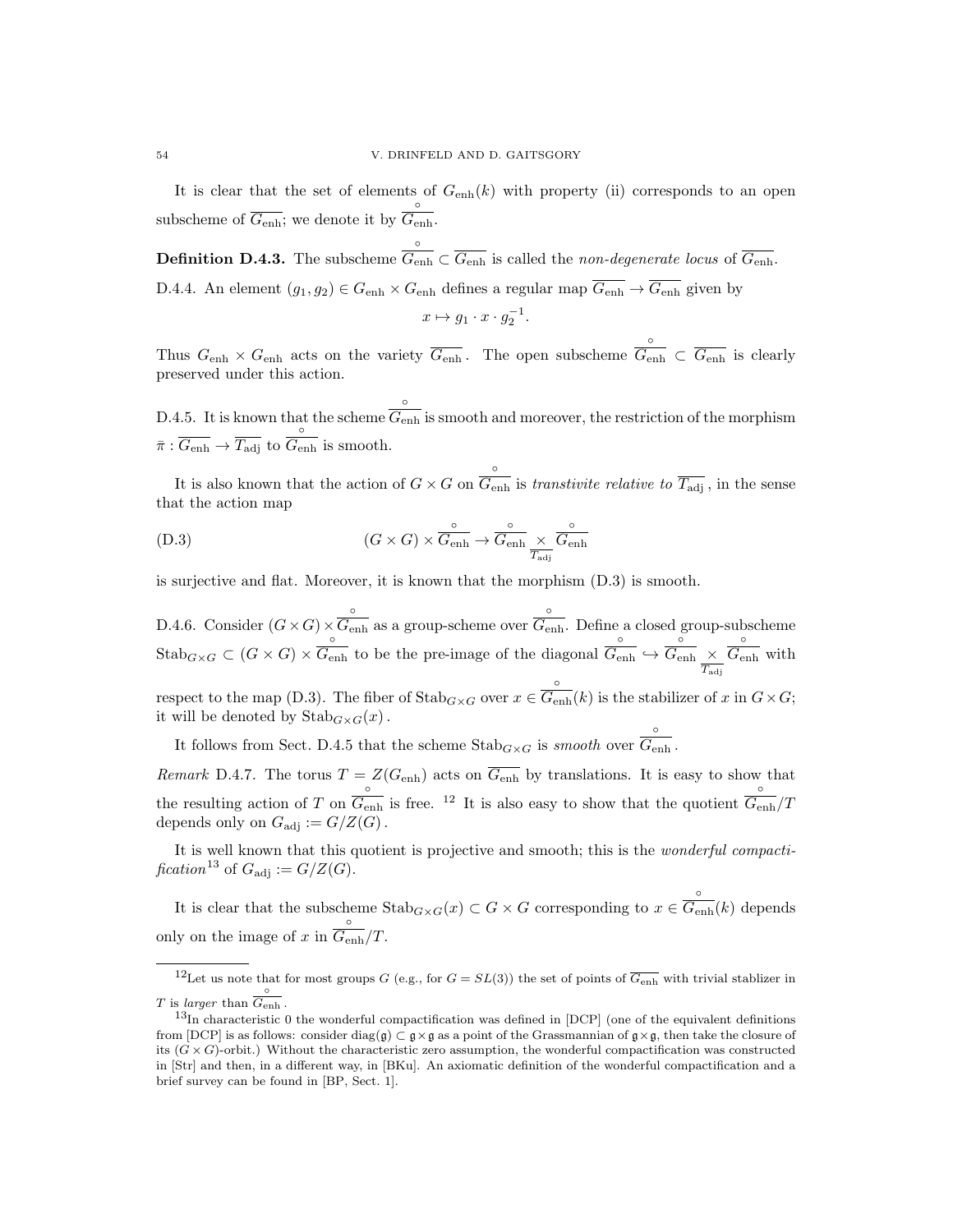D.5. The section  $\bar{s}: \overline{T_{\text{adj}}} \to \overline{G_{\text{enh}}}$ . Now let us choose a Cartan subgroup  $T_{\text{sub}} \subset G$  and a Borel  $B \supset T_{\text{sub}}$ . We will construct a section for the map  $\bar{\pi}: \overline{G_{\text{enh}}}\to \overline{T_{\text{adj}}}$ , which depends on these choices.

D.5.1. Let  $\varphi: T \stackrel{\sim}{\longrightarrow} T_{\text{sub}}$  denote the isomorphism corresponding to the chosen Borel  $B \supset T_{\text{sub}}$ . Define

$$
\mathfrak{s}:T_{\text{adj}} = T/Z(G) \to (T_{\text{sub}} \times T)/Z(G) \hookrightarrow (G \times T)/Z(G) = G_{\text{enh}}
$$

to be the homomorphism induced by the map

 $T \to T_{\text{sub}} \times T$ ,  $\tau \mapsto (\varphi(\tau)^{-1}, \tau)$ .

The composition  $T_{\text{adj}} \stackrel{\mathfrak{s}}{\longrightarrow} G_{\text{enh}} \stackrel{\pi}{\longrightarrow} T_{\text{adj}}$  equals the identity.

### Lemma D.5.2.

(i) The homomorphism  $\mathfrak{s}: T_{\text{adj}} \to G_{\text{enh}}$  extends to a homomorphism of algebraic monoids

$$
\bar{\mathfrak{s}}:\overline{T_{\mathrm{adj}}}\to\overline{G_{\mathrm{enh}}}.
$$

 $(i)$   $\bar{\mathfrak{s}}(\overline{T_{\text{adj}}})$  ⊂ ◦  $\overline{G_{\rm enh}}$  .

*Proof.* (i) It suffices to show that the functor  $\text{Rep}(G_{\text{enh}}) \to \text{Rep}(T_{\text{adj}})$  corresponding to the homomorphism  $\mathfrak{s}: T_{\text{adj}} \to G_{\text{enh}}$  maps  $\text{Rep}(\overline{G_{\text{enh}}})$  to  $\text{Rep}(\overline{T_{\text{adj}}})$ .

Set

$$
T_{\operatorname{enh}}:=(T\times T)/Z(G)\stackrel{\varphi\times\operatorname{id}}{\simeq}(T_{\operatorname{sub}}\times T)/Z(G)\subset G_{\operatorname{enh}}.
$$

The weights of  $T_{\text{enh}}$  are pairs  $(\check{\lambda}_1, \check{\lambda}_2) \in \check{\Lambda}_T \times \check{\Lambda}_T$ , such that  $\lambda_1|_{Z(G)} = \lambda_2|_{Z(G)}$ .

Let  $V \in \text{Rep}(\overline{G_{\text{enh}}})$ . Then each weight  $(\check{\lambda}_1, \check{\lambda}_2)$  of  $T_{\text{enh}}$  on V satisfies  $\lambda_1 \leq \check{\lambda}_2$  (by the definition of  $\overline{G_{\text{enh}}}$ ).

By the definition of  $\mathfrak{s}$ , the weights of  $T_{\text{adj}}$  on V have the form  $\check{\lambda}_2 - \check{\lambda}_1$ , where  $\check{\lambda}_1$  and  $\check{\lambda}_2$  are as above. So they are  $\geq 0$ . Therefore the action of  $T_{\text{adj}}$  on V extends to an action of  $\overline{T_{\text{adj}}}$ .

(ii) If  $V = V_{\lambda,\tilde{\lambda}}$  then one of the weights of  $\overline{T_{\text{adj}}}$  in V equals  $\tilde{\lambda} - \tilde{\lambda} = 0$ , so  $\overline{T_{\text{adj}}}$  acts on this subspace by the identity endomorphism.  $\square$ 

It is clear that the map  $\bar{\mathfrak{s}}$  :  $\overline{T_{\text{adj}}} \to$ ◦  $G_{\text{enh}} \subset G_{\text{enh}}$  defined in the lemma is a section for the projection  $\bar{\pi}: \overline{G_{\text{enh}}} \to \overline{T_{\text{adj}}}$ . This section depends on the choice of  $T_{\text{sub}}$  and B.

D.5.3. Let  $\text{Stab}_{G\times G}(\bar{\mathfrak{s}})$  denote the  $\bar{\mathfrak{s}}$ -pullback of the subscheme  $\text{Stab}_{G\times G}\subset$ ◦  $G_{\text{enh}} \times (G \times G)$ defined in Sect. D.4.6. Clearly  $\text{Stab}_{G\times G}(\bar{\mathfrak{s}})$  is a closed group-subscheme of  $\overline{T_{\text{adj}}} \times (G \times G)$ viewed as a group-scheme over  $\overline{T_{\text{adj}}}$ .

**Corollary D.5.4.** Stab<sub>G×G</sub>( $\bar{s}$ ) is smooth over  $\overline{T_{\text{adj}}}$ . The quotient

(D.4) 
$$
\frac{(T_{\text{adj}} \times (G \times G))}{\delta} \times \frac{1}{\text{Stab}_{G \times G}(\bar{\mathfrak{s}})}
$$

exists and is isomorphic to  $\overline{G_{\rm enh}}$  as a scheme over  $\overline{T_{\rm adj}}$  equipped with an action of  $G\times G$  and a section. In particular, the quotient is a quasi-affine scheme of finite type.

*Proof.* Follows from Sects. D.4.5-D.4.6.

# D.6. Vinberg's semigroup and the "interpolating" group-scheme  $\tilde{G}$ .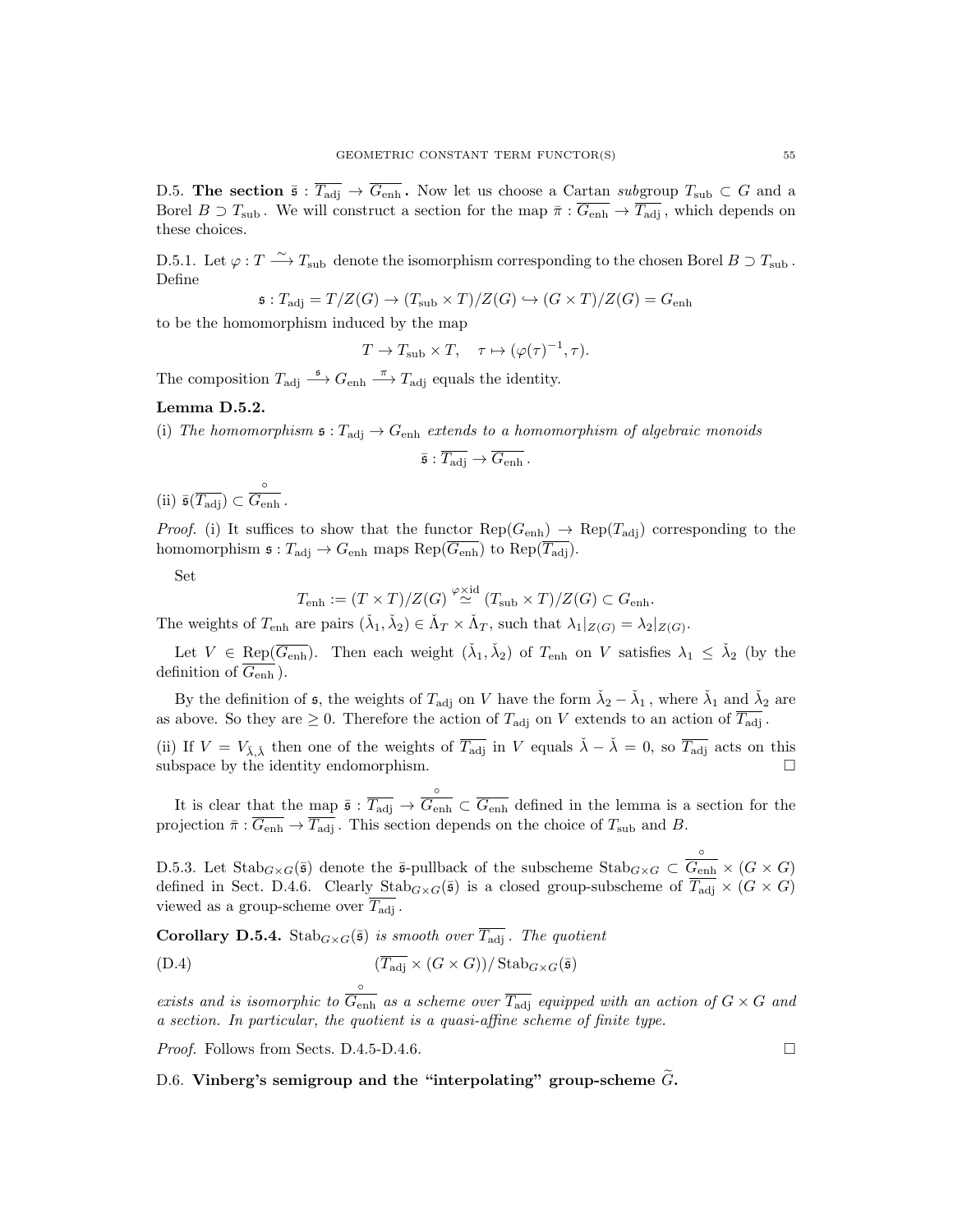D.6.1. Let  $P, P^- \subset G$  be parabolics opposite to each other and  $M := P \cap P^-$ . Let

 $\gamma : \mathbb{G}_m \to Z(M)$ 

be a co-character dominant and regular with respect to  $P$ . Using these data we defined in Sect. 2.4.2 a closed group-subscheme  $\widetilde{G} \subset \mathbb{A}^1 \times G \times G$ . On the other hand, in Sect. D.4.6 we defined a closed group-subscheme  $\operatorname{Stab}_{G\times G}\subset (G\times G)\times$ ◦  $G_{\operatorname{enh}} =$ ◦  $\overline{G_{\text{enh}}} \times (G \times G)$ . We will show that G can, in fact, be obtained from  $\text{Stab}_{G\times G}$  by base change with respect to a certain map  $\mathbb{A}^1 \to \overline{G_{\rm eq}}$  $G_{\text{enh}}$  (see Proposition D.6.4 below).

D.6.2. Choose a Cartan subgroup  $T_{sub} \subset G$  contained in M; then  $T_{sub} \supset Z(M)$ . Choose a Borel  $B \subset G$  so that  $T_{sub} \subset B \subset P$ . Then  $T_{sub}$  identifies with  $T$ .

The composition

$$
\mathbb{G}_m \stackrel{\gamma}{\longrightarrow} Z(M) \hookrightarrow T_{\text{sub}} \stackrel{\sim}{\longrightarrow} T \to T_{\text{adj}}
$$

is a *dominant* co-character  $\mathbb{G}_m \to T_{\text{adj}}$ , so it extends to a homomorphism of algebraic monoids

(D.5) A <sup>1</sup> → Tadj .

Composing (D.5) with the map  $\bar{\mathfrak{s}}$  :  $\overline{T_{\text{adj}}} \to$ ◦  $G_{\text{enh}}$  defined in Lemma D.5.2, we get a map

$$
\gamma':\mathbb{A}^1\to \overset{\circ}{G_{\operatorname{enh}}}.
$$

D.6.3. Let  $\text{Stab}_{G\times G}(\gamma')$  denote the  $\gamma'$ -pullback of the subscheme  $\text{Stab}_{G\times G}\subset$ ◦  $\overline{G_{\rm enh}}\times (G\times G)$ defined in Sect. D.4.6. Clearly  $\text{Stab}_{G\times G}(\gamma')$  is a closed group-subscheme of  $\mathbb{A}^1\times (G\times G)$  viewed as a group-scheme over  $\mathbb{A}^1$ .

**Proposition D.6.4.** The group-subscheme  $\widetilde{G} \subset \mathbb{A}^1 \times (G \times G)$  defined in Sect. 2.4.2 is equal to  $\mathrm{Stab}_{G\times G}(\gamma').$ 

*Proof.* Both  $\operatorname{Stab}_{G\times G}(\gamma')$  and  $\widetilde{G}$  are closed group-subschemes of  $\mathbb{A}^1\times (G\times G)$ . Both are flat (and in fact, smooth) over  $\mathbb{A}^1$ : for  $\widetilde{G}$  this was proved in Proposition 2.3.8(i) and for  $\text{Stab}_{G\times G}(\gamma')$ ◦

this follows from smoothness of  $\text{Stab}_{G\times G}$  over  $G_{\text{enh}}$  (see Sect. D.4.6). So it suffices to check that the two group-subschemes have the same fiber over any  $t \in \mathbb{G}_m$ .

By formula (2.11), the subscheme  $\widetilde{G}_t \subset G \times G$  is defined by the equation

(D.6) 
$$
\gamma(t) \cdot g_1 \cdot \gamma(t)^{-1} = g_2, \quad g_1, g_2 \in G.
$$

On the other hand, the fiber of  $\text{Stab}_{G\times G}(\gamma')$  over  $t\in\mathbb{G}_m$  is the stabilizer of  $\gamma'(t)\in\overline{G_{\text{enh}}}$  with respect to the action of  $(G \times G)$  on  $G_{\text{enh}}$  defined in Sect. D.4.4; so this fiber is defined by the equation

(D.7) 
$$
g_1 \cdot \gamma'(t) \cdot g_2^{-1} = \gamma'(t), \quad g_1, g_2 \in G.
$$

By the definition of  $\frak{s}$  from Sect. D.5.1,  $\gamma'(t)$  differs from  $\gamma(t)^{-1}$  only by an element of  $Z(G_{\text{enh}})$ . So (D.6) and (D.7) are equivalent .

**Corollary D.6.5.** The quotient  $(\mathbb{A}^1 \times G \times G)/\tilde{G}$  exists and is a quasi-affine scheme of finite type over  $\mathbb{A}^1$ .